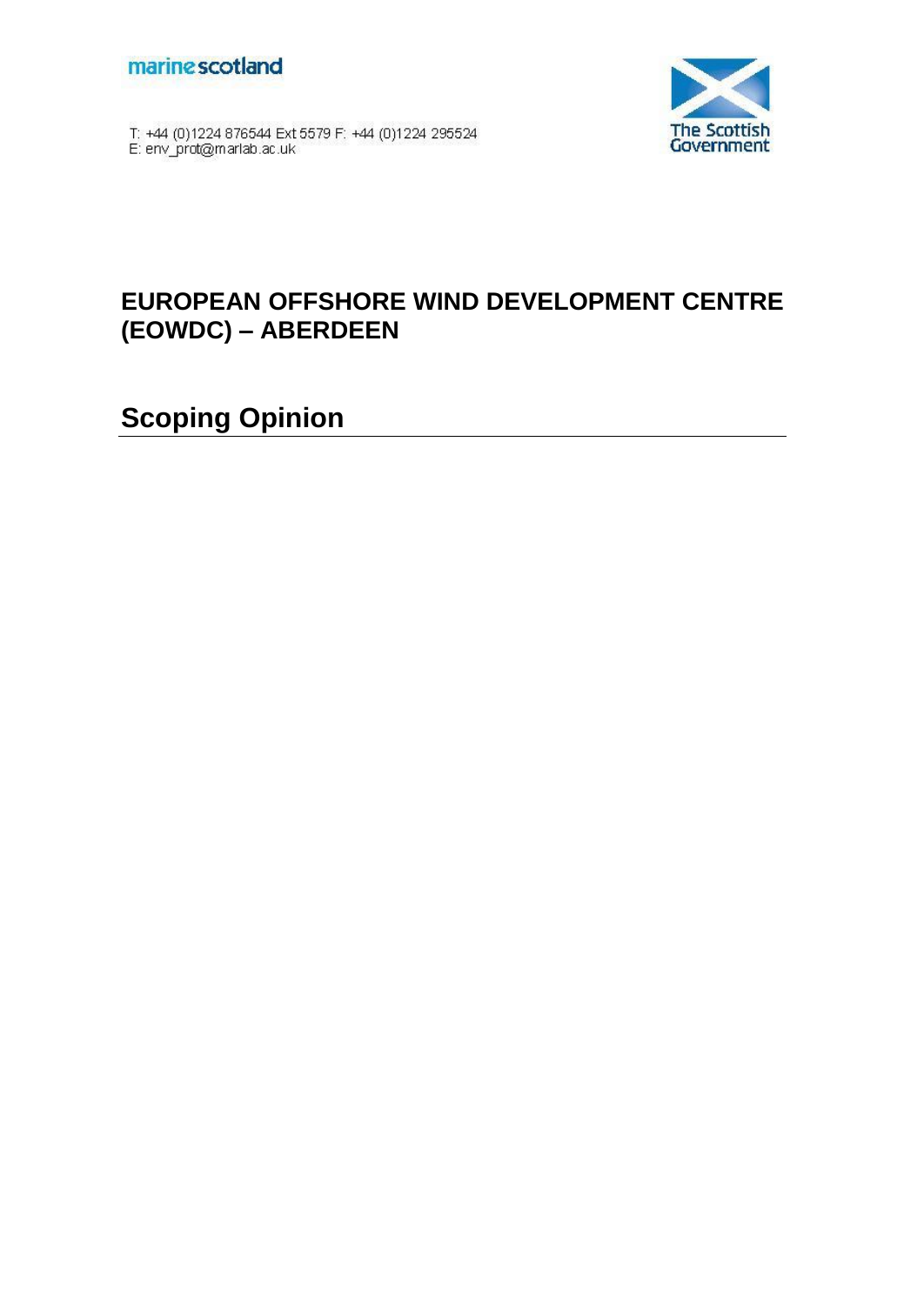# **Contents**

| Introduction                                         | 3         |
|------------------------------------------------------|-----------|
| <b>Aim of Scoping</b>                                | 4         |
| <b>Description of your Development</b>               | 4         |
| Land use planning                                    | 4         |
| <b>Natural Heritage</b>                              | 5         |
| <b>General issues</b>                                | 5         |
| <b>Contents of the ES</b>                            | 6         |
| <b>Archaeology and Cultural Heritage</b>             | 7         |
| Navigation                                           | 8         |
| <b>Ecology, Biodiversity and Nature conservation</b> | 8         |
| <b>Water Environment</b>                             | 9         |
| <b>Other Material Issues</b>                         | 10        |
| <b>General Issues</b>                                | 10        |
| <b>Annex 1 - Consultee Comments</b>                  | $14 - 67$ |
| <b>Checklist</b>                                     | 68        |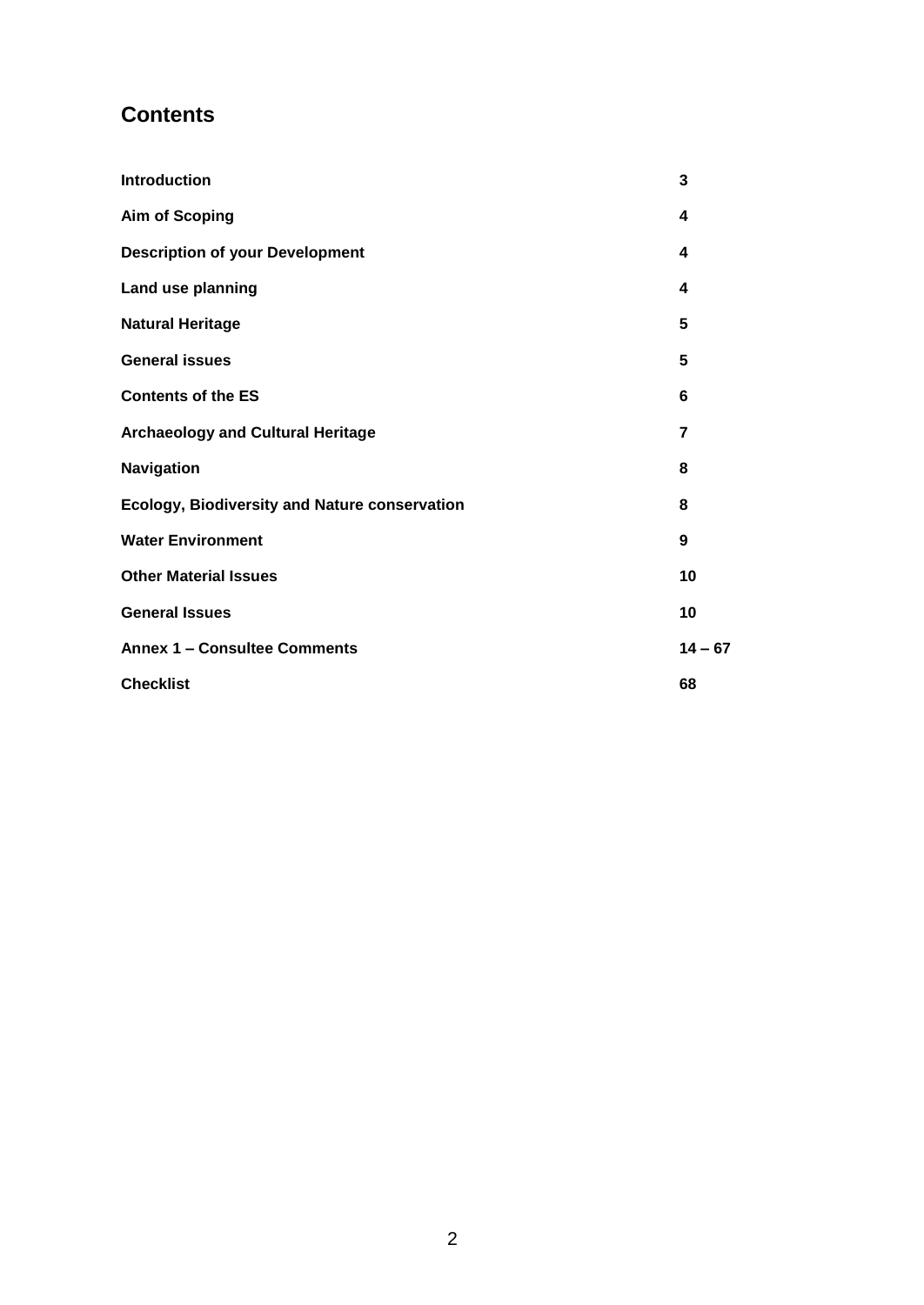## **THE ELECTRICITY WORKS (ENVIRONMENTAL IMPACT ASSESSMENT) (SCOTLAND) REGULATIONS 2000.**

## **SCOPING OPINION FOR THE PROPOSED SECTION 36 APPLICATION FOR THE EOWDC OFFSHORE WINDFARM, ABERDEEN**

### 1. **Introduction**

I refer to your letter of requesting a scoping opinion under the Electricity Works (Environmental Impact Assessment) (Scotland) (EIA) Regulations 2000 enclosing a scoping report.

Any proposal to construct or operate an offshore power generation scheme with a capacity in **excess of 1 megawatt** requires Scottish Ministers" consent under section 36 of the Electricity Act 1989.

Schedule 9 of the Act places on the developer a duty to "have regard to the desirability of preserving the natural beauty of the countryside, of conserving flora, fauna and geological and physiological features of special interest and of protecting sites, buildings and objects of architectural, historic or archaeological interest". In addition, the developer is required to give consideration to the Scottish Planning Policy on Renewable Energy other relevant Policy and National Policy Planning Guidance, Planning Advice Notes, the relevant planning authority"s Development Plans and any relevant supplementary guidance.

Under the Electricity Works (Environmental Impact Assessment)(Scotland)(EIA) Regulations 2000, Scottish Ministers are required to consider whether any proposal for an offshore device is likely to have a significant effect on the environment. Scottish Ministers have considered your request for an opinion on the proposed content of the Environmental Statement (ES) in accordance with regulations and in formulating this opinion Scottish Ministers have consulted with the relevant organisations.

Please note that the EIA process is vital in generating an understanding of the biological and physical processes that operate in the area and that may be impacted by the proposed offshore wind farm. We would however state that references made within the scoping document with regard to the significance of impacts should not prejudice the outcome of the EIA process.

It is important that any devices to exploit renewable energy sources should be accompanied by a robust assessment of its environmental impacts. The assessment should also consider how any negative environmental impacts could be avoided or minimised, through the use of mitigating technologies or regulatory safeguards, so that the quality and diversity of Scotland"s wildlife and natural features are maintained or enhanced. Scottish Ministers welcome the commitment given in the report that the EIA process will identify mitigation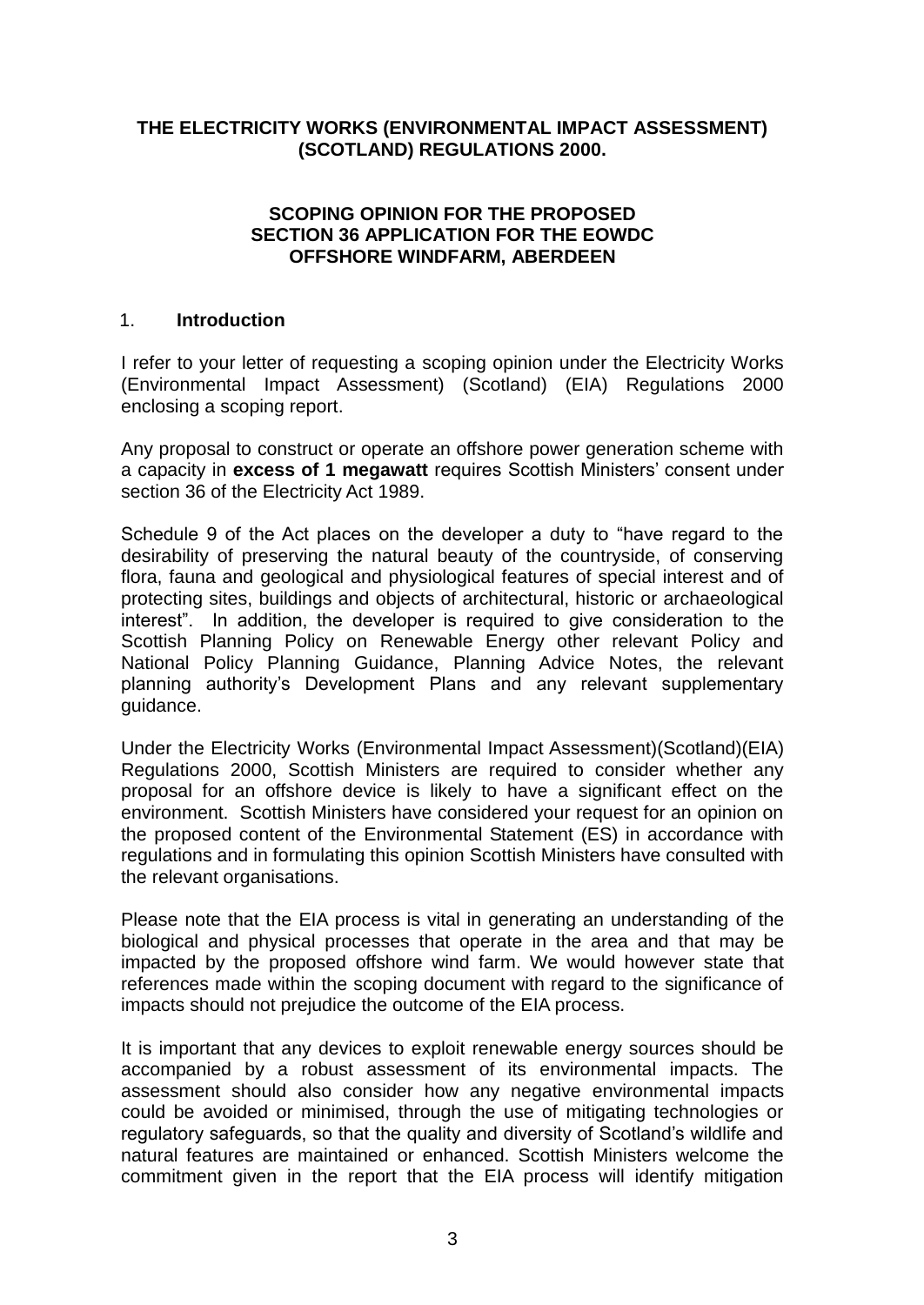measures in order to avoid, minimise or reduce any adverse impacts. Marine Scotland Licensing Operations Team (MS-LOT) would suggest that the range of options considered should be informed by the EIA process in order that these objectives can be achieved. Consultation with the relevant nature conservation agencies is essential and it is advised that this is undertaken as appropriate.

# **2. Aim of this Scoping Opinion**

Scottish Ministers are obliged under the EIA regulations to respond to requests from developers for a scoping opinion on outline design proposals.

The purpose of this document is to provide advice and guidance to developers which have been collated from expert consultees whom the Scottish Government has consulted. It should provide clear advice from consultees and enable developers to address the issues they have identified and address these in the EIA process and the ES associated with the application for section 36 consent.

# **3. Description of your development**

From your submitted information it is understood that Aberdeen Offshore Wind Farm Limited (AOWFL) is proposing construct and operate an offshore wind farm and deployment centre off the coast of Aberdeen. The site will be known as the European Offshore Wind Deployment Centre (EOWDC). The maximum electrical output, as governed by the crown estate lease conditions is 100 Megawatts (MW) the site is located approximately 2 to 4.5km east of Blackdog, Aberdeenshire. The development can accommodate up to 11 turbines with a variety of generating capacities. The turbine layout and size will undergo an iterative design process as the EIA progresses.

# **4. Land Use Planning**

The Scottish Government"s planning policies are set out in the National Planning Framework, Scottish Planning Policy, Designing Places and Circulars.

The National Planning Framework is the Scottish Government"s Strategy for Scotland"s long term spatial development.

Scottish Planning Policy (SPP) is a statement of Scottish Government policy on land use planning and contains:

- the Scottish Government's view of the purpose of planning,
- the core principles for the operation of the system and the objectives for key parts of the system,
- statutory guidance on sustainable development and planning under Section 3E of the Planning etc. (Scotland) Act 2006,
- concise subject planning policies, including the implications for development planning and development management, and
- The Scottish Government's expectations of the intended outcomes of the planning system.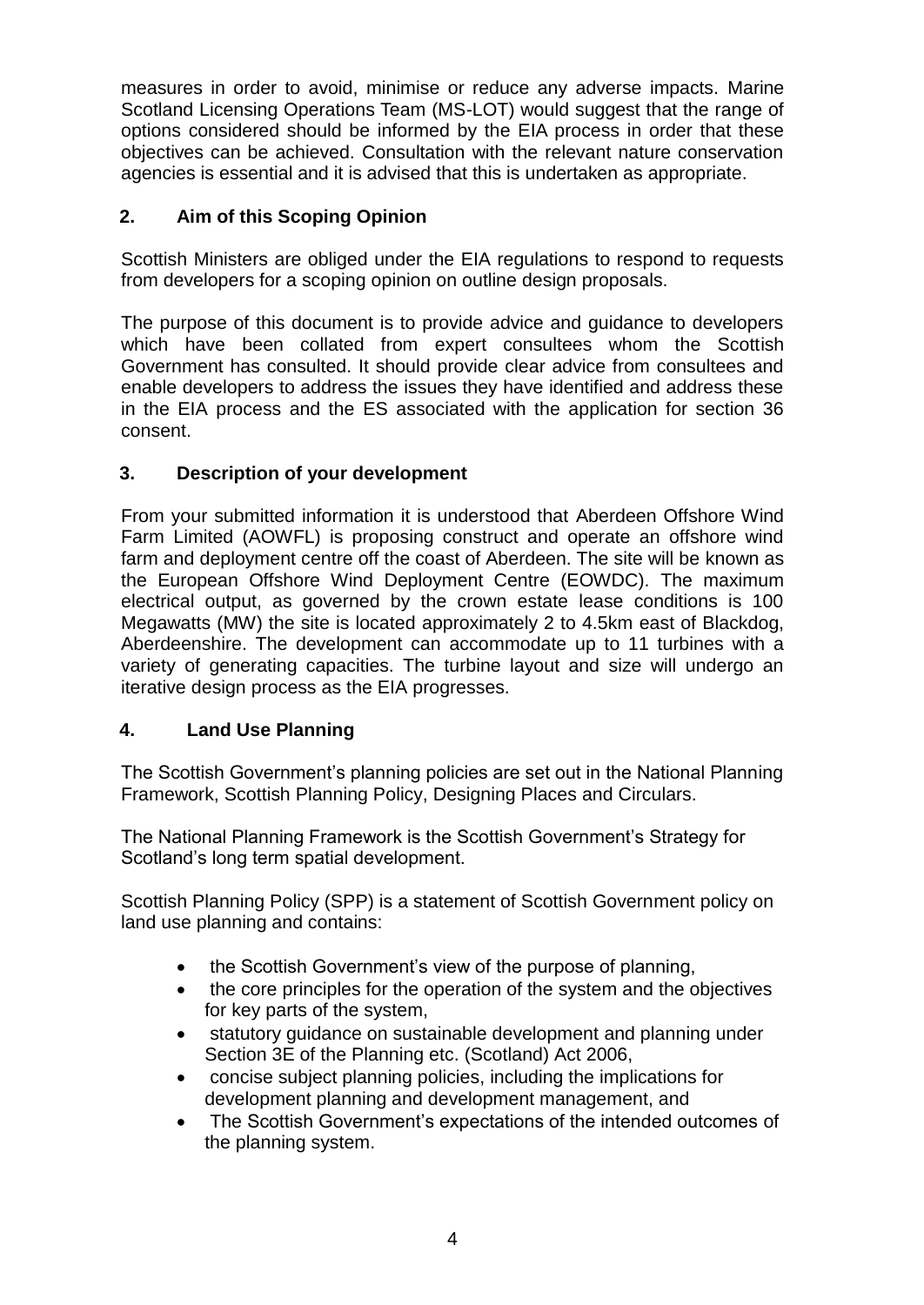Other land use planning documents which may be relevant to this proposal include:

- PAN 42: Archaeology–Planning Process and Scheduled Monument Procedures
- PAN 45: 2002 Renewable Energy Technologies
- PAN 50: Controlling the Environmental Effects of Surface Mineral **Workings**
- PAN 51: Planning, Environmental Protection and Regulation
- PAN 56: Planning and Noise
- PAN 58: Environmental Impact Assessment
- PAN 60: Planning for Natural Heritage
- PAN 62: Radio Telecommunications
- PAN 68: Design Statements
- PAN 69: Planning and Building Standards Advice on Flooding
- PAN 75: Planning for Transport
- PAN 79: Water and Drainage
- Marine Guidance Note 371 (M)
- The Highland Structure Plan
- West Highland and Islands Local Plan (WHILP).

# **5. Natural Heritage**

Scottish Natural Heritage (SNH) has produced a service level statement (SLS) for renewable energy consultation. This statement provides information regarding the level of input that can be expected from SNH at various stages of the EIA process. Annex A of the SLS details a list of references, which should be fully considered as part of the EIA process. A copy of the SLS and other vital information can be found on the renewable energy section of their website – [www.snh.org.uk](file:///C:/Users/FIDDILI/Desktop/www.snh.org.uk)

# **6. General Issues**

# Economic Benefit

The concept of economic benefit as a material consideration is explicitly confirmed in the consolidated SPP. This fits with the priority of the Scottish Government to grow the Scottish economy and, more particularly, with our published policy statement "Securing a Renewable Future: Scotland"s Renewable Energy", and the subsequent reports from the Forum for Renewables Development Scotland (FREDS), all of which highlight the manufacturing potential of the renewables sector. The application should include relevant economic information connected with the project, including the potential number of jobs, and economic activity associated with the procurement, construction operation and decommissioning of the development.

# **7. Contents of the Environmental Statement (ES)**

# Format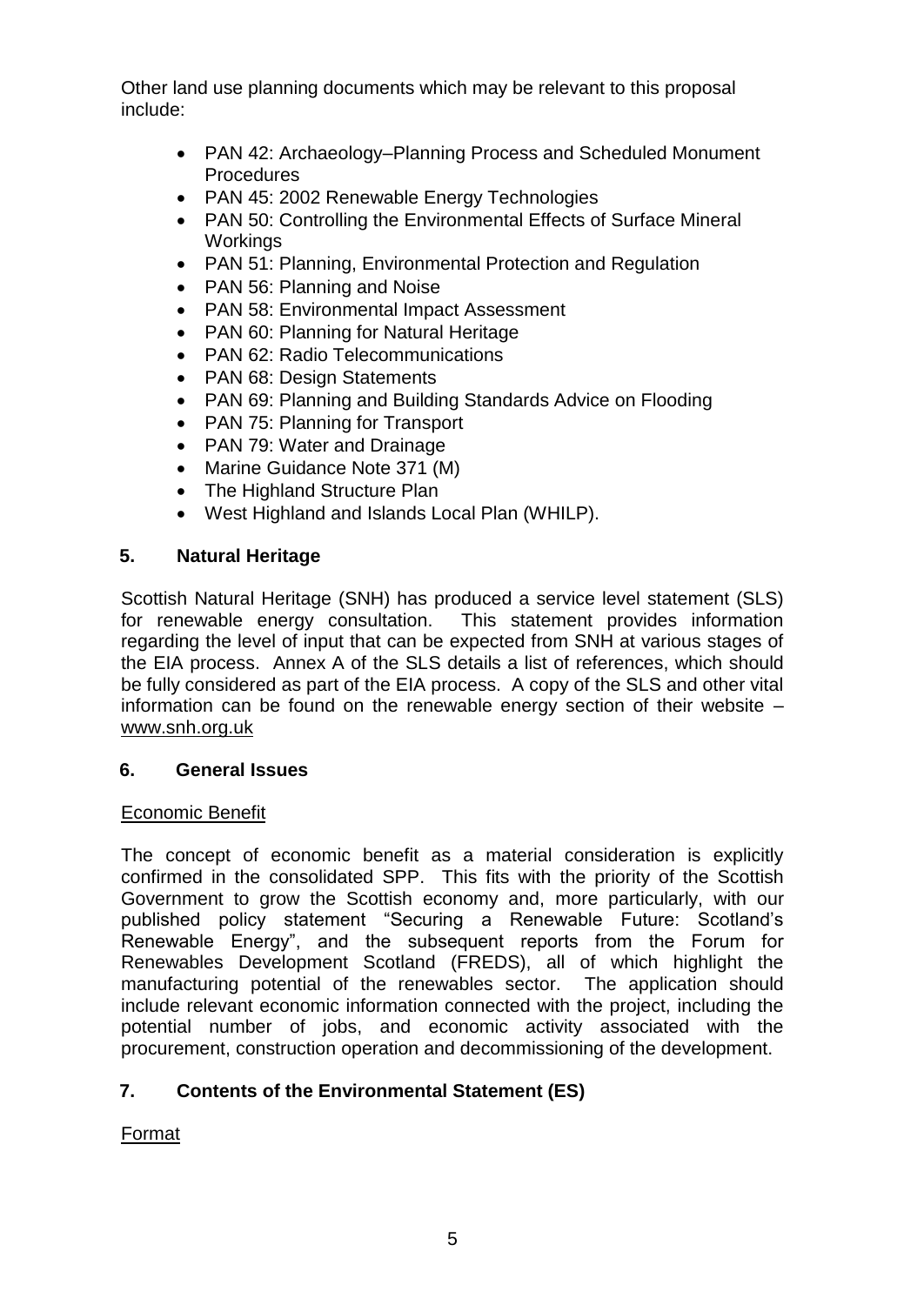Developers should be aware that the ES should also be submitted in a userfriendly PDF format which can be placed on the Scottish Government (SG) website. A description of the methodology used in assessing all impacts should be included.

It is considered good practice to set out within the ES the qualifications and experience of all those involved in collating, assessing or presenting technical information.

### Non Technical Summary.

This should be written in simple non-technical terms to describe the various options for the proposed development and the mitigation measures against the potential adverse impacts which could result. Within an ES it is important that all mitigating measures should be:

- Clearly stated;
- Fully described with accuracy;
- assessed for their environmental effects;
- assessed for their effectiveness;
- Their implementation should be fully described;
- How commitments will be monitored; and
- If necessary, how they relate to any consents or conditions.

Given that the layout and design are still developing and evolving, the exact nature of the work that is needed to inform the EIA may vary depending on the design choices. The EIA must address this uncertainty so that there is a clear explanation of the potential impact of each of the different scenarios. It should be noted that any changes produced after the ES is submitted may result in the requirement of further environmental assessment and public consultation if deemed to be significant by the licensing authority.

#### **Baseline Assessment and Mitigation**

Refer to Annex 1 for consultee comments on specific baseline assessment and mitigation.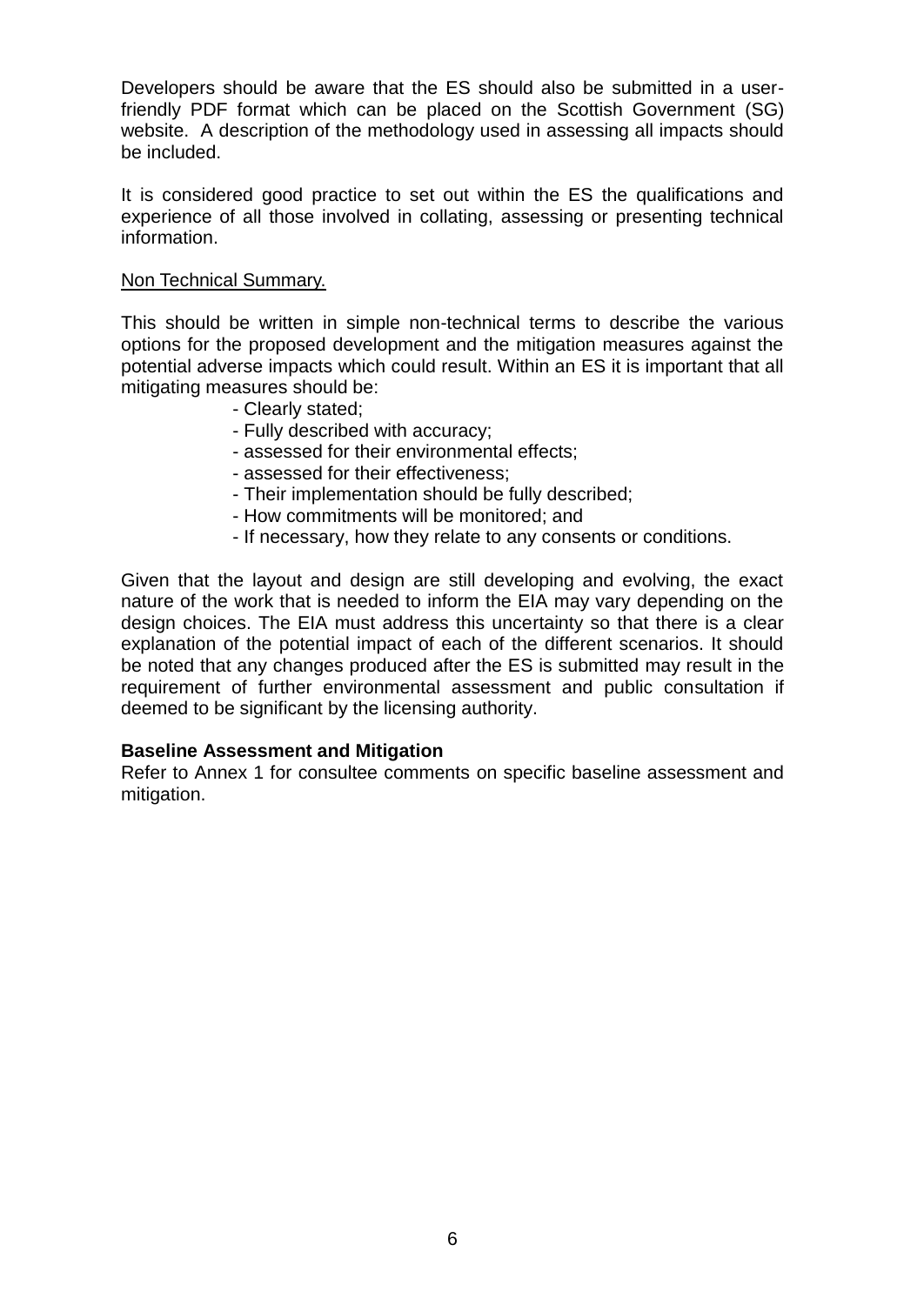# **8. Archaeology and Cultural Heritage**

## General Principles

The ES should address the predicted impacts on the historic environment and describe the mitigation proposed to avoid or reduce impacts to a level where they are not significant. Historic environment issues should be taken into consideration from the start of the site selection process and as part of the alternatives considered.

National policy for the historic environment is set out in:

- Scottish Planning Policy *Planning and the Historic Environment at:* [http://www.scotland.gov.uk/topics/built-environment/planning/National](http://www.scotland.gov.uk/Topics/Built-Environment/planning/National-Planning-Policy/themes/historic)[planning-policy/themes/historic](http://www.scotland.gov.uk/Topics/Built-Environment/planning/National-Planning-Policy/themes/historic)
- The Scottish Historic Environment Policy (SHEP) sets out Scottish Ministers strategic policies for the historic environment and can be found at: at: [http://www.historic](http://www.historic-scotland.gov.uk/index/heritage/policy/shep.htm)[scotland.gov.uk/index/heritage/policy/shep.htm](http://www.historic-scotland.gov.uk/index/heritage/policy/shep.htm)

Amongst other things, SPP paragraph 110–112, Historic Environment, stresses that scheduled monuments should be preserved *in situ* and within an appropriate setting and states that developments must be managed carefully to preserve listed buildings and their settings to retain and enhance any special architectural or historic features of interest. Consequently, both direct impacts on the resource itself and indirect impact on its setting must be addressed in any EIA undertaken for this proposed development. Further information on setting can be found in the following document: Managing Change in the Historic Environment [http://www.historic-scotland.gov.uk/managing-change-consultation](http://www.historic-scotland.gov.uk/managing-change-consultation-setting.pdf)[setting.pdf.](http://www.historic-scotland.gov.uk/managing-change-consultation-setting.pdf)

Historic Scotland recommend that you engage a suitably qualified archaeological/historic environment consultants to advise on, and undertake, the detailed assessment of impacts on the historic environment and advise on appropriate mitigation strategies.

## **Baseline Information**

Information on the location of all archaeological/historic sites held in the National Monuments Record of Scotland, including the locations and, where appropriate, the extent of scheduled monuments, listed buildings and gardens and designed landscapes can be obtained from [www.PASTMAP.org.uk](http://www.pastmap.org.uk/)

Data on scheduled monuments, listed buildings and properties in the care of Scottish Ministers can also be downloaded from Historic Scotland"s Spatial Data Warehouse at

<http://hsewsf.sedsh.gov.uk/pls/htmldb/f?p=500:1:8448412299472048421::NO>

For any further information on those data sets and for spatial information on gardens and designed landscapes and World Heritage Sites which are not currently included in Historic Scotland"s Spatial Data Warehouse please contact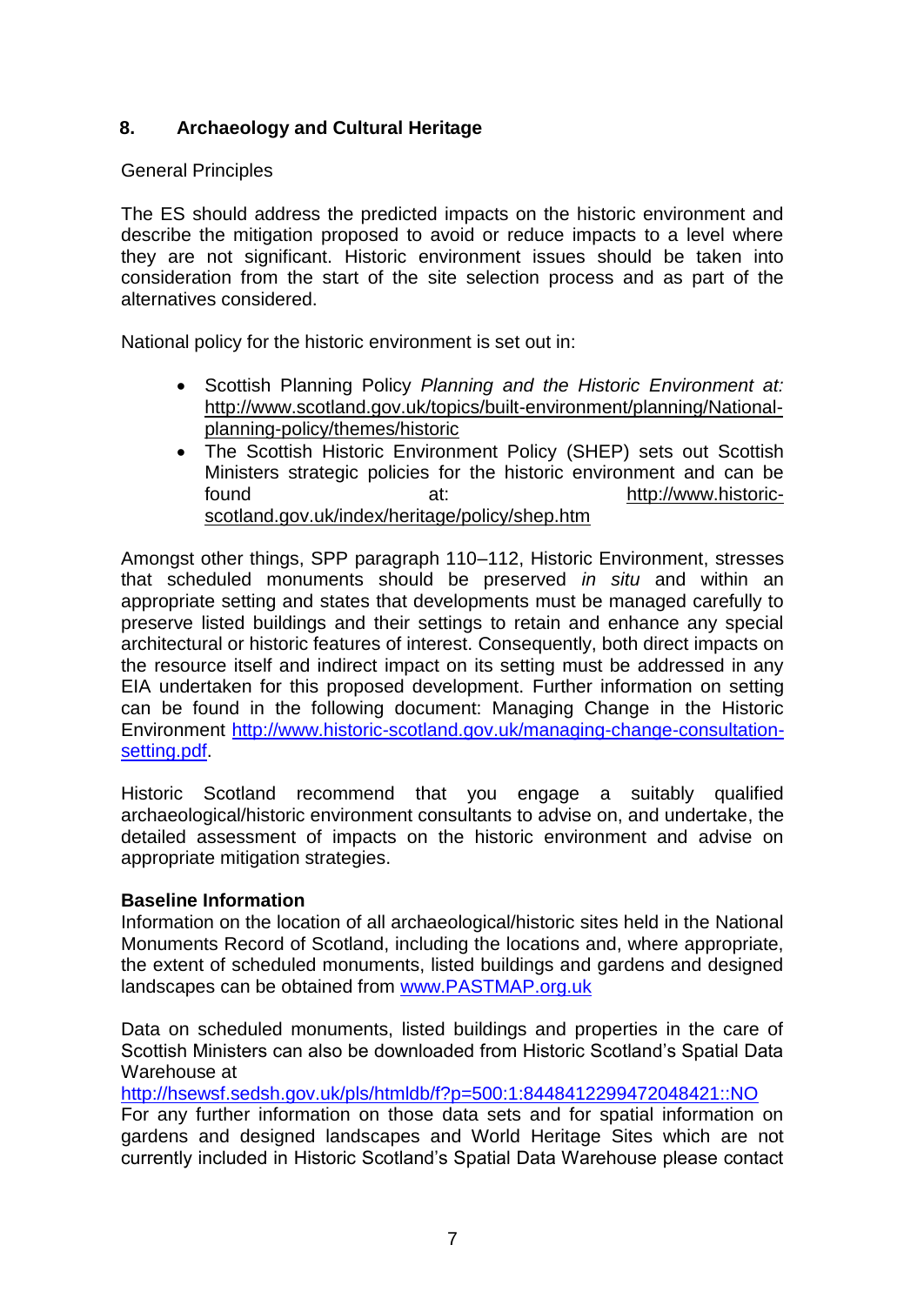[hsgimanager@scotland.gsi.gov.uk.](mailto:hsgimanager@scotland.gsi.gov.uk) Historic Scotland are also available to provide any further information on all such sites.

# **9. Navigation**

The ES should include the following details on the possible impact on navigation for both commercial and recreational craft.

- Collision Risk
- Navigational Safety
- Risk Management and Emergency response
- Marking and lighting of Tidal Site and information to mariners
- Effect on small craft navigational and communication equipment
- Weather and risk to recreational craft which lose power and are drifting
- In adverse conditions
- Evaluation of likely squeeze of small craft into routes of larger
- Commercial vessels.
- Visual intrusion and noise

# **10. Ecology, Biodiversity and Nature Conservation**

Refer to Annex 1 for comments from advisors on ecology, biodiversity and nature conservation.

# **Species**

The ES should show that the applicants have taken account of the relevant wildlife legislation and guidance, namely

- Coast Protection Act 1949 section 34
- Council Directives on The Conservation of Natural Habitats and of Wild Flora and Fauna
- Conservation of Wild Birds (commonly known as the Habitats and Birds Directives)
- Wildlife & Countryside Act 1981
- Nature Conservation (Scotland) Act 2004
- Protection of Badgers Act 1992
- 1994 Conservation Regulations
- Scottish Executive Interim Guidance on European Protected Species
- Development Sites and the Planning System and the Scottish Biodiversity Strategy and associated Implementation Plans

In terms of the SG Interim Guidance, applicants must give serious consideration to/recognition of meeting the three fundamental tests set out in this Guidance. **It may be worthwhile for applicants to give consideration to this immediately after the completion of the scoping exercise.**

It needs to be categorically established which species are present on and near the site, and where, before the application is considered for consent. The presence of protected species such as Schedule 1 Birds or European Protected Species must be included and considered as part of the application process, not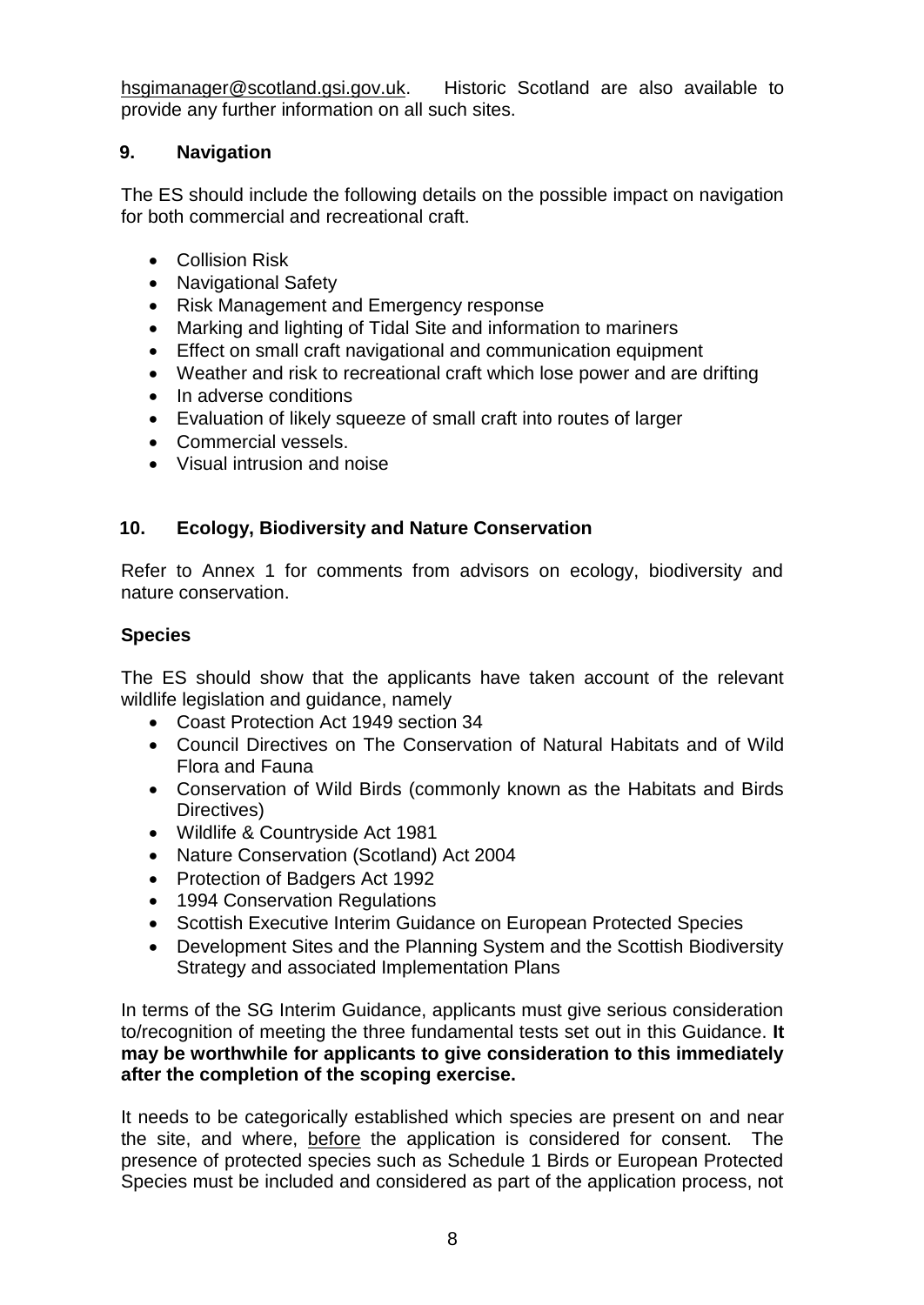as an issue which can be considered at a later stage. Any consent given without due consideration to these species may breach European Directives with the possibility of consequential delays or the project being halted by the EC. Likewise the presence of species on Schedules 5 (animals) and 8 (plants) of the Wildlife & Countryside Act 1981 should be considered where there is a potential need for a licence under Section 16 of that Act.

# **11. Water Environment**

Developers are strongly advised to consult with the Scottish Environment Protection Agency (SEPA), at an early stage. SEPA are the regulatory body responsible for the implementation of the Controlled Activities Regulations (CAR), to identify if a CAR licence is necessary and clarify the extent of the information required by SEPA to fully assess any licence application.

All applications (including those made prior to 1 April 2006) made to Scottish Ministers for consent under section 36 of the Electricity Act 1989 to construct and operate a electricity generating station are required to comply with new legislation. In this regard MS-LOT will be advised by SEPA and will have regard to this advice in considering any consent under section 36 of the Electricity Act 1989.

SEPA produces a series of Pollution Prevention Guidelines (PPG), several of which should be fully utilised in preparation of an ES and during project development. These include SEPA"s guidance note PPG6: Working at Construction and Demolition Sites, PPG5: Works in, near or liable to affect Watercourses, PPG2 Above ground storage tanks, and others, all of which are available on SEPA's website at http://www.sepa.org.uk/guidance/ppg/index.htm. SEPA would look to see specific principles contained within PPG notes to be incorporated within mitigation measures identified within the ES rather than general reference to adherence to the notes.

Prevention and clean-up measures should also be considered for each of the following stages of the development;

- Construction.
- Operation.
- Decommissioning.

Construction contractors may be unaware of the potential for impacts such as those listed below but, when proper consultation with the local fishery board is encouraged at an early stage, many of these issues can be averted or overcome.

- Increases in silt and sediment loads resulting from construction works.
- Point source pollution incidents during construction.
- Obstruction to upstream and downstream migration both during and after construction.
- Disturbance of spawning beds during construction timing of works is critical.
- Drainage issues.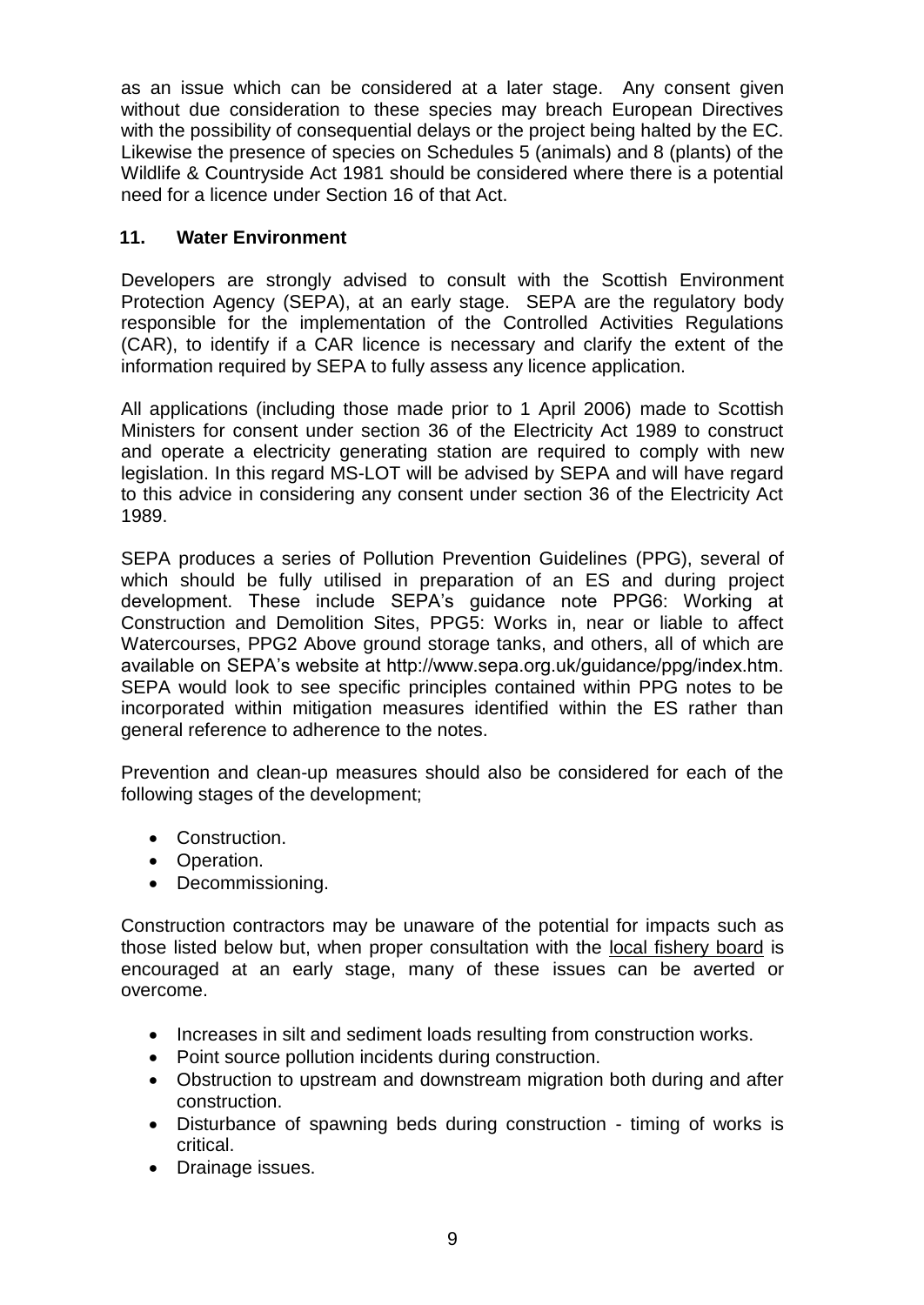sea bed and land contamination

The ES should identify location of, and protective/mitigation measures in relation to, all private water supplies within the catchments impacted by the scheme, including modifications to site design and layout.

Developers should also be aware of available CIRIA guidance on the control of water pollution from construction sites and environmental good practice [\(www.ciria.org\)](http://www.ciria.org/). Design guidance is also available on river crossings and migratory fish (SE consultation paper, 2000) at [http://www.scotland.gov.uk/consultations/transport/rcmf-00.asp.](http://www.scotland.gov.uk/consultations/transport/rcmf-00.asp)

# **12. Other Material Issues**

# **Traffic Management**

The ES should provide information relating to the preferred route options for delivering equipment etc. via the trunk road network. The EIA should also address access issues, particularly those impacting upon the trunk road network; in particular, potential stress points at junctions, approach roads, borrow pits, bridges, site compound and batching areas etc.

Where potential environmental impacts have been fully investigated but found to be of little or no significance, it is sufficient to validate that part of the assessment by stating in the report:

- the work has been undertaken, e.g. transport assessment;
- what this has shown i.e. what impact if any has been identified, and
- Why it is not significant.

# **13. General ES Issues**

In the application for consent the applicant should confirm whether any proposals made within the ES, e.g. for construction methods, mitigation, or decommissioning, form part of the application for consent.

## **Consultation**

Developers should be aware that the ES should also be submitted in a userfriendly PDF format which can be placed on the SG website. Developers are asked to issue ES directly to consultees. Consultee address lists can be obtained from the Energy Consents Unit. The Energy Consents Unit also requires 8 hardcopies to be submitted for onward distribution.

Where the developer has provided Scottish Ministers with an ES, the developer must publish their proposals in accordance with part 4 of the Environmental Impact Assessment (Scotland) Regulations 2000. Energy consents information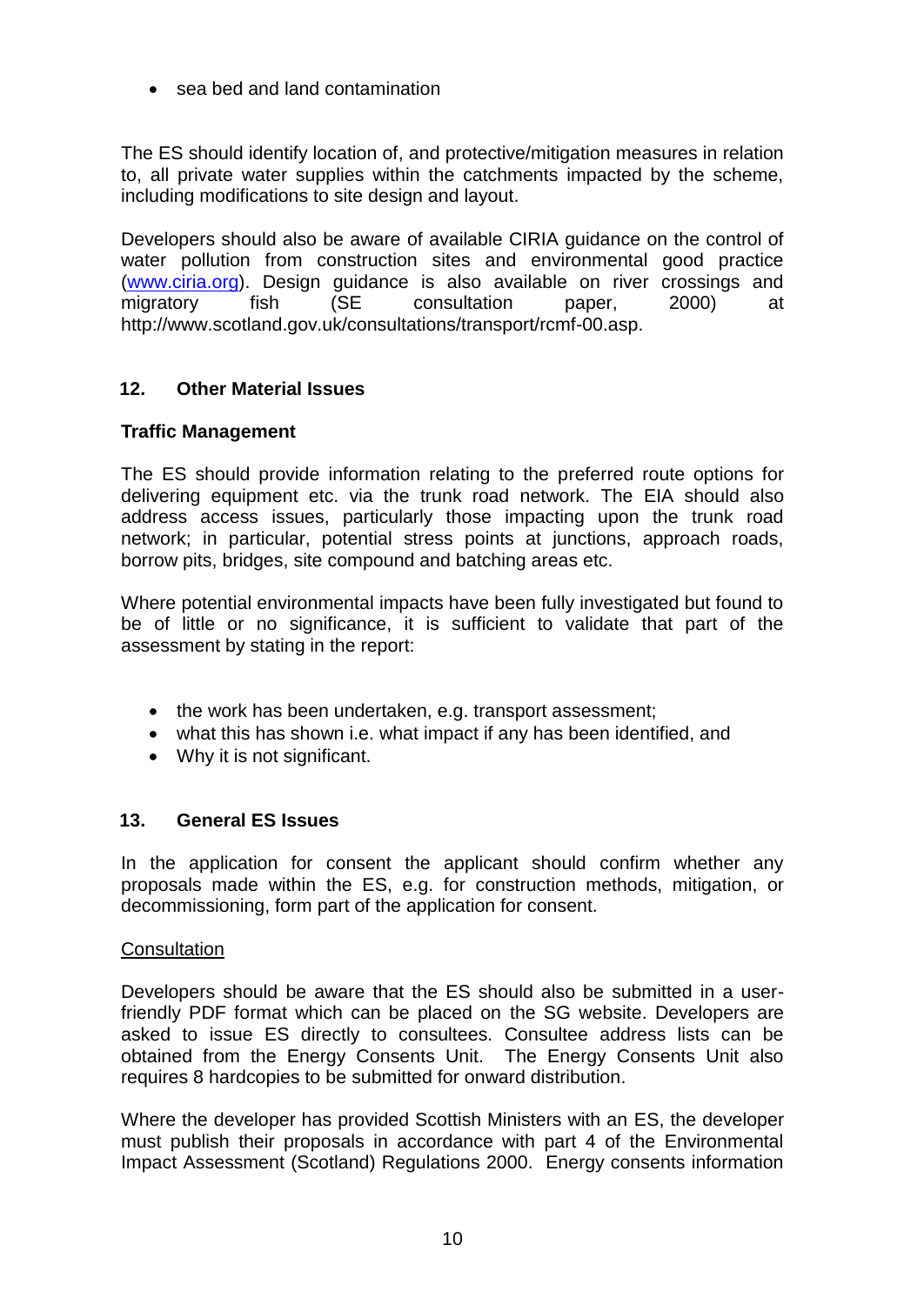and guidance, including the specific details of the adverts to be placed in the press, can be obtained from the Energy Consents website; <http://www.scotland.gov.uk/Topics/Business-Industry/Energy/Energy-Consents>

## Gaelic Language

Where s36 applications are located in areas where Gaelic is spoken, developers are encouraged to adopt best practice by publicising the project details in both English and Gaelic (see also Energy consents website as above).

### Ordinance Survey (OS) Mapping Records

Developers are requested at application stage to submit a detailed OS plan showing the site boundary and all turbines, access tracks and onshore supporting infrastructure in a format compatible with the SG's Spatial Data Management Environment (SDME), along with appropriate metadata. The SDME is based around Oracle RDBMS and ESRI ArcSDE and all incoming data should be supplied in ESRI shape file format. The SDME also contains a metadata recording system based on the ISO template within ESRI ArcCatalog (agreed standard used by the SG); all metadata should be provided in this format.

## Difficulties in Compiling Additional Information

Developers are encouraged to outline their experiences or practical difficulties encountered when collating/recording additional information supporting the application. An explanation of any necessary information not included in the ES should be provided, complete with an indication of when an addendum will be submitted.

### Application and ES

A developer checklist is enclosed with this opinion to assist developers in consideration and collation of the relevant ES information to support their application. In advance of publicising the application, developers should be aware this checklist will be used by the licensing authority in consideration of formal applications.

### Consent Timescale and Application Quality

In December 2007, Scottish Ministers announced an aspirational target to process new section 36 applications within a 9 month period, provided a Public Local Inquiry (PLI) is not held. This scoping opinion is specifically designed to improve the quality of advice provided to developers and thus reduce the risk of additional information being requested and subject to further publicity and consultation cycles.

Developers are advised to consider all aspects of this scoping opinion when preparing a formal application to reduce the need to submit further information in support of your application. The consultee comments presented in this opinion are designed to offer an opportunity to consider all material issues relating to the development proposals.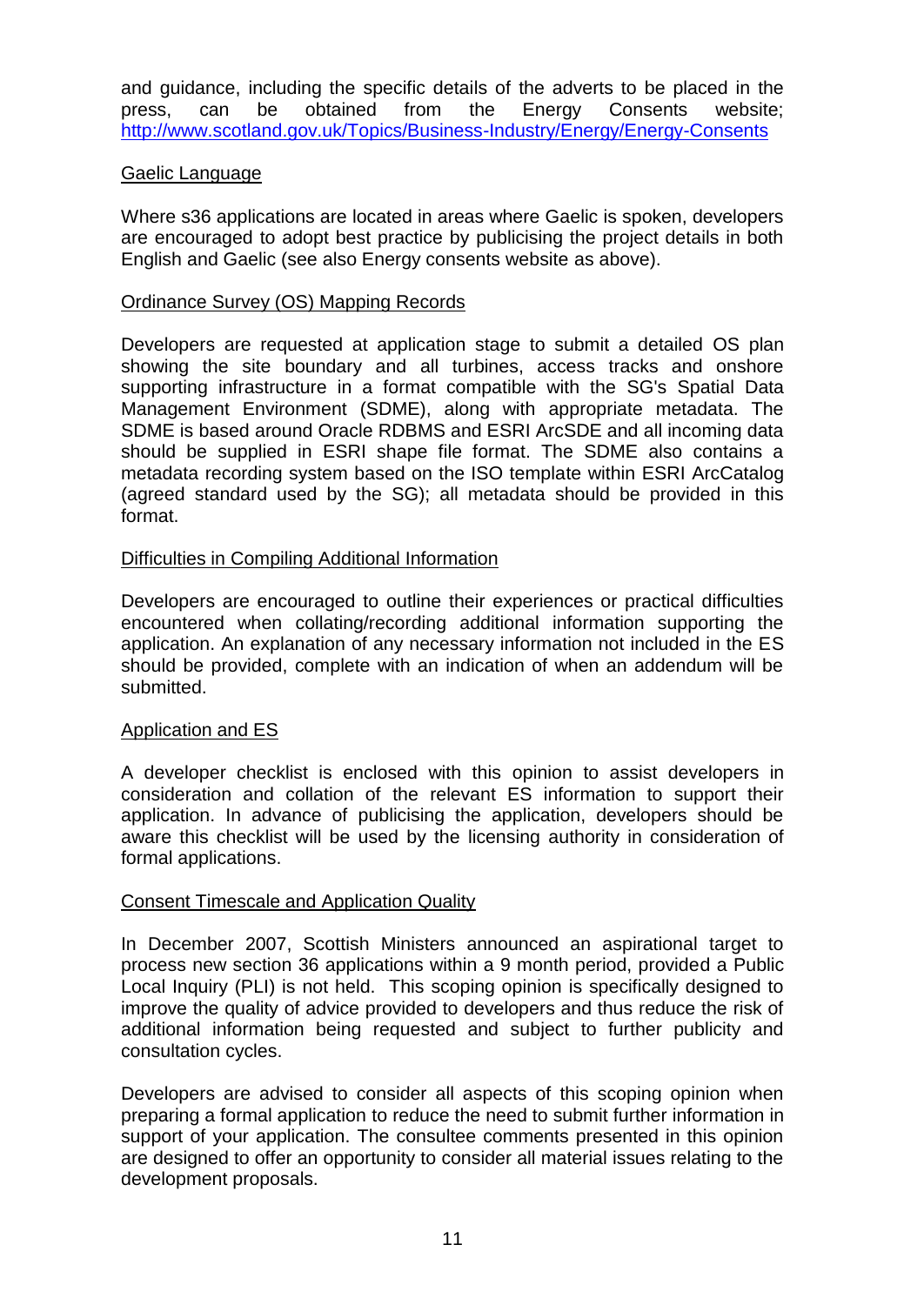In assessing the quality and suitability of applications, the licensing authority will use the enclosed checklist and scoping opinion in assessment of the application. Developers are encouraged to seek advice on the contents of ES prior to applications being submitted, although this process does not involve a full analysis of the proposals. In the event of an application being void of essential information, the licensing authority reserve the right not to accept the application. Developers are advised not to publicise applications in the local or national press, until their application has been accepted by the licensing authority.

### Judicial review

All cases may be subject to judicial review. A judicial review statement should be made available to the public.

**Signed** Fiona Thompson

Authorised by the Scottish Ministers to sign in that behalf

Enclosed - Developer Application Checklist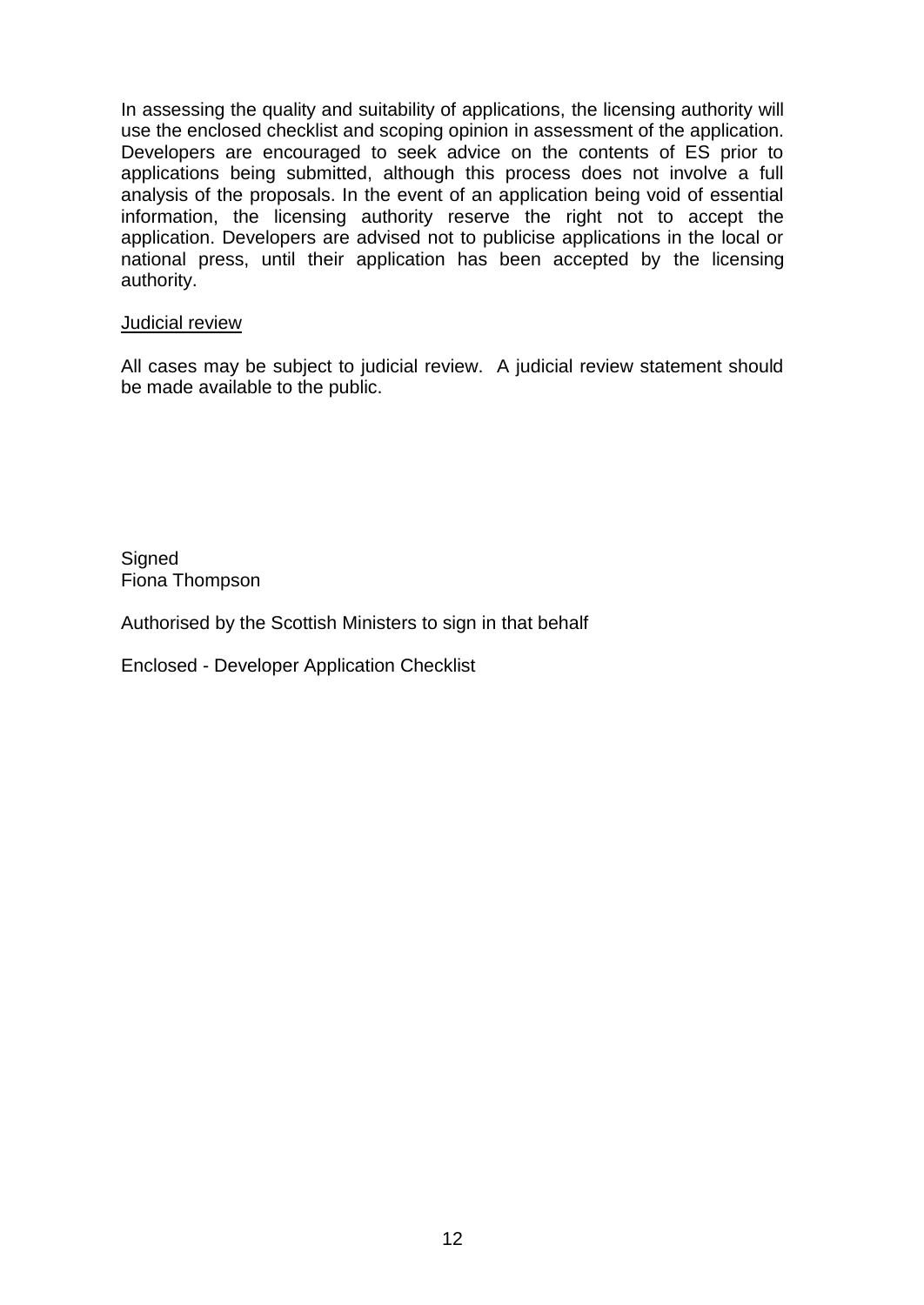## **14. Annex 1**

# **Consultee Comments Relating To EOWDC Offshore Windfarm, Aberdeen**

The following organisations provided a scoping opinion in relation to the EOWDC Offshore windfarm, Aberdeen

## **Statutory Consultees**

[Scottish Natural Heritage \(SNH\)](#page-13-0) Aberdeen City Council **SEPA** 

### **Non Statutory Consultees**

[Marine Scotland](#page-45-0) Defence Estates Health and Safety Executive RYA Scotland Marine Safety Forum Northern Lighthouse Board Chamber of Shipping BT Radio Network Protection Association of Salmon Fishery Boards Civil Aviation Authority – Airspace Maritime Coastguard Agency Joint Radio Company RSPB Aberdeen Harbour Board Transport Scotland Historic Scotland Ports and Harbours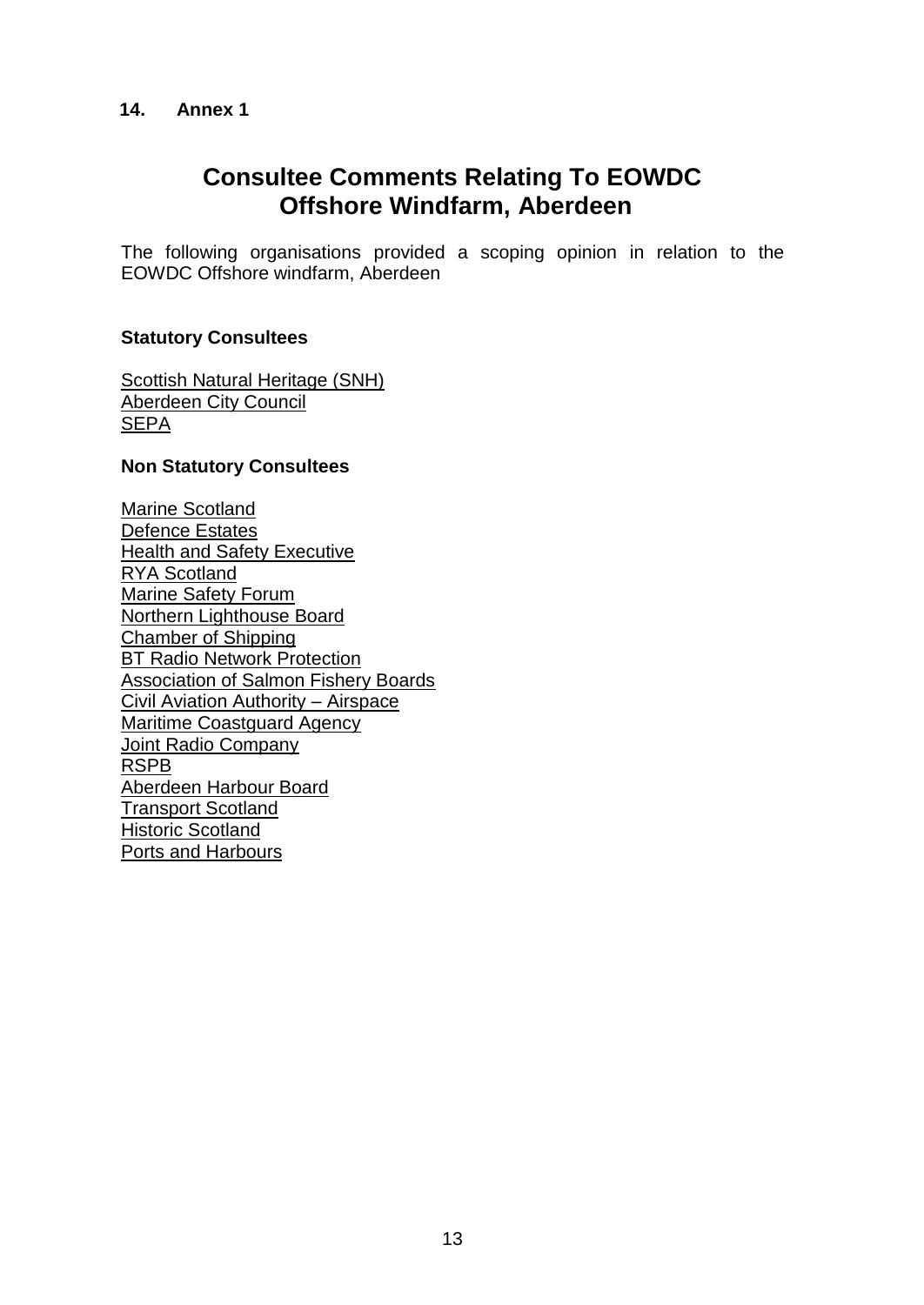# <span id="page-13-0"></span>**SNH Comments**

## **POSITION STATEMENT**

In principle, we support the development of marine renewable energy devices where sensitively designed and sited – as set out in SNH Policy Statement 04/01. For this offshore windfarm proposal, we have reviewed the scoping report and our advice is provided in Appendix A, and with respect to Natura sites in Appendices D and E. A summary of the key points is provided below.

Please note the comments in this letter are made without prejudice to any further comments that we may make when consulted on an application for this proposal.

#### **Habitats Regulations**

It is important to take into account the range of interests and potential impacts of Natura sites that may need to be considered in relation to regulation 48 of the Conservation (Natural Habitats, &c.) Regulations 1994 as amended, and in particular whether an Appropriate Assessment is required. More detail on the legislative requirements relating to Natura Sites and species is contained in Appendices B and C.

Although data has been collected for some time, this has been for different iterations of the development and when submitted, there will be less than the minimum two years data which we recommend. It is also not clear how much of the data available will relate to the current site and layout. **We strongly recommend** that AOWFL consider in detail how they will prepare the report to inform an Appropriate Assessment, and whether the types and amount of information that will be available to them at the time (both their own data and that from other sources) will be sufficient.

The report to inform an Appropriate Assessment must consider the conservation objectives for each Natura site. We hope that the scoping advice contained within the appendices to this letter and the draft table we provided on 19 January 2009 (for impacts to the Moray Firth and River Dee SACs), provide a useful starting point that AOWFL can develop. We would welcome the opportunity to assist AOWFL by commenting on first a detailed scope of the report to inform an Appropriate Assessment and subsequently a draft. There is a risk that Marine Scotland will not be able to carry out the Appropriate Assessment and draw sufficiently robust conclusions when the application is submitted early next year. A detailed scope would help identify if this is the case and may be used to consider how the consenting process can address this.

### **Key Points**

Some of the key points that we wish to draw out are:

- The layout and footprint of the proposal have changed several times and it is unclear which of the data collected so far, and available from other sources, cover the current footprint and how much data will be available when the application is submitted.
- We do not think that the report covers migrant waterfowl sufficiently. For example, there has only been one radar study that was designed to detect migrant geese and it may have taken place too late to measure anything meaningful. There needs to be more information before we can advise whether this can be dismissed as an important issue.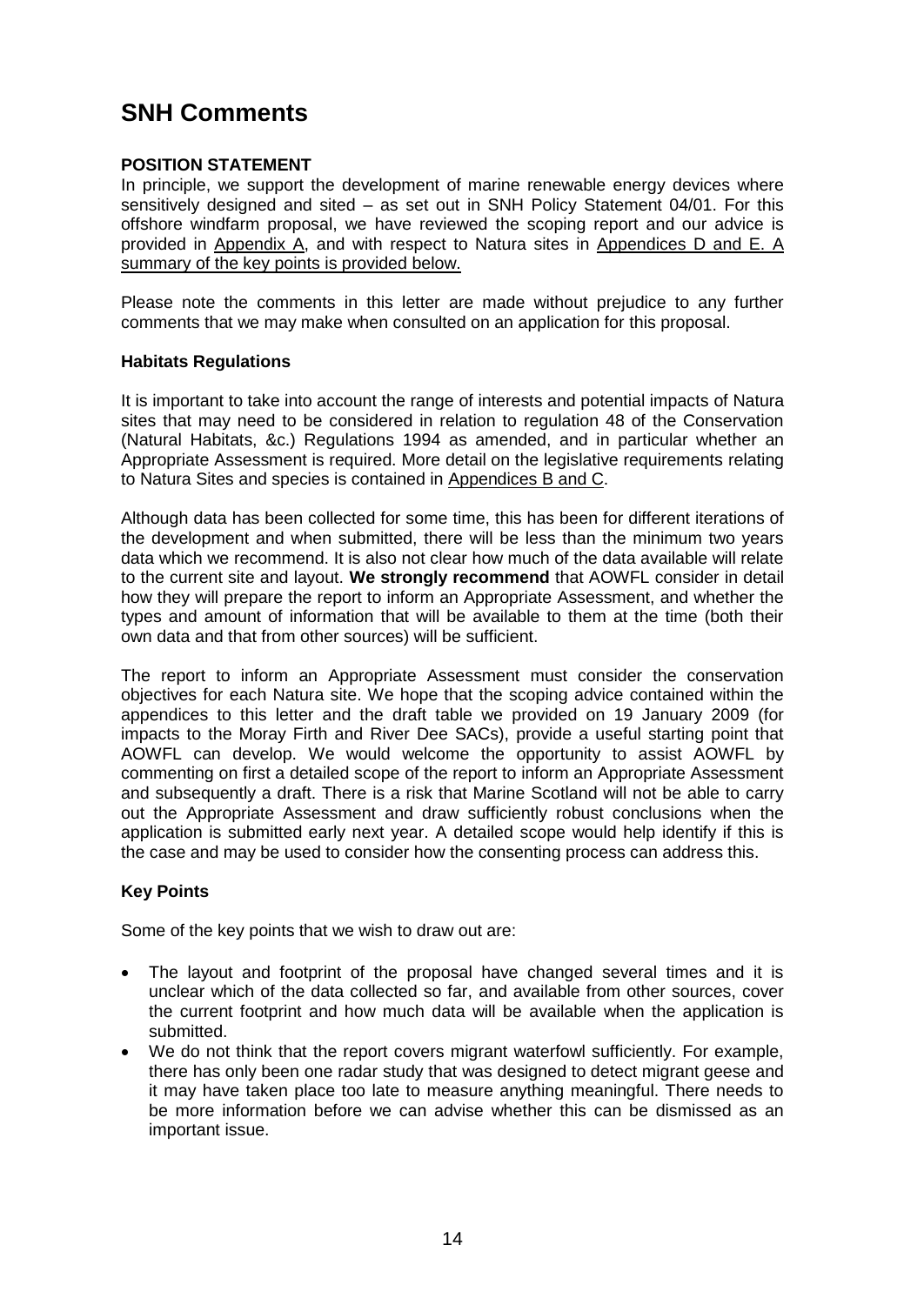- Impacts on relevant Annex 1 Birds Directive species (e.g. Common Scoter, Redthroated diver, Black-throated diver etc.) and Annex IV Habitats Directive species (all cetacea) should be specifically identified, including their activity outwith any SPAs. It is unclear whether the additional boat survey will give sufficient data to assess impacts to red-throated diver and common scoter and if not, how this will be addressed.
- We strongly recommend that Aberdeen Offshore Wind Farm Limited consider in detail how they will prepare a report to inform an Appropriate Assessment, and what information will be available to them at the time (both their own data and that from other sources).
- It is important to consider the different 'sections' in an integrated way that considers the effect of impacts on one aspect of marine ecology on another, taking into account all relevant factors such as coastal processes.
- Little information is available on the offshore research centre and it is unclear if it is covered in the current scoping report. The report states that the location for this has yet to be decided and it will be subject to a separate consent application. We recommend that a clearer rationale is provided for the research centre and that an application is submitted at the same time as that for the offshore wind deployment centre. This would help inform the overall assessment of the project, as well as providing an opportunity for monitoring protocols to be prepared in advance on any works. More consideration of the timing that application is submitted may be needed if the centre is to be used for research before the windfarm is constructed.
- We would welcome the preparation of research proposals in a construction and post-construction monitoring plan. We recommend that the ES includes an outline of such a plan.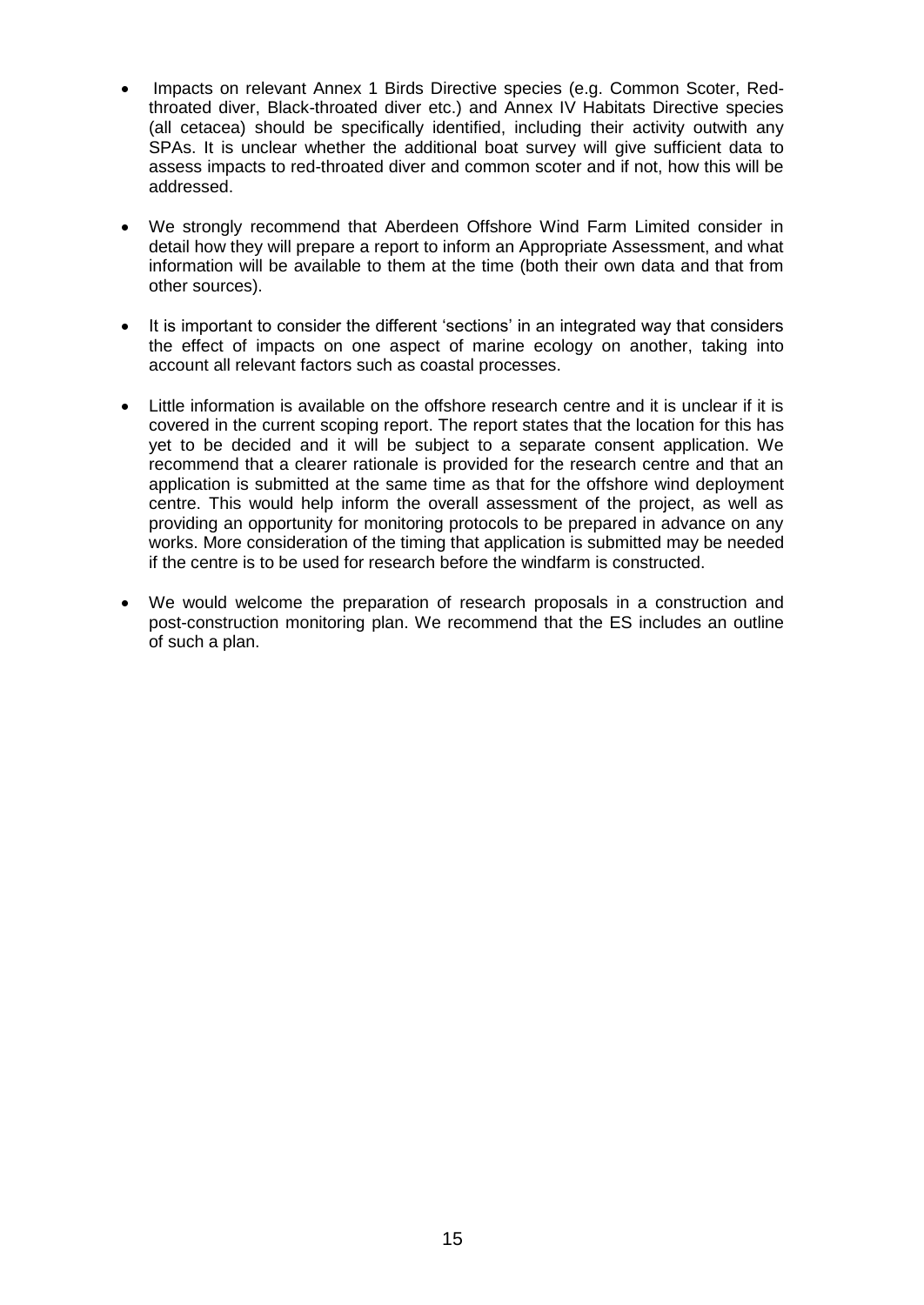### **APPENDIX A**

### **SNH's DETAILED ADVICE ON EOWDC SCOPING REPORT**

#### **1.6 Approach to EIA**

#### 1.6.1 Impact Assessment Methodology

Para 30 – We have raised concerns in meetings about the use of a matrix approach, both for birds and marine mammals and seascape impacts. We encourage a more flexible approach that uses a thorough assessment based on rigorous professional judgement, as this better recognises the complex and unique aspects of the proposal.

### 1.6.2 Cumulative and In-combination Impact

Actual projects anticipated to be included should be outlined at this stage. We recommend AOWFL consider other east coast windfarm sites such as the 3 STW sites in the Outer Forth and Tay Area (Inch Cape, Neart na Gaoithe and Forth Array), the two Round 3 Zones (Zone 1 and Zone 2) as well as the STW site in the Moray Forth (Beatrice).

#### **2.3 The Project Concept / Consenting Process**

Para 46 – We understand that the timing of this proposal is in part driven by the funding requirements of the grant this project will receive from them European Energy Programme for Recovery. In order for us to advise further, for example in relation to the consenting process, it would help to know what those funding requirements are.

#### **2.4 Proposed Development**

The report states that there are likely to be onshore deployment facilities, substation and cable which will be dealt with under a separate scoping report. It would be helpful if a timescale was given for when that scoping report and subsequent application will be submitted. Please note for the purposes of the Habitats Regulations Appraisal, the project requires to be assessed as one (please see our comments in Appendix E). We can provide further advice on this aspect once we have received the scope of the report to inform an Appropriate Assessment.

Please note that the landfall is on an erosional soft coastline. Future-proofing the cables and landfall infrastructure is therefore important. It should be ensured that there are no obstructions to net northerly sediment movement within the Bay, otherwise the existing erosion problem on the southern two thirds of Aberdeen Bay (and particularly at Blackdog) may worsen.

Fig 2 (p 161) implies two offshore cables merge into one, to cross the intertidal. The ES should consider if there would be jointing infrastructure where the cables merge as this could create a potential impact in terms of obstruction on a lowering & erosional foreshore.

#### **2.4.1 Wind Turbines**

Paras 5, 52 and 56 - It is stated that there may be multiple turbine foundation, tower and turbine designs deployed at the proposed development site. We recommend that if any of these designs depart substantially from the standard foundation (jacket, monopile, gravity base), tower (single tubular tower) or turbine (three bladed upwind turbine) designs that the potential for increased or additional impacts from these designs are carefully considered in consultation with us and others. For example lattice design towers may cause attraction to the wind farm and turbine as birds try to roost on the structure. Any turbine with more or fewer blades than the normal three bladed design may result in very different bird collision risk calculations. Floating turbine designs may result in increased underwater collisions for marine mammals and diving birds although there is unlikely to be sufficient depth of water for floating turbines at this site.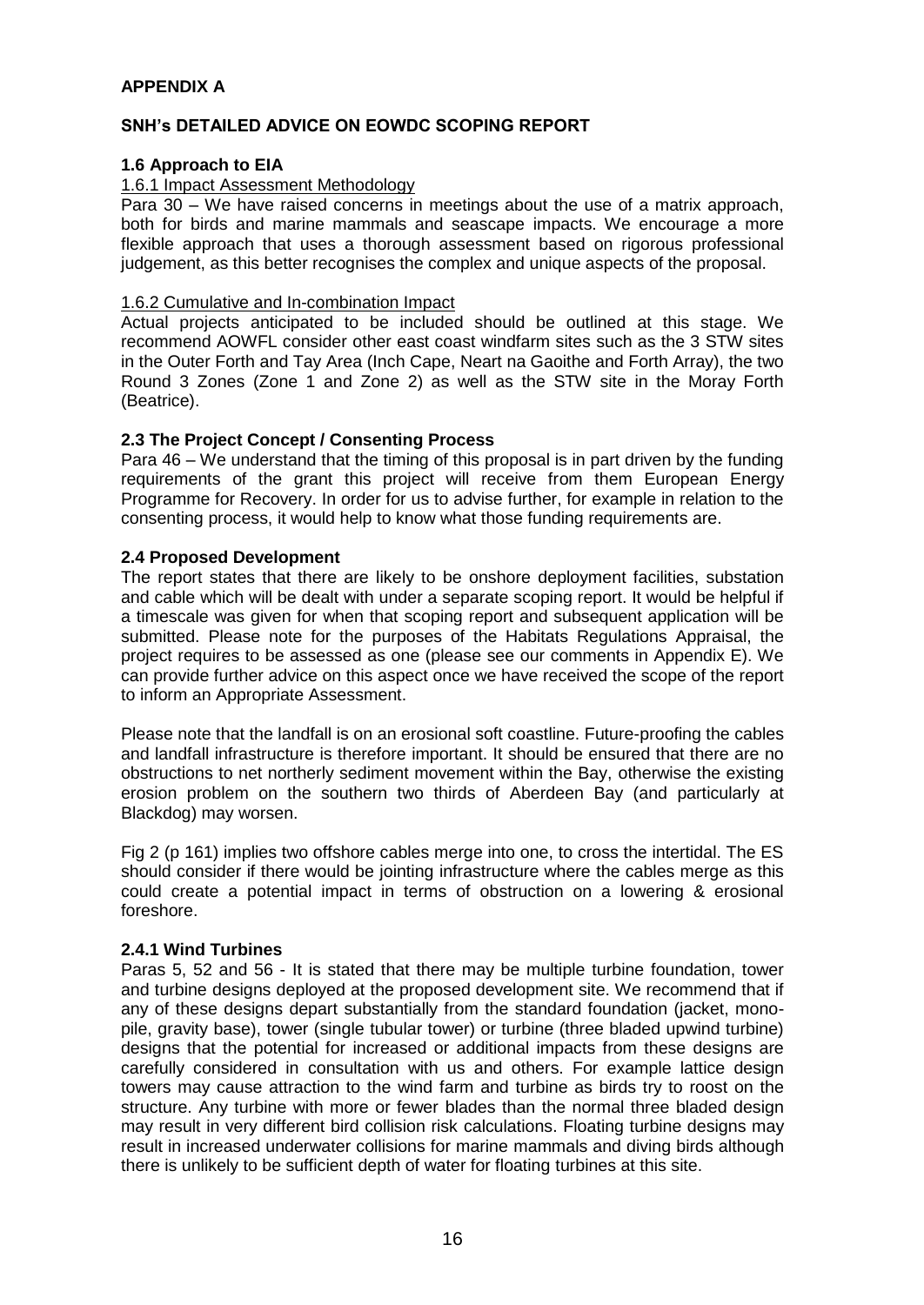We support the idea of trialling new foundations so long as appropriate monitoring is in place to look at and assess the impacts.

### **2.4.3 Ocean Laboratory**

The report states that the location for this has yet to be decided and it will be subject to a separate consent application. It is unclear whether or not it is covered in this scoping report (cf 2.4, paras 49-51) and therefore will be covered within the ES. It would be helpful to have further clarification on this aspect.

### **2.5 Project Construction**

#### 2.5.1 Construction Timescales

Para 62 – We note that 4 turbines are expected to be installed in 2012 and that work will be continuous during construction. Given that these four turbines may have entirely different foundations and thus differing vessel requirements, it will be important that the EIA considers all the possible options of likely numbers and types of vessels on site over the construction period.

#### 2.5.2.3 Inter-Array Cables

Para 74 – Any stabilisation methods for the cables should not interrupt tidal or wave driven currents, otherwise they may have significant onshore implications in terms of sediment movement.

### 2.5.2.5 Scour Protection

Para 76 – This could be an opportunity to trial different methods which is particularly important if AOWFL wish to investigate artificial reef properties (see comments on 5.1.7.1 below).

### **4.1 Meteorological Conditions**

#### 4.1.2 Baseline Information

Haar is frequent on the north east coastline and the ES should take this into account e.g. increased likelihood of accidents and associated environmental effects of these measures and requirements for foghorns and lighting. The section on wind turbines (2.5.2.2) says that aviation warning lighting will be required but does not mention foghorns.

### **4.3 Coastal Processes**

#### 4.3.2 Baseline Information

Para 125 - 'a narrow ridge of unknown origin situated in the region between the offshore and littoral zones; it is possible that this ridge affords some protection to the coast from wave action.' This should be investigated, it may be the lower limits of former emerged shorelines, representing themselves within the nearshore. This could have implications for the cable-installation approach.

Para 126 - The implications of the wind farm on tidal currents should be considered. Halcrow (working for Aberdeen City Council) established that south-north tidal currents at the southern end of the bay, played an important role in sediment dynamics and beach health. Given the wave shadow effect of a nearshore array (with cables, defences, sour protection etc), and the propensity of erosion on the adjacent coast, it would be prudent to ensure that there are unlikely to be knock-on effects.

### **4.5 Sediment and Water Quality**

#### 4.5.2 Baseline Information

Please consider whether the sampling takes into account any pollution from the nearby contaminated land at Blackdog.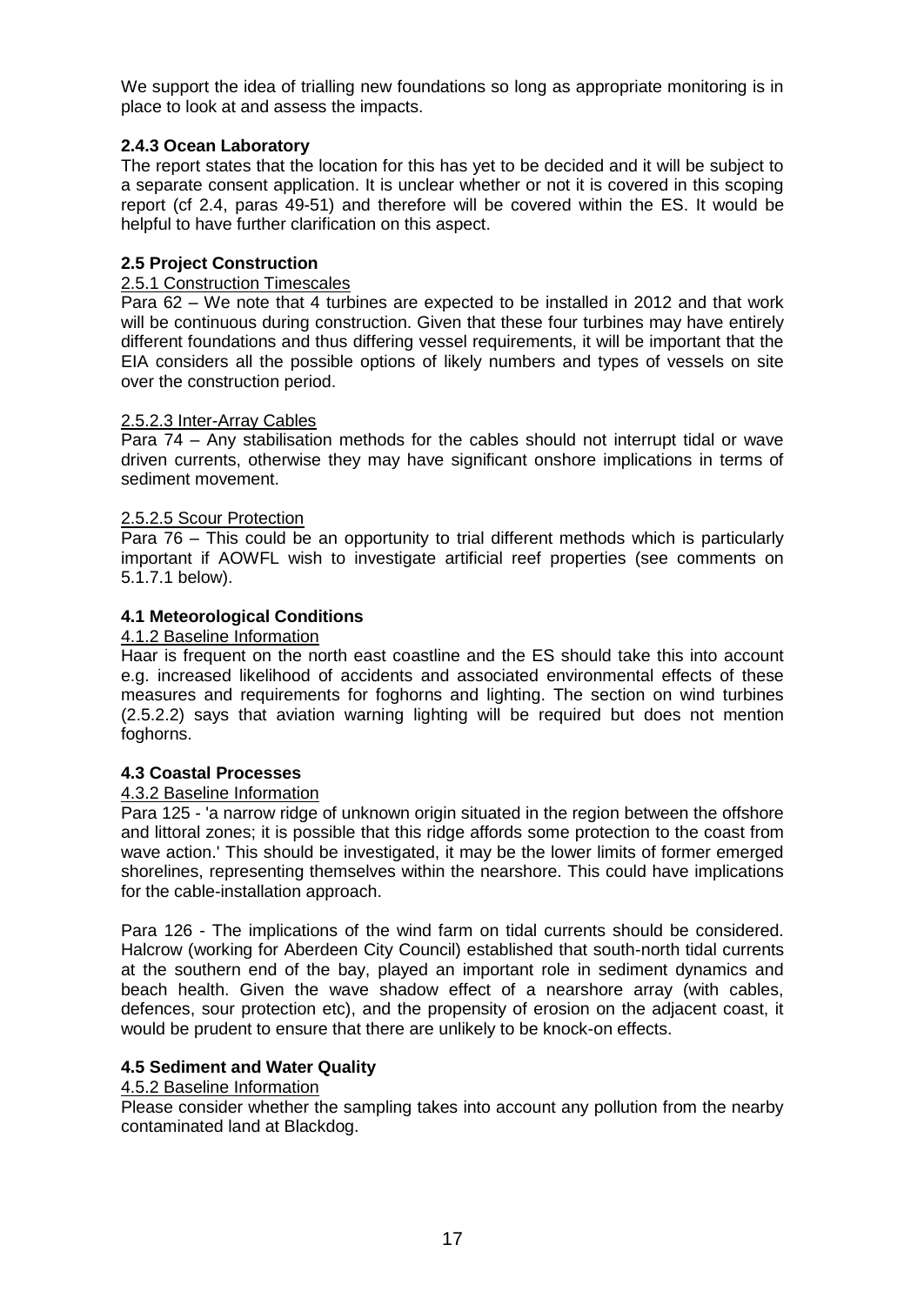### **5.1 Marine Ecology**

#### 5.1.2.2 Benthic Habitats

Para 230 - We note that the sampling approach set out in the scoping report is different to the recently agreed benthic survey strategy. The ES should report on results obtained from the recently agreed benthic sampling strategy (September 2010).

### **5.1.7.1 Further research opportunity: reef effect**

Para 239 - We agree this would be a good location to study the reef effects of structures and distinguish between (a) perceived benefits through enhanced diversity/productivity and (b) the structures acting simply as fish aggregation devices. This should form part of a post-construction monitoring plan that we would welcome the opportunity either to comment on or become more directly involved in. Careful consideration should be given to what would be required for post construction monitoring.

As mentioned above (2.5.2.5) there is also the opportunity to look at the best methods of scour protection and recovery of the site following cable installation.

#### **5.3 Fish, Shellfish and Elasmobranchs**

The benthic section of the report should make appropriate links to fish and shellfish where there are strong habitat associations for particular species. For example, muddy sediment is closely associated with Nephrops and their fishery. The sand and gravelly sand which dominates the area for this proposal is likely to have associations particularly with scallops, but also various flatfish and sandeels (in terms of fisheries species).

#### 5.3.2.1 Spawning and nursery grounds

Para 256 - We are pleased that the report acknowledges the spatial and temporal variability of these areas. The spawning and nursery habitats data provided is from Coull et al (1998). Further and more recent information is/should shortly be available from the Defra Data Layers project.

#### 5.3.2.5 Diadromous and freshwater species

Para 268 - We suggest that sparling should also be considered as a diadromous fish species of conservation importance. Sparling is included in the UK Biodiversity Action Plan Priority Species list. They are found in coastal waters and estuaries and migrate into large clean rivers to spawn. Sparling was previously known to occur in a number of Scottish rivers, but has now disappeared from almost all of these sites.

Para 269 - We note that sturgeon have been recorded which are a European Protected Species and must be considered accordingly in the ES (Please see appendix C).

Para 271 - The scoping report identifies various rivers that are important for salmonids, but does not consider whether the River South Esk SAC, to the south of the proposed site, may be affected. The qualifying interests of the River South Esk SAC are Atlantic salmon and freshwater pearl mussel. A recent review by Marine Scotland Science (Malcolm, I., Godfrey, J. & Youngson, A. In prep. Review of migratory routes and behaviour of Atlantic salmon, sea trout and European eel in Scotland"s coastal environment: implications for the development of marine renewables. *Marine Scotland Science draft report*.) summarises available information on the migratory routes and behaviour of Atlantic salmon, sea trout and European eel. Although the report indicates that the dominant direction of travel for Atlantic salmon (1 SW and MSW) on the east coast of Scotland, in the area around Aberdeen, is a northerly direction, there is also some southerly movement, and there is both easterly and westerly movement on the east coast to the north of Aberdeen. The River South Esk should be included in the list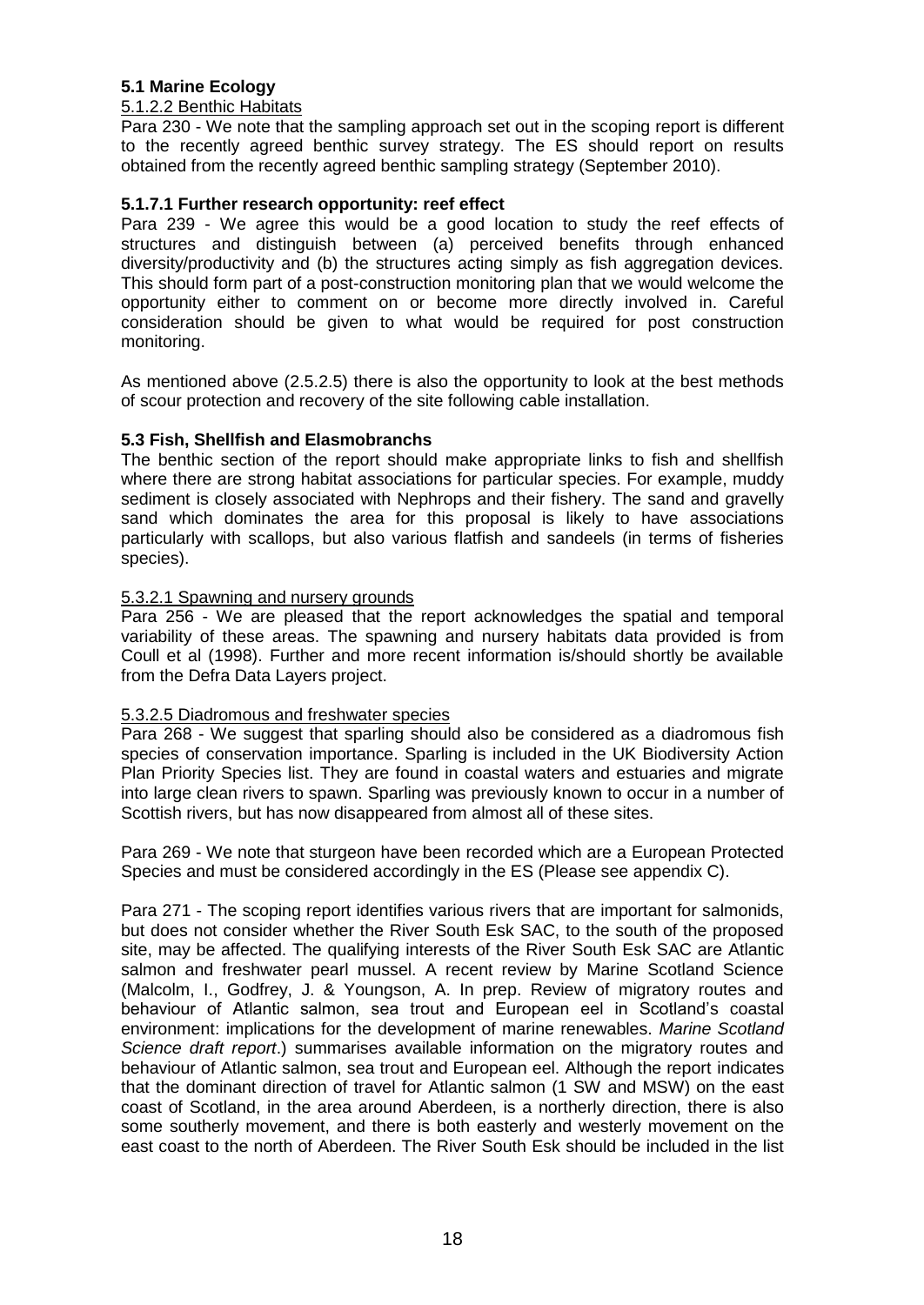of Natura sites that are identified in the report. Please see our advice in Appendix E on HRA scoping.

To the south of the River South Esk, there are three SACs with anadromous fish species as qualifying interests - the River Tay SAC (Atlantic salmon, river lamprey, sea lamprey), River Teith SAC (Atlantic salmon, sea lamprey, river lamprey) and the River Tweed SAC (Atlantic salmon, sea lamprey, river lamprey). These SACs are likely to be sufficiently well removed from the proposed site not to be significantly affected by the development.

There are also several SACs with diadromous fish and freshwater pearl mussel qualifying interests to the north of the development, but they are also likely to be sufficiently well removed from the proposed site not to be significantly affected by the development.

Para 277 - Not all sites containing freshwater pearl mussel are designated as SSSI or SAC. Any populations in non-designated sites in the vicinity of the development should be considered, but only within the ES.

#### 5.3.2.6 Elasmobranchs

Para 282 – Basking Sharks are known to occur along the east coast and we recommend AOWFL look for more recent literature or sighting records to check this. They may wish to liaise with some of the some of the other east coast offshore wind developers who are also undertaking surveys to see if they are reporting similarly low numbers. We recommend that basking sharks are recorded as a feature if observed during any marine mammal or bird surveys. As Basking sharks are protected under Schedule 5 of the Wildlife and Countryside Act, no development licences are currently available.

Para 283 - We would have thought that there were other elasmobranchs in the area worth mentioning, not only basking and porbeagle sharks.

Para 286 - This should include the effects of displacing fishing activity; i.e. impacts on areas where fishing activity moves to and therefore becomes concentrated. Also could be put in wider fisheries management context, by considering efforts of Scottish Government to bring fishing (and other marine activities) within environmental and biological limits.

#### 5.3.4 Potential impacts

The scoping report recognises that the potential impacts of noise, electromagnetic fields and other disturbance on diadromous fish species needs to be evaluated. A draft SNH report (Gill, A.B. & Bartless, M. In prep. Literature review on the potential effects of electromagnetic fields and subsea noise from marine renewable energy developments on Atlantic salmon, sea trout and European eel) considers the current state of knowledge with regard to the potential impacts of noise and electromagnetic fields associated with marine renewable energy, on Atlantic salmon, sea trout and European eel.

The draft report by Marine Scotland Science (referred to above, para 271) considers available information on migratory routes and behaviour of Atlantic salmon, European eel and sea trout in Scotland's coastal environment, and should also be useful.

Para 597 - The Inshore Fisheries Group (IFG) that covers this area is not yet set-up but should be established soon - this will be another appropriate point of contact for consulting local fishermen, in theory including those that are not affiliated with fishermen's associations.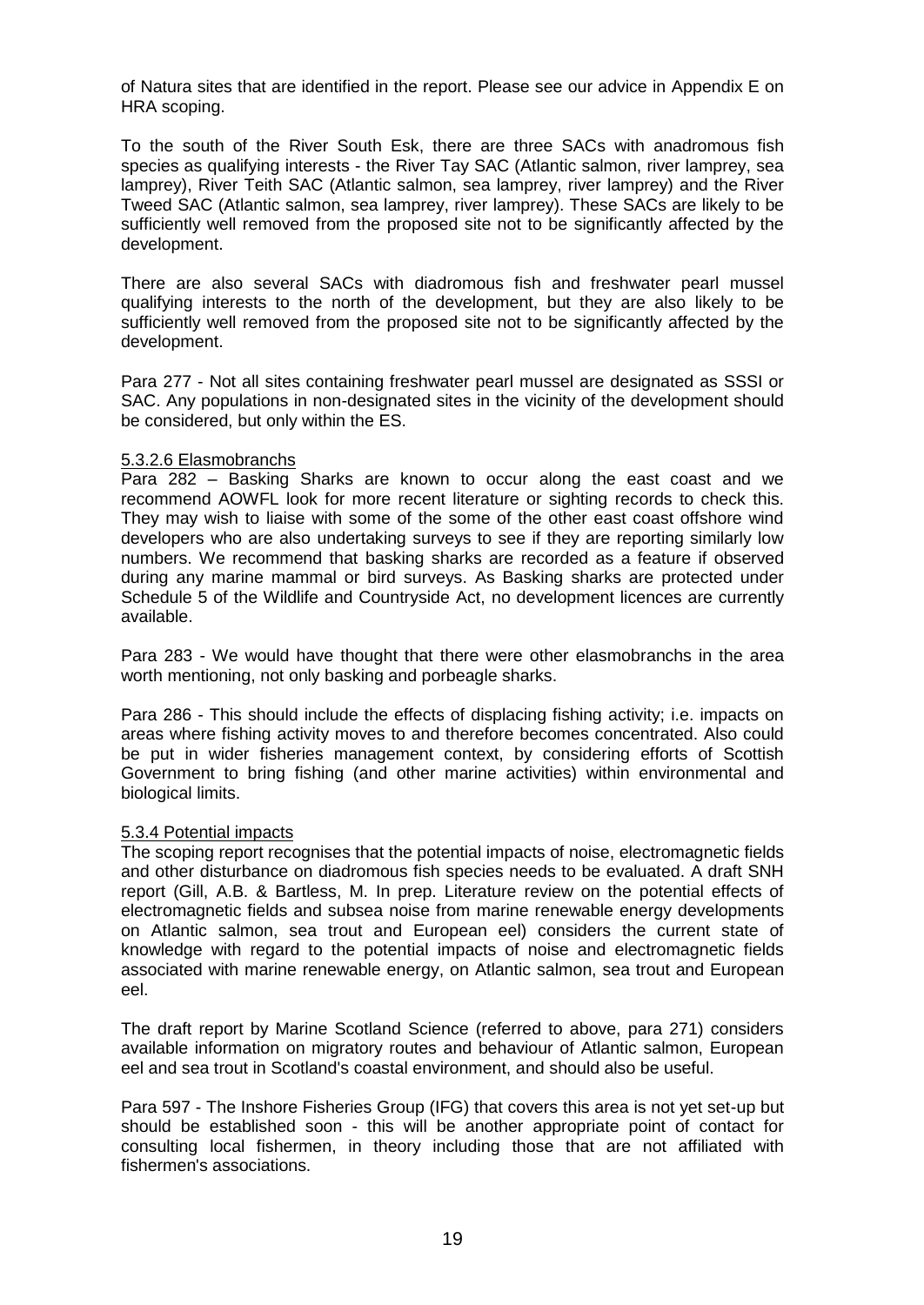Table 6.2, p133: - (a) displacement effects should be included, (b) some of the conclusions in this table make assumptions. We do not know the impacts much of the time or how effective mitigation measures will be e.g. impacts of electromagnetic fields and underwater noise.

### **5.4 Birds**

The layout and footprint of the proposal have changed several times and it is unclear which of the data collected so far, and available from other sources, cover the current footprint and how much will be available when the ES is prepared and application submitted.

One of the subjects that we have consistently raised is the need to consider impacts to red-throated divers and common scoter. It is unclear whether the additional boat survey will give sufficient data to address this.

We also do not think that the report covers migrant waterfowl sufficiently. There has only been one radar study that was designed to detect migrant geese and it may have been undertaken too late to really measure anything meaningful. There needs to be more information before we can advise whether this can be dismissed as an important issue.

### 5.4.1 Introduction

Paragraph 291 and Table 5.2 – Please note that the JNCC programme for designating SPAs for inshore aggregations of non-breeding waterbirds is ongoing and Aberdeen bay is still an active Area of Search. For any marine area which does become an SPA the provisions of Article 6 of the Habitats Directive (Reg 48 ) will apply. Meantime the area should be considered as an important area for birds and the effects of development seen in this context. The obligations of Articles 2 and 3 of the Birds Directive also need to be considered.

Para 291 - Aberdeen bay is also used by birds during the spring and autumn migration periods and potentially by moulting birds. Indeed, para 296 notes the Aberdeenshire coast as important for divers, grebes and seaduck for all months of the year.

Paragraph 292 – it is stated that seven SPAs within "daily flight distance" of the proposed development site were identified as being relevant. It is unclear which foraging distance data was used for which species. We recommend that the distances used for each species considered is stated and those SPAs that may have connectivity to the proposed development site is listed for each species. We recommend that foraging distance data is not used as a hard cut off value, but that those SPAs that are close to the cut off value are included at this stage (Please also see our comments in Appendix D on the HRA process for SPAs).

### 5.4.1.1 Project Reports

Additional data sources should include all data available such as North East Scotland Bird Survey reports.

### 5.4.2 Baseline information

We welcome the consideration in paras 294-309. As well as considering where particular species are a feature of interest of an SPA, the ES should also consider where they are a feature of interest of an SSSI. The SSSI, SAC and SPA interests for a designated site are not always the same nor have the same boundary. For example, some SSSIs such as Corby, Bishops and Lily Lochs are not SPAs. Ramsar sites should also be considered.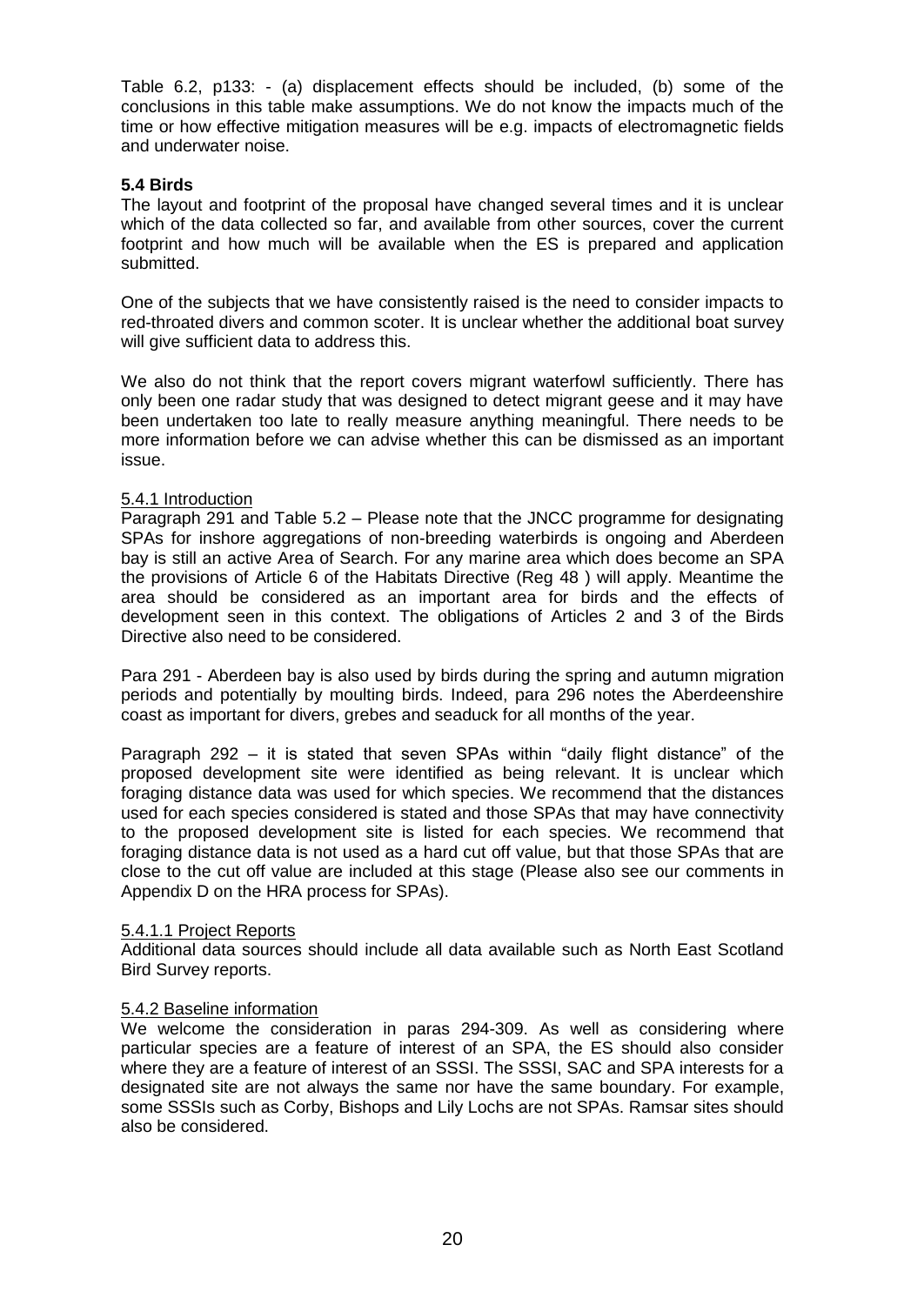Paragraph 299 – due to the very long foraging distances of northern gannet it is likely that some of the birds observed are from other breeding colonies. We recommend that at this stage other gannet colonies further north than Troup Head are scoped in (Please also see our comments on Appendix D).

Para 300: Kittiwake and herring gull also form part of the Fowlsheugh SPA interests.

Paragraph 302 – auks make multiple foraging trips per day during breeding, not one single all day foraging trip as stated here. Thus the energetic impacts due to barrier effects may be multiplied.

Paragraph 305 – note that redshank and lapwing are qualifying features of the nonbreeding waterfowl assemblage of the Ythan Estuary, Sands of Forvie and Meikle Loch SPA and not the "seabird assemblage interest feature" as stated here.

Table 5.2 – please add black-legged kittiwake to the species covered by Article 4.2 for the Troup, Pennan and Lions Head SPA. Also please add northern fulmar as a qualifying feature of the seabird assemblage of the Forth Islands SPA. Please remove whooper swan as a feature of the Loch of Skene SPA.

#### 5.4.3.1 Vantage Point Surveys

Para 312 – it is unlikely that detectability of many species is very good as far out as 2km. If distances to each bird (or group of birds) was recorded during vantage point watches we recommend that the number birds detected is plotted against distance to estimate the detectability function for each species. For some species it may be necessary to plot age and/or sex separately (e.g. young gannets have more cryptic plumage than adults, or female eider are more cryptic than males). It should then be possible to assess the range at which each species was reliably detected and thus constrain the analysis to those records within this distance. In addition the effects of sea state may influence detectability with increasing distance. We recommend that the detectability functions for each species are compared across different sea states to determine at which sea state the detectability becomes too low to reliably record birds.

Para 314 – flight height data in the near shore area recorded from vantage point may not be a good model for flight heights further from shore and in deeper water. We urge caution in interpreting flight height data recorded by shore based observers. If flight height data recorded from shore is to be used, we recommend that analysis is undertaken to determine if flight heights measured from shore differs significantly from flight heights measured either by boat based observers or from radar.

#### 5.4.3.2 Boat Based Surveys

Table 5.5 – It is unclear how the assessment of collision, barrier and displacement risks was made. These are probably derived from the presentation we received from Vattenfall in September 2008. Our comments on those results are contained in our letter of 10 December 2008. In particular, the assessment needs to consider all sources of data available and be based on a sufficient length of time to give confidence in the results.

Table 5.5 – We recommend that rather than providing some data on flight heights that a frequency plot of flight heights is provided for each species when these data are presented in the ES.

Table 5.5 – It is not clear where the wind farm and control survey areas are as these are not indicated in any figures. It is not clear whether these observations have been adjusted to the current proposed development foot print or whether or whether they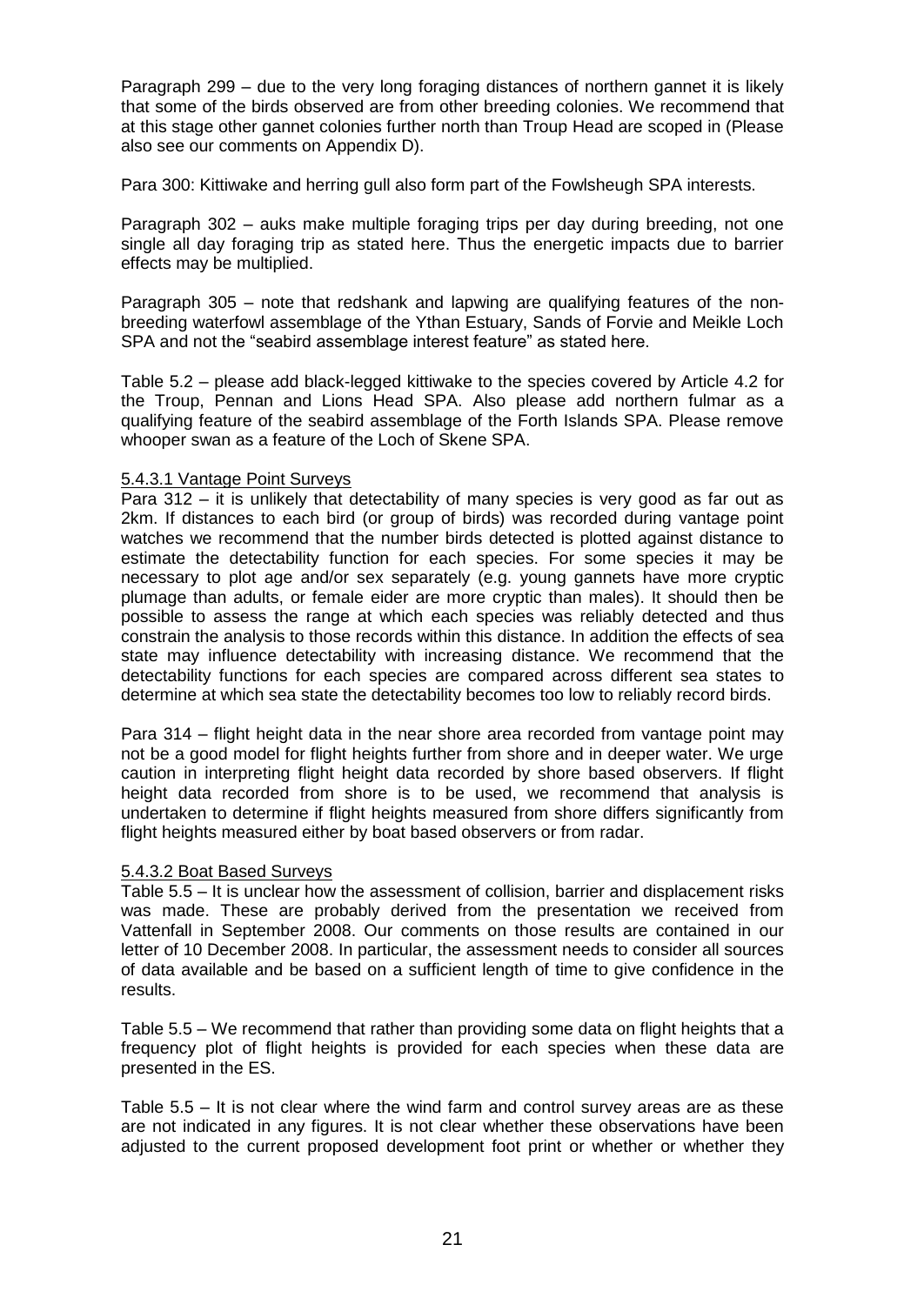relate to a former iteration. If it is a former iteration it would be helpful to know which one. This also applies to section 5.4.3.4 Radar studies.

#### 5.4.3.3 Boat Based Surveys 2010-2011

Para 326 - It is important that there is sufficient data available to enable Marine Scotland to carry out an Appropriate Assessment. Currently it is unclear whether or not this will be the case.

#### 5.4.3.4 Radar Surveys

Para 329 - Does this refer to the current windfarm footprint or that at the time the radar study was carried out?

Para 333 – It is stated that previous studies have found that "very high avoidance rates by geese" and that collisions being "extremely unusual". There should be reference made to these studies and an indication of where they were undertaken and which species were involved and in what numbers. In order to assess the ability of the conducted radar study to adequately assess the presence and numbers of migrating geese much more information needs to be provided. We recommend that the timing of the deployment of the radar is compared to the known time of passage and numbers of geese recorded at regularly counted sites in the area (e.g. Montrose Basin, Loch of Strathbeg). It will then be possible to show whether the radar was deployed at an appropriate time but should also take into account the variation in goose movements between years. We also recommend that the results of radar ground truthing are included in the ES.

#### 5.4.4 Predicted Impacts

Para 335 – We recommend that the details of the analysis that resulted in the redesign of the turbine layout are included in the ES. Any future analysis of impacts should include indirect effects and disturbance from increased boat traffic for operation and maintenance of the proposed turbines. It should consider all aspects of the turbines such as navigation and aviation warning measures including possible lighting and/or foghorns.

Para 336 – We recommend that for those species where there is insufficient data to apply Distance analysis, plots of the locations and numbers of birds are included, e.g. by varying the size of symbols relative to the number of birds recorded.

Para 338 - The ES should include information on how flight height data was verified.

#### 5.4.6 EOWDC future research and monitoring

Para 343 - We welcome the proposal to continue monitoring during and postconstruction and welcome the opportunity to discuss research needs further.

#### **5.6 Marine Mammals**

#### 5.6.2.3 Future Boat Based Surveys 2010-2011

Para 392 - From the text it appears that the data presented in the ES will be four months of "new data" combine with approximately 15 months of "old data" which didn"t cover the same points and used a different method. If it is unclear if this will be sufficient for an assessment and we advise that AOWFL ensure that the mitigation and monitoring of impacts is extremely robust. We also recommend the assessments include as much data as possible, albeit if necessary with some months having less analysis.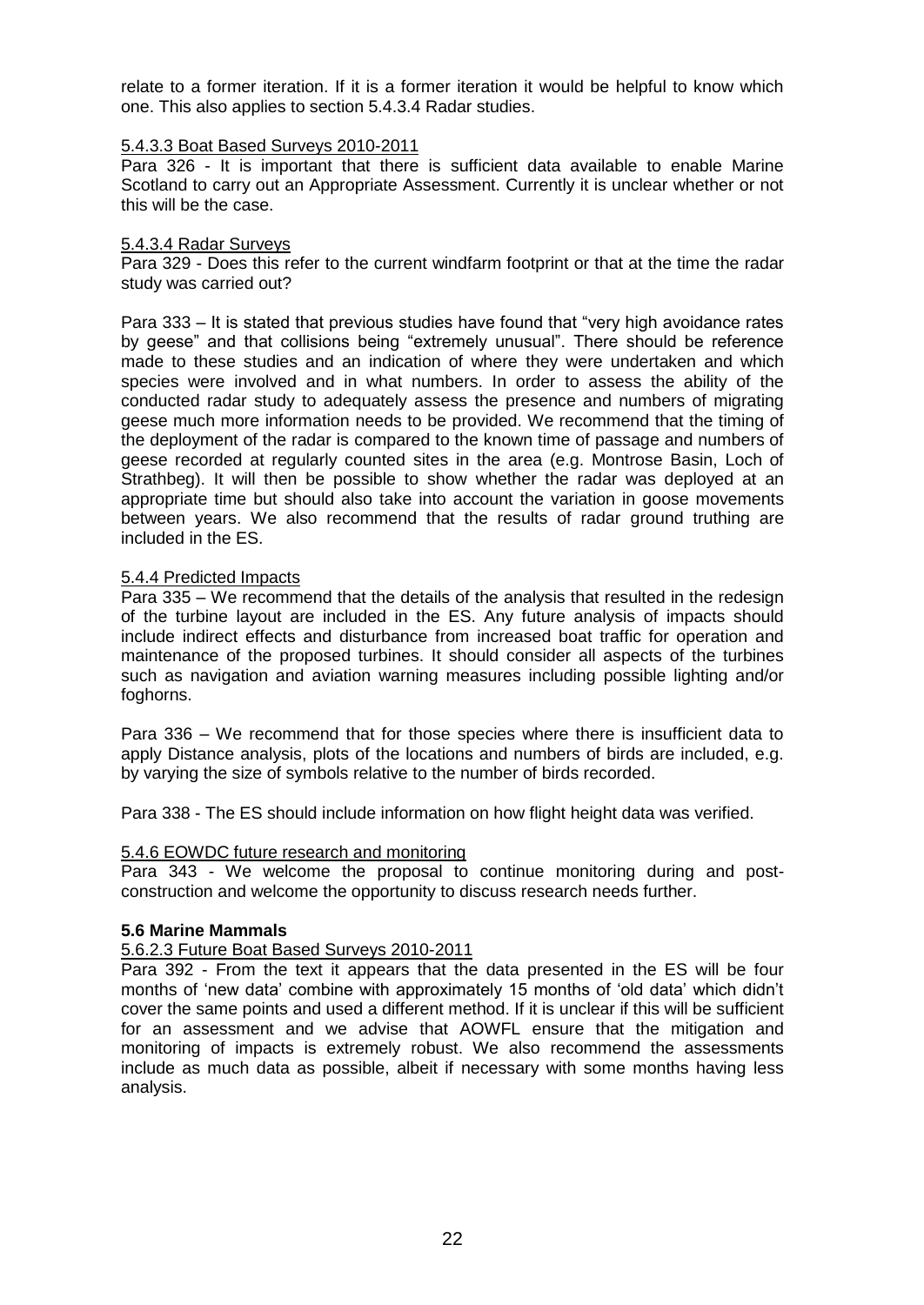### 5.6.5 Mitigation

There is an opportunity to look at how effective different forms of mitigation are on minimising impacts of installation  $-$  noise. This is referred to in 5.7 but not with any detail. As a test centre we recommend that there is a detailed look at underwater noise and robust monitoring of marine mammals (which should include behavioural studies to determine whether behavioural effects are occurring). Ideally we would wish to see a number of readings at various distances from each installation to record noise. This would help gain a better understanding of whether or not various types of mitigation are working or indeed worth doing. We would be happy to meet with AOWFL or their consultants at an early stage to discuss this and try to get the most out of this research.

## 5.6.6 EOWDC Future Research and Monitoring

C-Pods are now proposed as ""future research" and not for gathering data for the ES. As explained above in the main letter, it is unclear whether there will be enough data for assessing impacts to bottle-nose dolphins both as a feature of the Moray Firth SAC and as EPS, when the ES is submitted. It would be useful to get clarification of what survey protocol will be used for C-Pods, when and where they will be deployed. Please see also our Comments in Appendix E.

### **5.9 Statutory Designations and Conservation**

For comments on Natura sites, please refer to our advice in Appendices D and E on the HRA for SPAs and SACs.

Table 5.9 – This should include the River South Esk SAC, to the south of the proposed site. The qualifying interests of the River South Esk SAC are Atlantic salmon and freshwater pearl mussel. The draft Marine Scotland Science report referred to in our comments above indicates that the dominant direction of travel of Atlantic salmon on the south east coast is a northerly one, but there is also some southerly movement. See comments in Appendix E.

The scoping report does not directly consider Ramsar sites and we recommend these are addressed in the ES.

### **6.5 Seascape, Landscape and visual effects**

In general, it appears that the proposed SLVIA outlined takes due cognisance of our previous scoping comments and discussions at meetings. In particular the report recognises the proximity of major and smaller population centres as sensitive receptors, and gives particular consideration to any effects arising as a result of differing wind turbines devices.

### 6.5.2 Baseline Information

Para 556 – Given the large height of the turbines, it is important to retain a flexible approach to the study area, increasing it if the ZTVs indicate that visual effects are likely to occur in a wider area.

### 6.5.2.1 Landscape and Seascape Character

Paras 557 - 558 - As we discussed at a meeting with the developer's consultants on  $14<sup>th</sup>$ April 2010, it is important to consider how the assessments of seascape, landscape and local landscape character types will fit together to prevent duplication and avoid confusion. We would be happy to provide further advice once AOWFL have developed a methodology for this.

#### 6.5.2.2 Visual Amenity

Para 560 – Recreation users at Donmouth LNR should also be considered.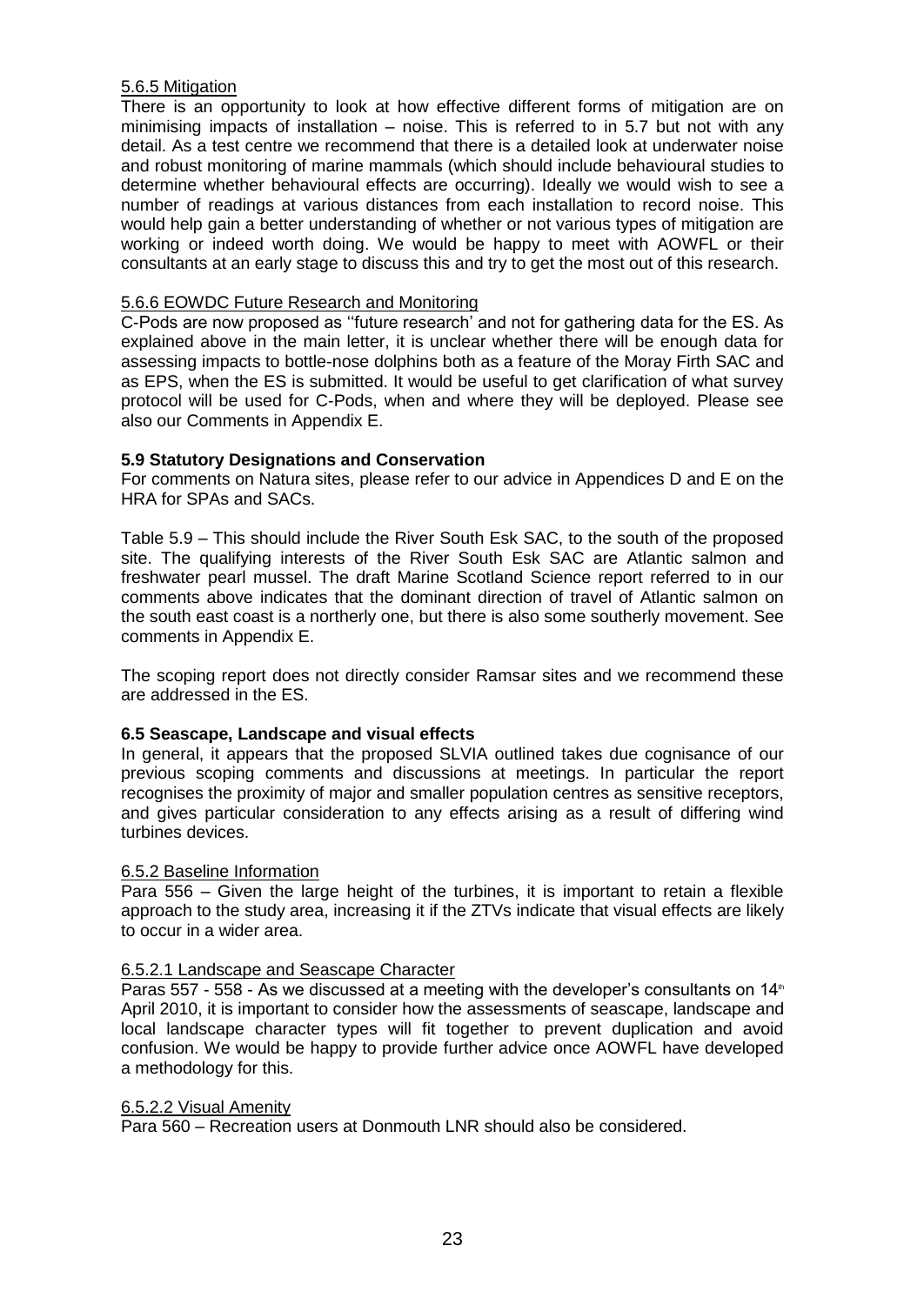Para. 561 and Table 6.1 - Representative viewpoint locations. Ideally to inform our input into further discussion on viewpoint locations (over and above that previously agreed), it would be useful to have a comparative ZTV, illustrating the extent of changed visibility occurring between the 2009 layout and the current 2010 layout. This would ensure optimum locations are chosen.

Para. 567 - The photomontages should illustrate a range of conditions - eg. sunrise; turbine lighting (dawn/dusk); the international aviation (2.5.2.2) requirement for the turbines to be painted white and aviation warning lighting; the size of the ocean lab (we appreciate this would be a separate application, but some initial indicators of scale, form etc. would be useful).

We had previously suggested allowing for some fixed photomontage 'boards' on site to engage the public. There is no mention of this in the scoping report (within either of the SLVIA or Recreation and Tourism sections) and we recommend that this is undertaken.

#### 6.5.5 Cumulative Impact

Para. 574 - Further engagement on methods for cumulative impact assessment should include both Aberdeen City and Aberdeenshire councils.

Para 576 – This refers to the choice of colour of turbines being used to mitigate landscape and visual impacts, however, section 2.5.2.2 indicates that much of the turbines should be white.

#### **6.8 Recreation and Tourism**

#### 6.8.2 Baseline Information

Paras 626-633 – Surfing is another recreational activity that takes place in Aberdeen and kite surfing at Balmedie. All forms of recreation should be considered in the ES and there should be consultation with relevant user groups.

#### **7. Consultations**

Para 678 – we recommend that the Whale and Dolphin Conservation Society (WDCS) are added to the list of other consultees. The WDCS have commented on marine mammal survey methods for this proposal and interim reports.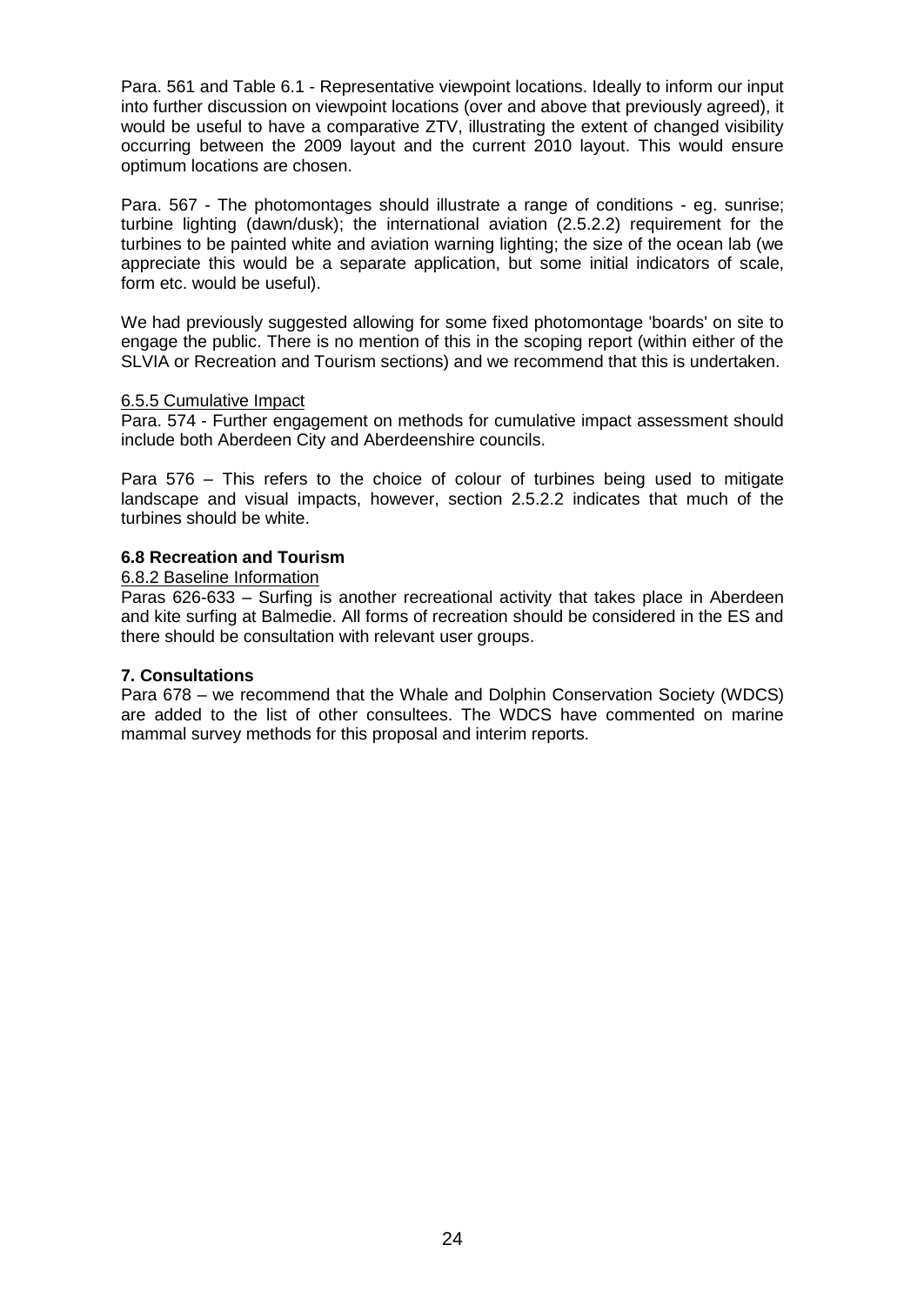### **APPENDIX B**

### **HABITATS & BIRDS DIRECTIVES, & HABITATS REGULATIONS**

Paragraphs 434-436 of the scoping report outline the Habitats and Birds Directives. The Habitats Directive is transposed into domestic law in Scotland by the "Conservation (Natural Habitats, &c.) Regulations 1994" which came into force on 30 October 1994 – usually called simply the Habitats Regulations. Several amendments have been made to the Habitats Regulations since they came into force.

The Habitats Regulations apply to the inshore zone, and the rules for the protection of marine Natura sites and marine European protected species (EPS) apply here exactly as they do on land.

#### **Habitats Regulations Appraisal**

Where a plan or project could affect a Natura site, the Habitats Regulations require the competent authority – the authority with the power to undertake or grant consent, permission or other authorisation for the plan or project in question – to consider the provisions of regulation 48. This means that the competent authority has a duty to:

- determine whether the proposal is directly connected with or necessary to site management for conservation; and, if not,
- determine whether the proposal is likely to have a significant effect on the site either individually or in combination with other plans or projects; and, if so, then
- make an appropriate assessment of the implications (of the proposal) for the site in view of that site's conservation objectives.

This process is now commonly referred to as **Habitats Regulations Appraisal** (HRA). HRA applies to any plan or project which has the potential to affect the qualifying interests of a Natura site, even when those interests may be at some distance from that site.

The competent authority, with advice from SNH, decides whether an appropriate assessment is necessary and carries it out if so. It is the applicant who is usually required to provide the information to inform the assessment. Appropriate assessment focuses exclusively on the qualifying interests of the Natura site affected and their conservation objectives. A plan or project can only be consented if it can be ascertained that it will not adversely affect the integrity of a Natura site (subject to regulation 49 considerations).

### **Further Information and Advice on HRA**

In this scoping response we provide tailored advice for HRA in respect of birds that are qualifying interests of SPAs, and marine mammals, habitats and fish that are qualifying interests of SACs:

- Appendix D SNH Advice on Habitats Regulations Appraisal for SPAs
- Appendix E SNH Advice on Habitats Regulations Appraisal for SACs

In respect of this, further information on the qualifying interests and the conservation objectives for each relevant Natura site is available from SNH"s Sitelink database.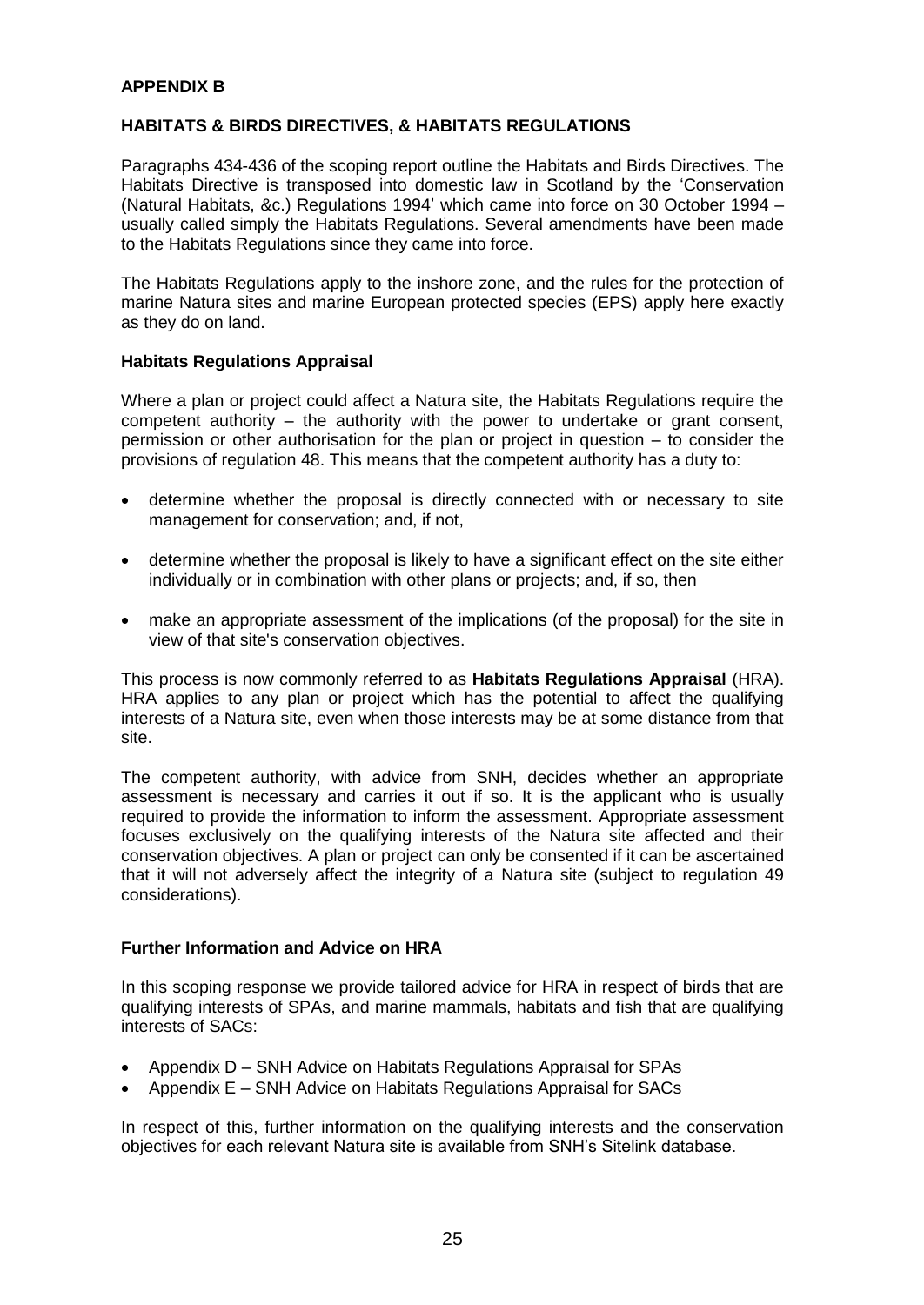For further advice on the HRA process please see SNH"s website, including the leaflet on "Natura sites and the Habitats Regulations" which provides a helpful summary. Some of the key concepts are explained in the European Commission's guidance on Article 6 of the Habitats Directive. Revised guidance updating the Scottish Office Circular 6/199538 on the implementation of the Habitats and Birds Directive in Scotland was produced in June 2000. This sets out current Government policy relating to Natura sites.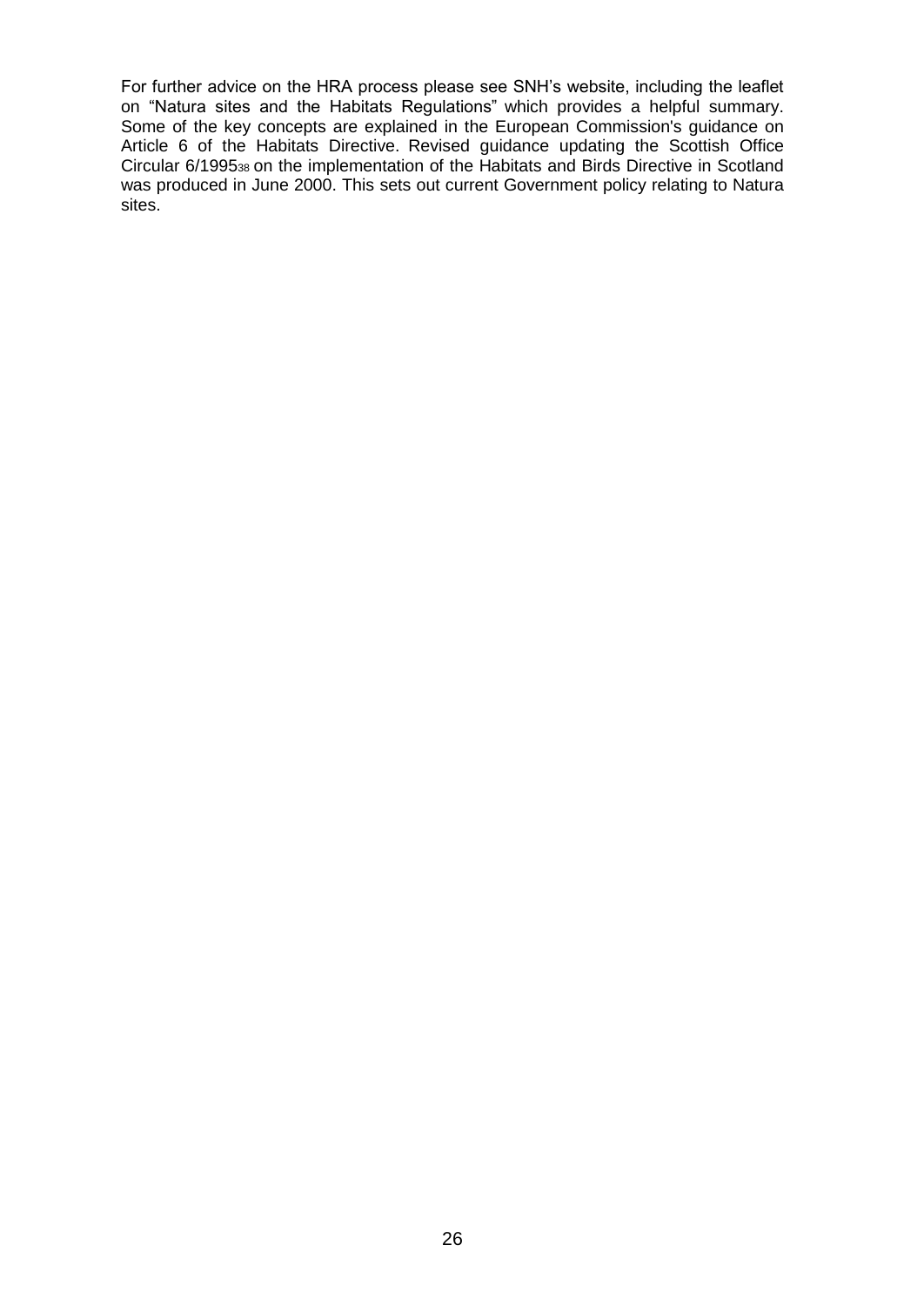## **APPENDIX C**

### **EUROPEAN PROTECTED SPECIES**

Certain species are listed on Annex IV of the Habitats Directive as species of European Community interest and in need of strict protection. The protective measures required are outlined in Articles 12 to 16 of the Directive. The species listed on Annex IV whose natural range includes any area in the UK are called "European protected species".

**SNH** is the statutory nature conservation body who provides advice on EPS in respect of the Habitats Regulations in Scotland, including Scottish Territorial Waters. A summary of the legal requirements for EPS is as follows:

The Conservation (Natural Habitats, &c.) Regulations 1994 as amended. (Known as the "Habitats Regulations".)

Protection of certain wild animals

39. (1) It is an offence –

(a) deliberately or recklessly to capture, injure or kill a wild animal of a European protected species;

(b) deliberately or recklessly –

- i. to harass a wild animal or group of wild animals of a European protected species;
- ii. to disturb such an animal while it is occupying a structure or place which it uses for shelter or protection;
- iii. to disturb such an animal while it is rearing or otherwise caring for its young;

iv. to obstruct access to a breeding site or resting place of such an animal, or otherwise to deny the animal use of the breeding site or resting place;

v. to disturb such an animal in a manner that is, or in circumstances which are, likely to significantly affect the local distribution or abundance of the species to which it belongs;

vi. disturb such an animal in a manner that is, or in circumstances which are, likely to impair its ability to survive, breed or reproduce, or rear or otherwise care for its young; or

vii. to disturb such an animal while it is migrating or hibernating;

(c) deliberately or recklessly to take or destroy the eggs of such an animal; or

(d) to damage or destroy a breeding site or resting place of such an animal.

(2) Subject to the provisions of this Part, it is an offence to deliberately or recklessly disturb any dolphin, porpoise or whale (cetacean).

Scottish Government has also provided guidance on the 2007 amendments addressing EPS – Explanatory guidance for species related activities.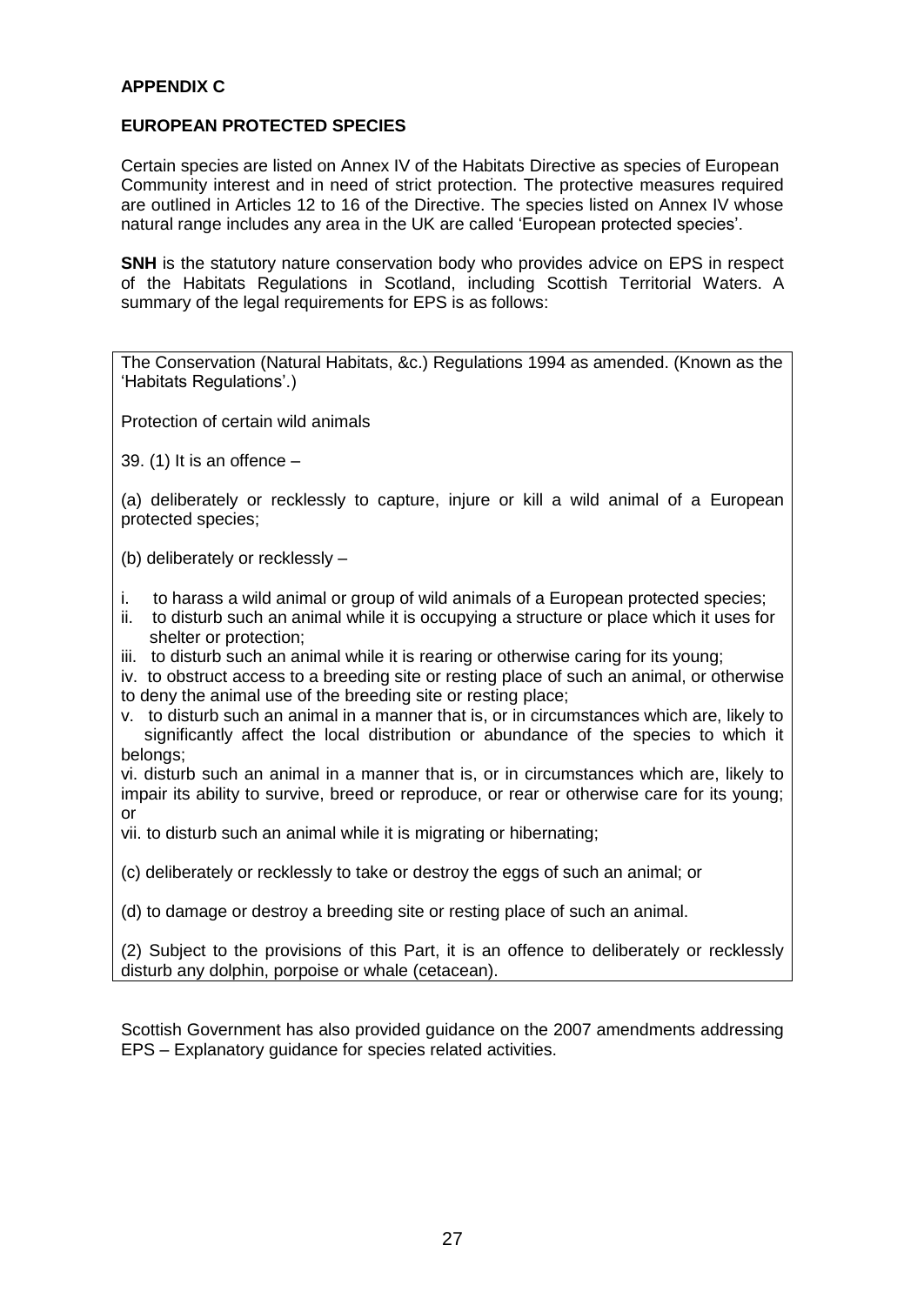### **EPS Licences**

Licences may be given authorising activities that could affect EPS which would otherwise be illegal under the Habitats Regulations. For Scottish Territorial Waters these licences will be issued either by Scottish Government or by SNH depending on the reason for the licence request. Licences are only issued under very strict conditions as set out in regulations 44 and 45 of the Habitats Regulations.

As highlighted in Scottish Government Interim Guidance, three tests must be satisfied before the licensing authority can issue a licence under Regulation 44(2) of the Conservation (Natural Habitats &c.) Regulations 1994 (as amended) to permit otherwise prohibited acts. An application for a licence will fail unless all of the three tests are satisfied. The three tests involve the following considerations:

**Test 1** - The licence application must demonstrably relate to one of the purposes specified in Regulation 44(2) (as amended). For development proposals, the relevant purpose is likely to be Regulation 44(2)(e) for which Scottish Government is currently the licensing authority. This regulation states that licences may be granted by Scottish Government only for the purpose of "preserving public health or public safety or other imperative reasons of overriding public interest including those of a social or economic nature and beneficial consequences of primary importance for the environment."

**Test 2** - Regulation 44(3)(a) states that a licence may not be granted unless the licensing authority (Scottish Government) is satisfied "that there is no satisfactory alternative".

**Test 3** - Regulation 44(3)(b) states that a licence cannot be issued unless the licensing authority (Scottish Government) is satisfied that the action proposed "will not be detrimental to the maintenance of the population of the species concerned at a favourable conservation status in their natural range" (The licensing authority will, however, seek the expert advice of SNH on this matter).

Consideration of European protected species must be included as part of the application process, not as an issue to be dealt with at a later stage. Any consent given without due consideration to these species is likely to breach European Directives with the possibility of consequential delays or the project being halted by the EC.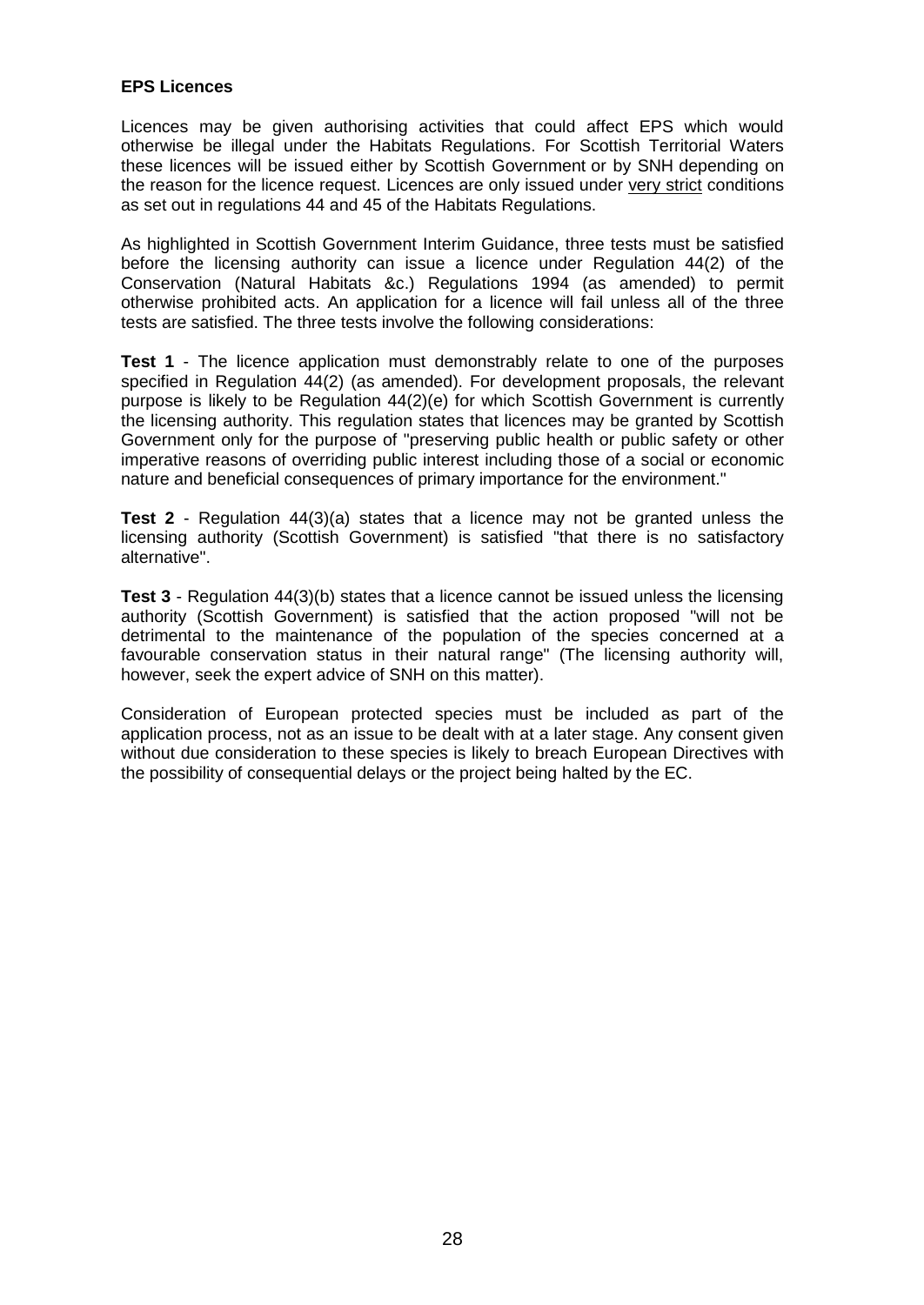#### **APPENDIX D**

#### **EOWDC: HABITATS REGULATIONS APPRAISAL (HRA) – SPECIAL PROTECTION AREAS**

#### **Introduction**

In the following advice for HRA we set out the three steps that need to be considered in order to determine whether or not the European offshore Wind deployment Centre proposal is likely to have a significant effect on the qualifying interests of SPAs, and any possible adverse impact on site integrity – Appendix B provides more detail on the legislative framework. It is the competent authority (most likely Marine Scotland) who will carry out the HRA, based on our advice and using information and data collated by the developer.

Under HRA, the potential impacts of the EOWDC offshore windfarm proposal will need to be considered alone (all aspects of the proposal i.e. including onshore deployment facilities, substation, cable and offshore research station) and in combination with other plans and projects. It needs to be considered in combination with the Scottish Round 3 zones as well as the following proposed Scottish territorial water sites (Neart na Gaoithe, Inch Cape, Forth Array and Beatrice) and with other types of industry and activity in and around Aberdeen bay and harbour.

#### **Special Protection Areas for inclusion in HRA**

We would welcome the opportunity to discuss the scope of HRA with AOWFL (as noted in this response) and we recommend that the following SPAs are considered for individual and also for cumulative assessments:

Troup, Pennan and Lion"s Heads SPA Forth Islands SPA Fowlsheugh SPA Buchan Ness to Collieston Coast SPA Ythan Estuary, Sands of Forvie and Meikle Loch SPA Loch of Strathbeg SPA Loch of Skene SPA Montrose Basin SPA

Please see also our comments in Appendix A, para 299 recommending that gannet colonies further north than Troup Head are also scoped in at this stage (eg Fair Isle).

### **Advice for HRA in respect of SPA qualifying interests**

The steps of the process are as follows and our advice is tailored to consideration of this offshore windfarm:

#### **Step 1**: **Is the proposal directly connected with or necessary for the conservation management of the SPAs?**

The EOWDC proposal is not directly connected with or necessary for the conservation management of any of the SPAs listed above.

**Step 2**: **Is the proposal likely to have a significant effect on the qualifying interests of the SPAs either alone or in combination with other plans or projects?**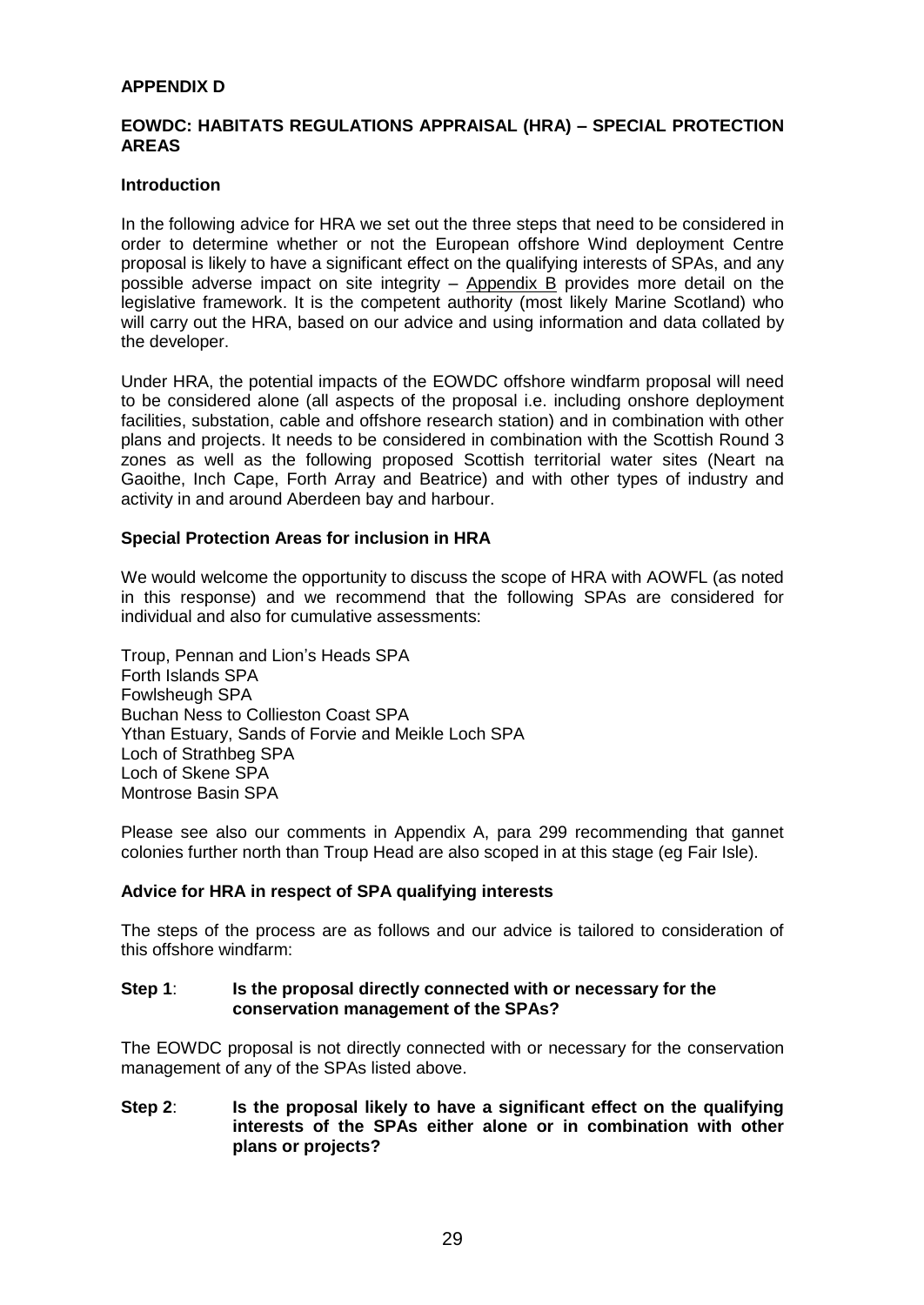This step acts as a screening stage: it removes from the HRA those proposals (plans or projects) which clearly have no connectivity to SPA qualifying interests or where it is very obvious that the proposal will not undermine the conservation objectives for these interests, despite a connection. When this screening step is undertaken at an early stage in the development process, it usually means that it takes the form of a deskbased appraisal. We advise that this is kept broad so that potentially significant impacts are not missed out, or discounted too early, in any HRA (or EIA).

The SPA bird interests being considered in respect of offshore windfarms are wideranging – many seabirds make long foraging trips, especially during the breeding season, and there are also migratory species to consider such as geese and swans. This means that offshore windfarm proposals may be "connected to" SPAs at much greater distances than what has so far been experienced in respect of onshore development. Although connectivity is thus established the fact that the proposal is located further away from the designated sites means that direct impacts are less likely on qualifying species while they are within the SPA.

Expert agreement over species sensitivity should help to identify those SPA qualifying interests for which the conservation objectives are unlikely to be undermined by offshore windfarm development, despite any possible connection (e.g. SPA qualifiers which are recorded within a proposed windfarm site but where their flight behaviour and / or foraging ecology means that the windfarm will not have a likely significant effect).

Determination of "likely significant effect" is not just a record of presence or absence of bird species at an offshore windfarm site, but also involves a judgement as to whether any of the SPA conservation objectives might be undermined. Such judgement is based on a simple consideration of the importance of the area in question for the relevant species. Complex data analysis should not be required at this stage. For example; How many birds have been recorded? What are they using the area for? Is this the only area that they can use for this particular activity? Understanding the behavioural ecology of the species, and the characteristics and context of the proposed windfarm site, will help in determining whether there are likely significant effects. There are three possible conclusions for this step of HRA:

a) The likely impacts are such that there is clear potential for the conservation objectives to be undermined – conclude likely significant effect.

b) The likely impacts are so minimal (either because the affected area is not of sufficient value for the birds concerned or because the risk to them is so small) that the conservation objectives will not be undermined – conclude no likely significant effect.

c) There is doubt about the scale of the likely impacts in terms of the conservation objectives – conclude likely significant effect.

**Step 3:** Can it be ascertained that the proposal will not adversely affect the integrity of the SPA, either alone or in combination with other plans or projects?

This stage of HRA is termed appropriate assessment, and it is undertaken by the competent authority based on information supplied by the developer, with advice provided by SNH. Appropriate assessment considers the implications of the proposed development for the conservation objectives of the qualifying interests for which a likely significant effect has been determined. These conservation objectives follow a standard format requiring protection of the qualifying bird interests and protection of the habitat in the SPA which supports them.

#### **Conservation objectives for SPA bird species**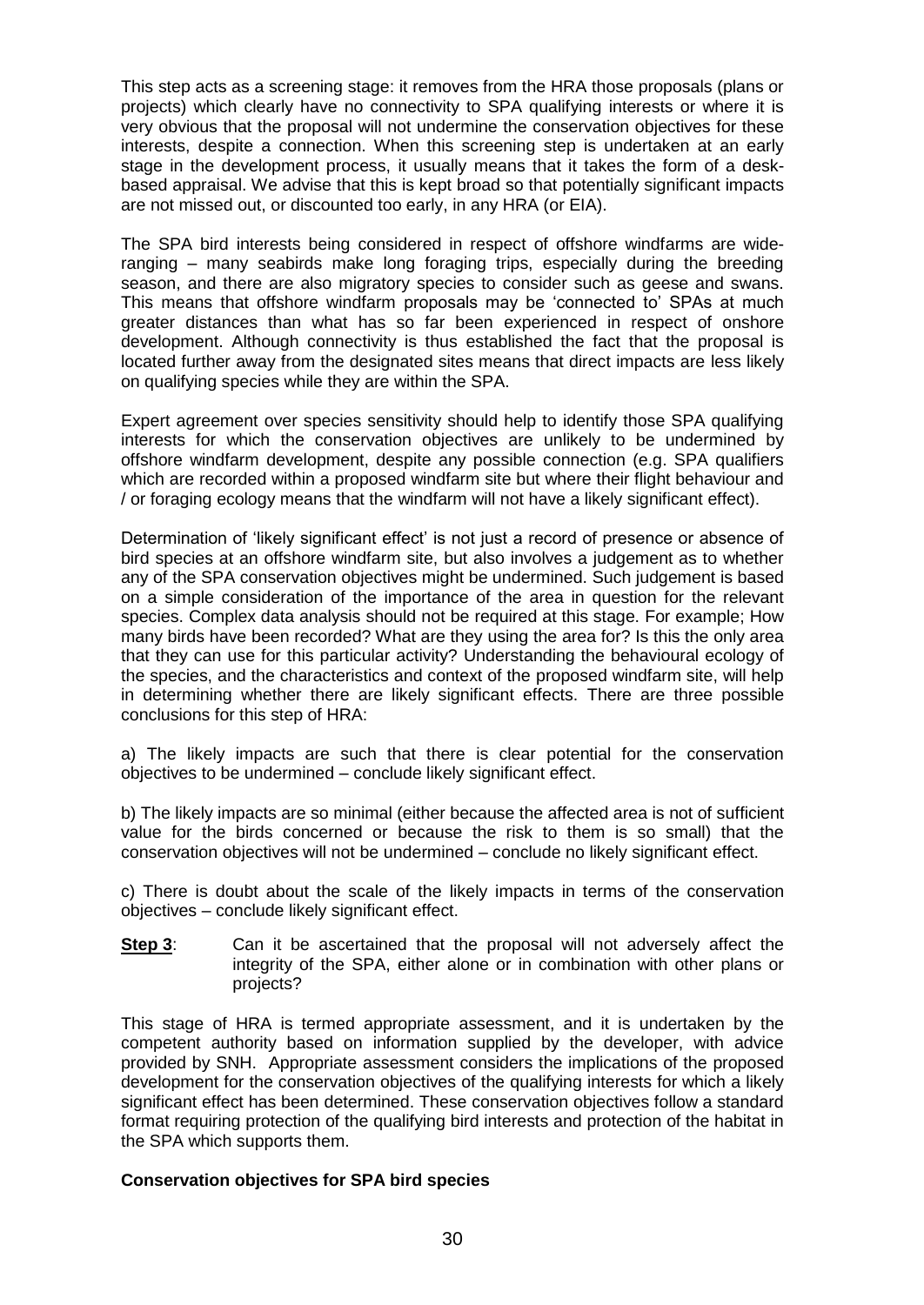To ensure that site integrity is maintained by:

- (i) Avoiding deterioration of the habitats of the qualifying species.
- (ii) Avoiding significant disturbance to the qualifying species.

To ensure for the qualifying species that the following are maintained in the long term:

- (iii) Population of the bird species as a viable component of the SPA.
- (iv) Distribution of the bird species within the SPA.
- (v) Distribution and extent of habitats supporting the species.
- (vi) Structure, function and supporting processes of habitats supporting the species.

### **repeat of (ii)** No significant disturbance of the species.

It is important to recognise that the conservation objectives primarily offer site-based protection and that some of them will not directly apply to species when they are outwith the boundaries of the SPA. This is particularly true of objectives **(i), (v)** and **(vi)** which relate to the supporting habitats within the SPA.

Objective **(iii)** however – maintenance of the population of the bird species as a viable component of the SPA – will be relevant in most cases because:

It encompasses direct impacts to the species, such as significant disturbance to qualifying bird interests when they"re outwith the SPA.

It addresses indirect impacts such as the degradation or loss of supporting habitats which are outwith the SPA but which help to maintain the population of the bird species of the SPA in the long-term.

Finally, in rare circumstances, it is possible that factors / events outside site boundaries may have the capacity to affect the long term distribution of bird species within the SPA – see objective **(iv)**.

### **-----------------------------------------------------------------------------------------------------------------**

## **Issues to consider under appropriate assessment**

The **key question** in any appropriate assessment for the EOWDC windfarm proposal is whether it can be ascertained that this proposal, alone or in combination, will not adversely affect the population of any qualifying bird species as a viable component of the SPAs under consideration.

In considering this matter, we refer to the helpful summary of the main risks of offshore windfarm development to birds provided in Langston 2010. In addition, there may be further issues to consider if the proposal is likely to affect the conservation objectives that relate to bird species while they"re in an SPA or to the habitats in the SPA that support them.

- Will the offshore wind proposal(s) cause a deterioration in the habitats of any of the SPAs? NB. *This question relates specifically to the habitats in the SPAs that support the bird interests.*
- Will the offshore wind proposal(s) cause any significant disturbance to bird interests while they"re in any of the SPAs? N.B. *See the previous discussion in respect of disturbance outside an SPA.*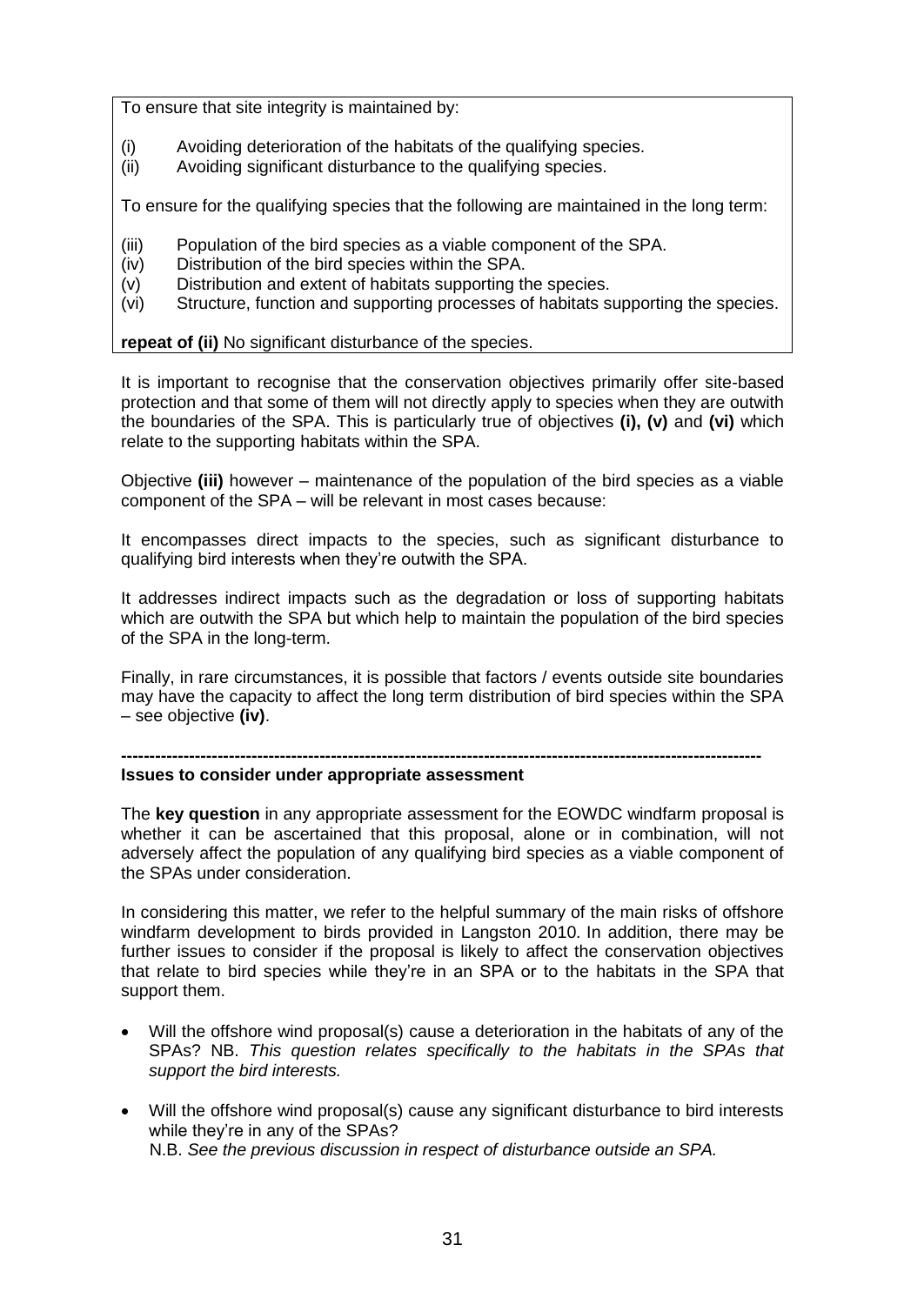- Will the offshore wind proposal(s) alter the distribution of the birds within any of the SPAs?
- Will the offshore wind proposal(s) affect the distribution and extent of the habitats (that support the bird species) in any of the SPAs?
- Will the offshore wind proposal(s) in any way affect the structure, function and supporting processes of habitats in any of the SPAs? NB. Those habitats which support the bird species.

We highlight that these questions will be applicable to the habitats which support bird interests in any new SPAs designated for inshore and / or offshore aggregations of seabirds – please see JNCC"s website for potential areas of search, including Aberdeen Bay.

As noted above, we hope to further discuss these various aspects with AOWFL once a scope for the HRA has been provided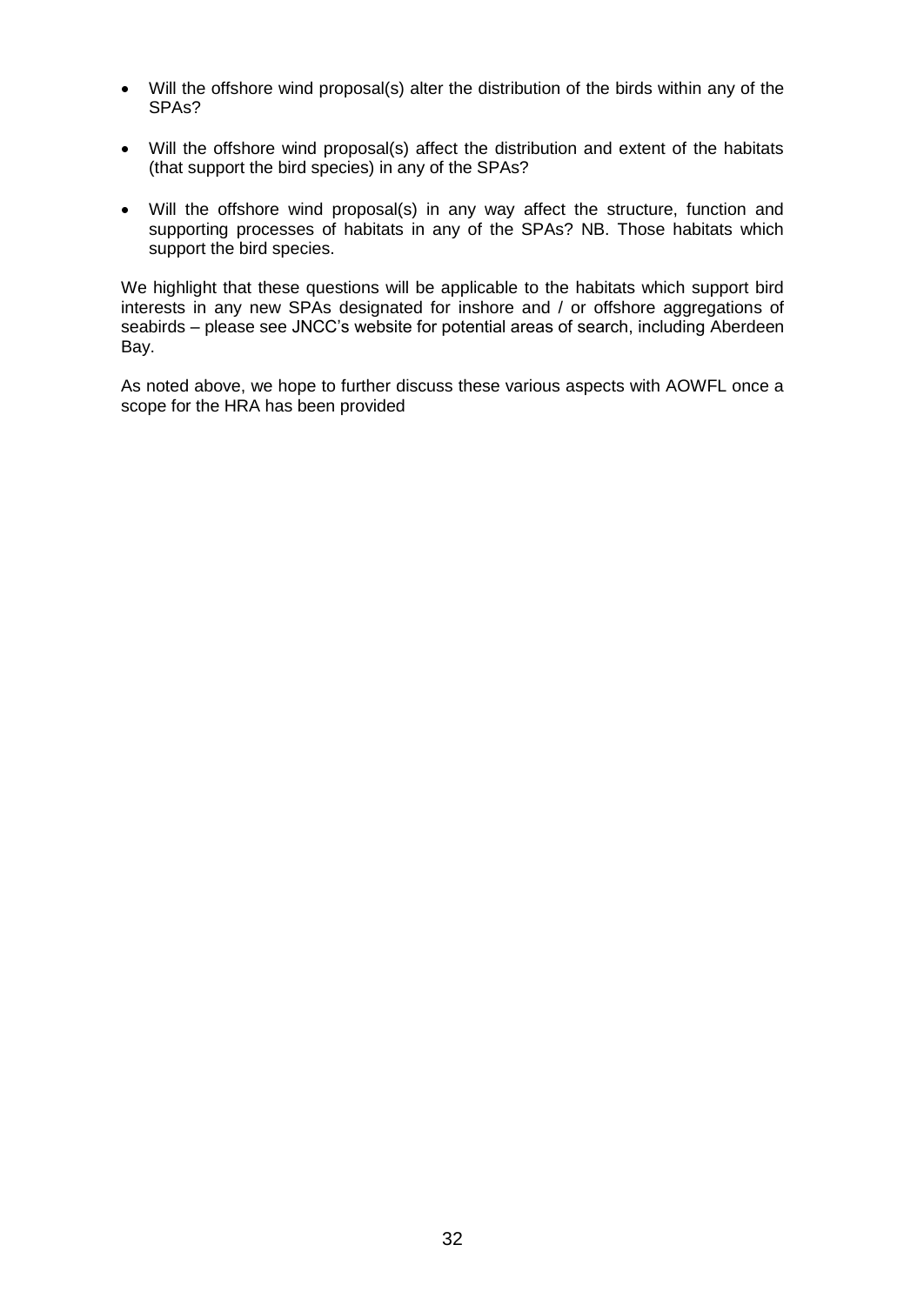#### **APPENDIX E**

#### **EOWDC: HABITATS REGULATIONS APPRAISAL – SPECIAL AREAS OF CONSERVATION**

#### **Introduction**

In the following advice for Habitats Regulations Appraisal (HRA) we set out the three steps that need to be considered in order to determine whether or not the EOWDC windfarm proposal is likely to have a significant effect on the qualifying interests of Special Areas of Conservation, and any possible adverse impact on the site integrity of SACs – Appendix B provides more detail on the legislative framework. It is the competent authority (most likely Marine Scotland) who will carry out the HRA, based on our advice and using information and data collated by the developer.

Under HRA, the potential impacts of the EOWDC proposal will need to be considered alone (all aspects of the proposal i.e. including onshore deployment facilities, substation, cable and offshore research station) and in combination with other plans and projects. It needs to be considered in combination with the Round 3 development and with other types of industry and activity in the Moray Firth. We therefore recommend that the Beatrice and Round 3 developers collaborate on the assessment of cumulative impacts and we would welcome discussion of this matter and, preferably, a joint meeting between the developers, Marine Scotland and ourselves (SNH and JNCC).

For those SAC qualifying interests that are also European protected species (such as bottlenose dolphin) please see Appendix C for our advice in respect of their EPS status and for EPS licensing arrangements. The advice that we give below solely relates to their consideration as an SAC qualifying interest and how the HRA process therefore applies.

#### **Special Areas of Conservation for Inclusion in HRA**

We advise that the applicant will need to consider the following SACs. Further information, including their conservation objectives, is available from http://www.snh.org.uk/snhi/.

#### **SACs designated for marine mammals:**

 Moray Firth SAC - designated for bottlenose dolphin (Tursiops truncatus) and for subtidal sandbank habitat.

#### **SACs designated for fish of conservation concern:**

- River Dee SAC designated for Atlantic salmon, freshwater pearl mussel and otter.
- River South Esk SAC designated for Atlantic Salmon and freshwater pearl mussel (Please see our comments in Appendix A, para 271).

#### **SNH advice for HRA in respect of Special Areas of Conservation**

The steps of the process are as follows; our advice is tailored to consideration of this offshore windfarm proposal:

**Step 1**: Is the proposal directly connected with or necessary for the conservation management of the SACs?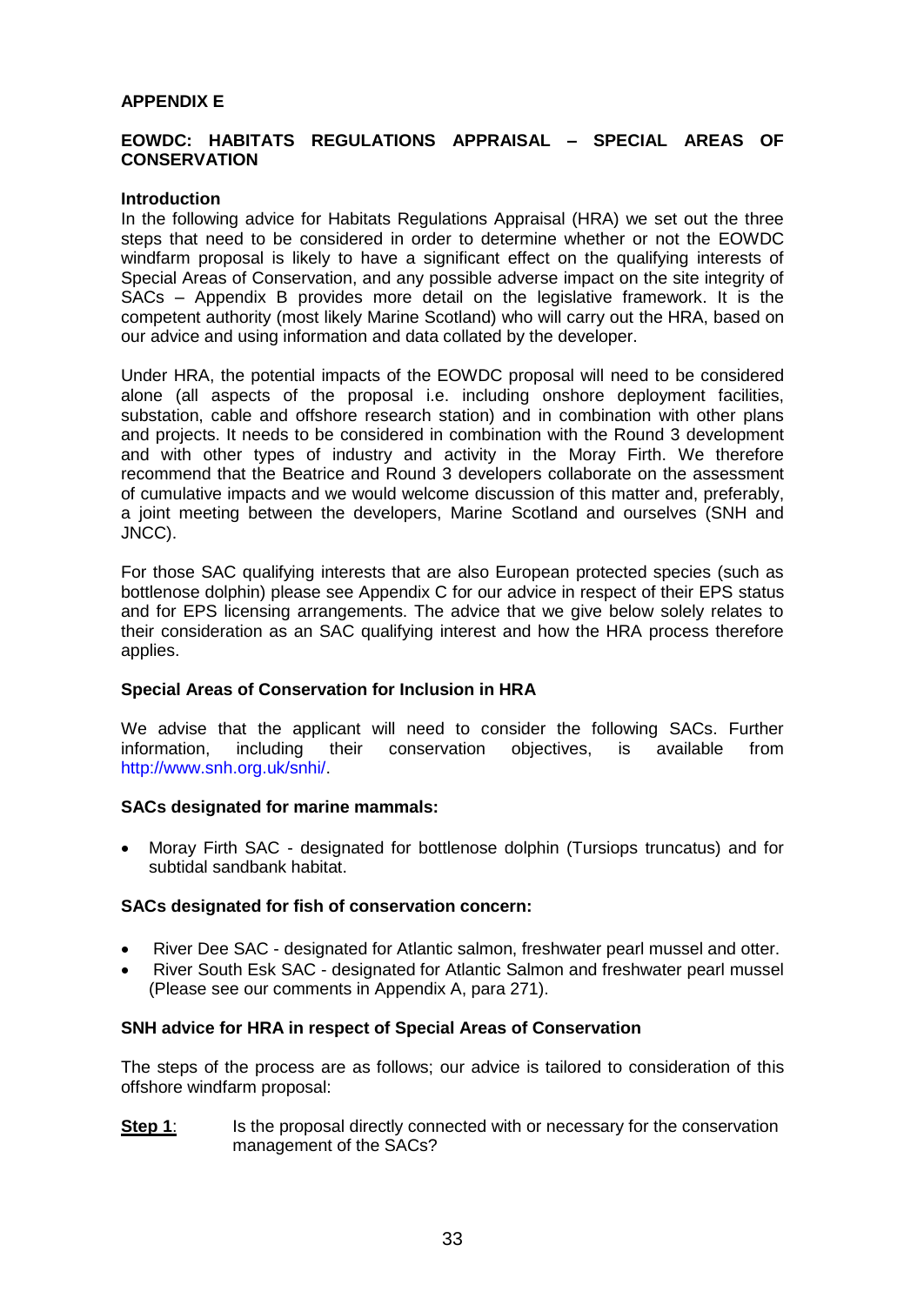The EOWDC proposal is not directly connected with or necessary for the conservation management of the South-East Islay Skerries SAC.

**Step 2:** Is the proposal likely to have a significant effect on the qualifying interests of the SACs either alone or in combination with other plans or projects?

This step acts as a screening stage: it removes from the HRA those proposals which clearly have no connectivity to SAC qualifying interests or where it is very obvious that the proposal will not undermine the conservation objectives for these interests, despite a connection. When this screening step is undertaken at an early stage in the development process, it usually means that it takes the form of a desk-based appraisal.

In respect of the above SACs, we identify that the EOWDC may have connectivity to the following qualifying interests, which will therefore require further consideration under HRA. While a desk-based review is helpful for this screening step, this part of the HRA will only be fully completed when the windfarm proposal has been further progressed – when survey work and analyses have been completed, and when the location of / construction methods for windfarm infrastructure, including onshore elements, has been finalised.

--------------------------------------------------------------------------------------------------------------------

#### **There are three possible conclusions to this step of HRA:**

a) The likely impacts are such that there is clear potential for the conservation objectives to be undermined – conclude likely significant effect.

b) The likely impacts are so minimal that the conservation objectives will not be undermined – conclude no likely significant effect.

c) There is doubt about the scale of the likely impacts in terms of the conservation objectives – conclude likely significant effect.

However, we are not yet in a position to present a definite conclusion for this step, so we provide a **summary of our current advice** for each qualifying interest.

------------------------------------------------------------------------------------------------------------------

#### **Marine and coastal habitats** of the Moray Firth.

We do not consider any aspect of the offshore wind deployment centre will have an impact on the habitat qualifying interest of the Moray Firth SAC

**Summary of our current advice:** no likely significant effect.

#### **Bottlenose dolphins of the Moray Firth SAC.**

While the EOWDC proposal is located approximately 140 km from the Moray Firth SAC, the dolphins are not confined to this SAC and will range more widely within the Firth and beyond. Observations around the area of Aberdeen Harbour have confirmed sighting of individual dolphins from the Moray Firth SAC. Construction (and other) noise arising from the proposal is likely to extend beyond the windfarm footprint and may overlap with dolphin use of the surrounding environment. Boat movements, cable-laying and other construction activity may give rise to disturbance. There may also be impacts to the prey species of dolphin – either from the placement of infrastructure or due to noise. We therefore advise that there is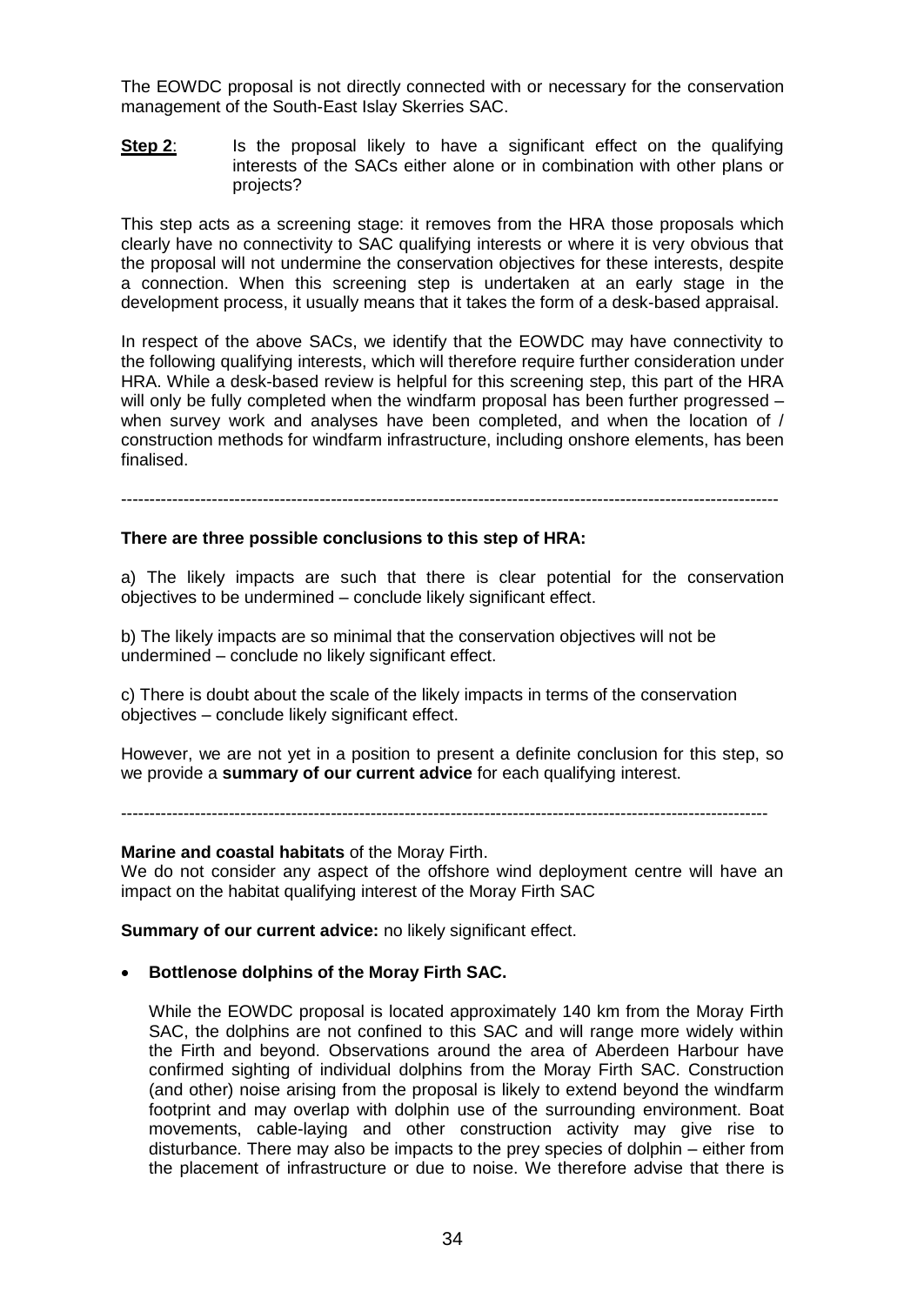potential for the proposal to have likely significant effects on bottlenose dolphins and we discuss below (under step 3) the issues that we think need to be considered.

It would be beneficial for applicants to collaborate on this issue with other offshore wind developers as appropriate assessment of the cumulative impacts on bottlenose dolphins is likely to be required in combination. Joint discussion and coordination of survey and monitoring proposals, mitigation proposals and construction time-tabling would be helpful.

**Summary of our current advice:** likely significant effect, so impacts (including cumulative) will need to be considered in appropriate assessment (see step 3).

**Atlantic salmon** as a qualifying interest of the Rivers Dee and South Esk SACs.

We recognise that there is a significant data / research gap on this issue, and that very little is known about salmon movements – adults and post-smolts – around the Scottish coastline. Marine Scotland have analysed historic tagging data and should be issuing a report soon, however, it is likely that this report will highlight further research requirements.

We recommend that the applicant assumes all individuals are SAC salmon, and considers the effects on these fish from construction and operational noise / vibration, as well as any other types of disturbance. Mitigation could include timing restrictions on construction work / noisy activities in order to avoid any significant disturbance to migrating salmon, or disruption of their (as yet unknown) migratory routes.

Onshore infrastructure and / or any required upgrades to roads or bridges may need to be considered under HRA if the work is likely to affect any of these freshwater SACs.

**Summary of our current advice:** likely significant effect in relation to offshore infrastructure; impacts (incl. cumulative) will need to be considered in appropriate assessment (see step 3). Consideration of onshore infrastructure may also be required.

 **Freshwater pearl mussels** – qualifying interests of the Rivers Dee and South Esk **SACs** 

Atlantic salmon (and other salmonids) are integral to the life cycle of freshwater pearl mussel (FWPM), therefore any impacts to Atlantic salmon that prevent them from returning to their natal rivers may have a resulting effect on FWPM populations. While we consider this matter needs discussion in any appropriate assessment we do not identify any survey or research requirements. The impacts are indirect, dependent on the impacts the proposal may have on Atlantic salmon.

Onshore infrastructure and / or any required upgrades to roads or bridges may need consideration in respect of HRA if the work is likely to affect any of these freshwater SACs.

**Summary of our current advice**: likely significant effect, so indirect impacts will need to be considered in appropriate assessment as part of the assessment of any direct impacts on Atlantic salmon (see step 3).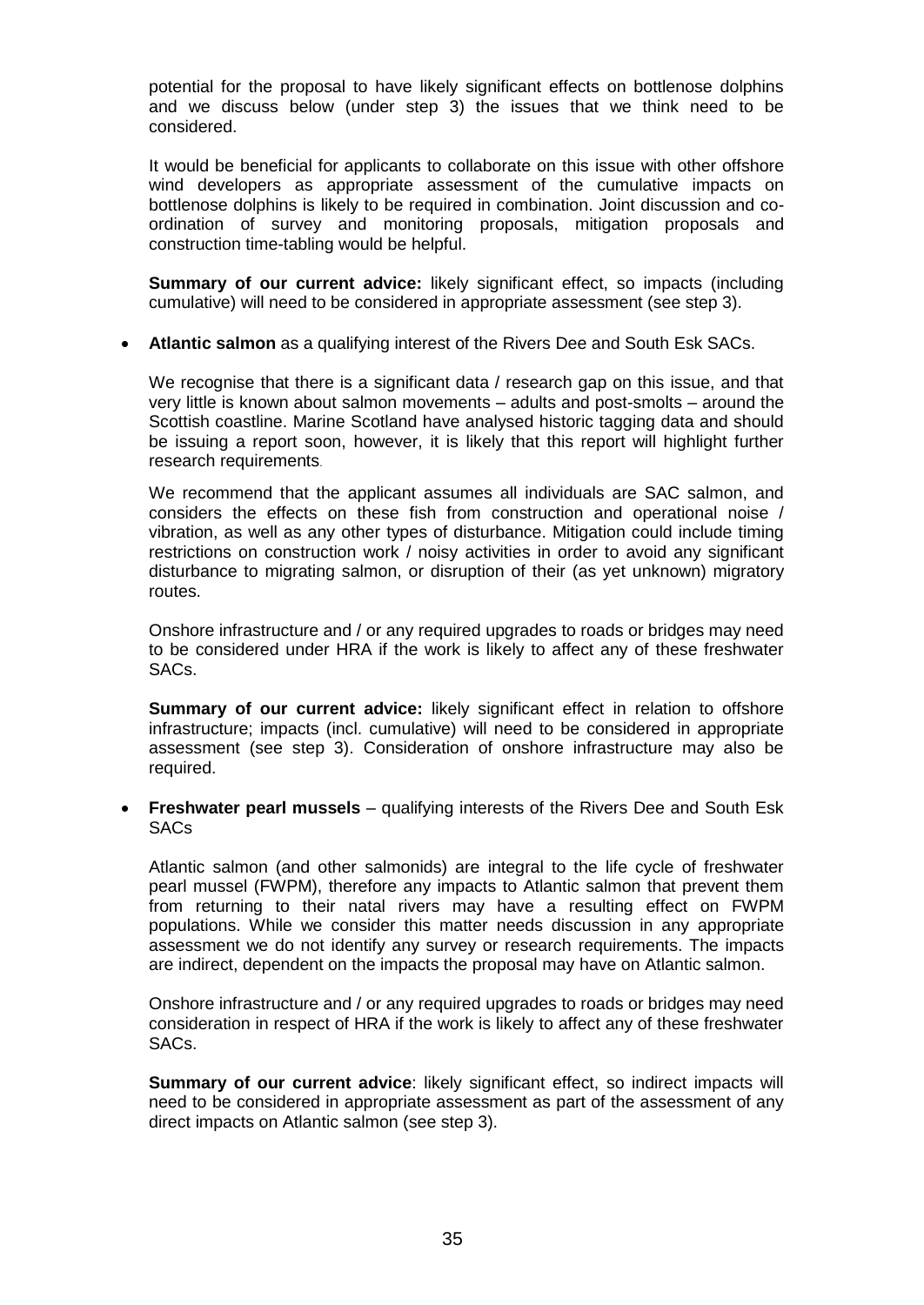### **Otters of the River Dee SAC**.

The River Dee SAC is located too far away from the EOWDC proposal for there not to be any likelihood of significant effects on otters there, presuming that no onshore infrastructure is proposed in proximity to this SAC.

**Summary of our current advice**: no likely significant effect, although this may need review depending on the proposed location of onshore infrastructure

**Step 3:** Can it be ascertained that the proposal will not adversely affect the integrity of the SAC, either alone or in combination with other plans or projects?

This stage of HRA is termed appropriate assessment, and it is undertaken by the competent authority based on information supplied by the developer, with advice provided by SNH. Appropriate assessment considers the implications of the proposed development for the conservation objectives of the qualifying interests for which a likely significant effect has been determined. We discuss this below for each of the qualifying interests listed above.

### **Advice for appropriate assessment in respect of bottlenose dolphin of the Moray Firth SAC**

The conservation objectives for bottlenose dolphin are: (i) to avoid deterioration of the habitats of bottlenose dolphin or (ii) significant disturbance to bottlenose dolphin, thus ensuring that the integrity of the Moray Firth SAC is maintained and that the site makes an appropriate contribution to achieving favourable conservation status for each of the qualifying features.

And to ensure for bottlenose dolphin that the following are established then maintained in the long term:

**(iii)** Population of bottlenose dolphin as a viable component of the site.

**(iv)** Distribution of bottlenose dolphin within site.

**(v)** Distribution and extent of habitats supporting bottlenose dolphin.

**(vi)** Structure, function and supporting processes of habitats supporting bottlenose dolphin.

**repeat of (ii)** No significant disturbance of bottlenose

Based on these conservation objectives the following questions may need to be addressed:

- Will the proposal cause significant disturbance to bottlenose dolphin while they are outwith the SAC such that the viability of this SAC population is affected?
- Will the proposal in any way affect the population viability of the bottlenose dolphins of the Moray Firth SAC?

The last question encompasses the indirect impacts that a windfarm development could have – such as the degradation or loss of supporting habitats or feeding grounds which are outwith the SAC but which help to maintain the population of bottlenose dolphins in the SAC in the long-term. The risk of impacts, and how many of these questions may need answered, will become clearer when the development process is further advanced and construction methods, location of cable routes, choice of port, and other aspects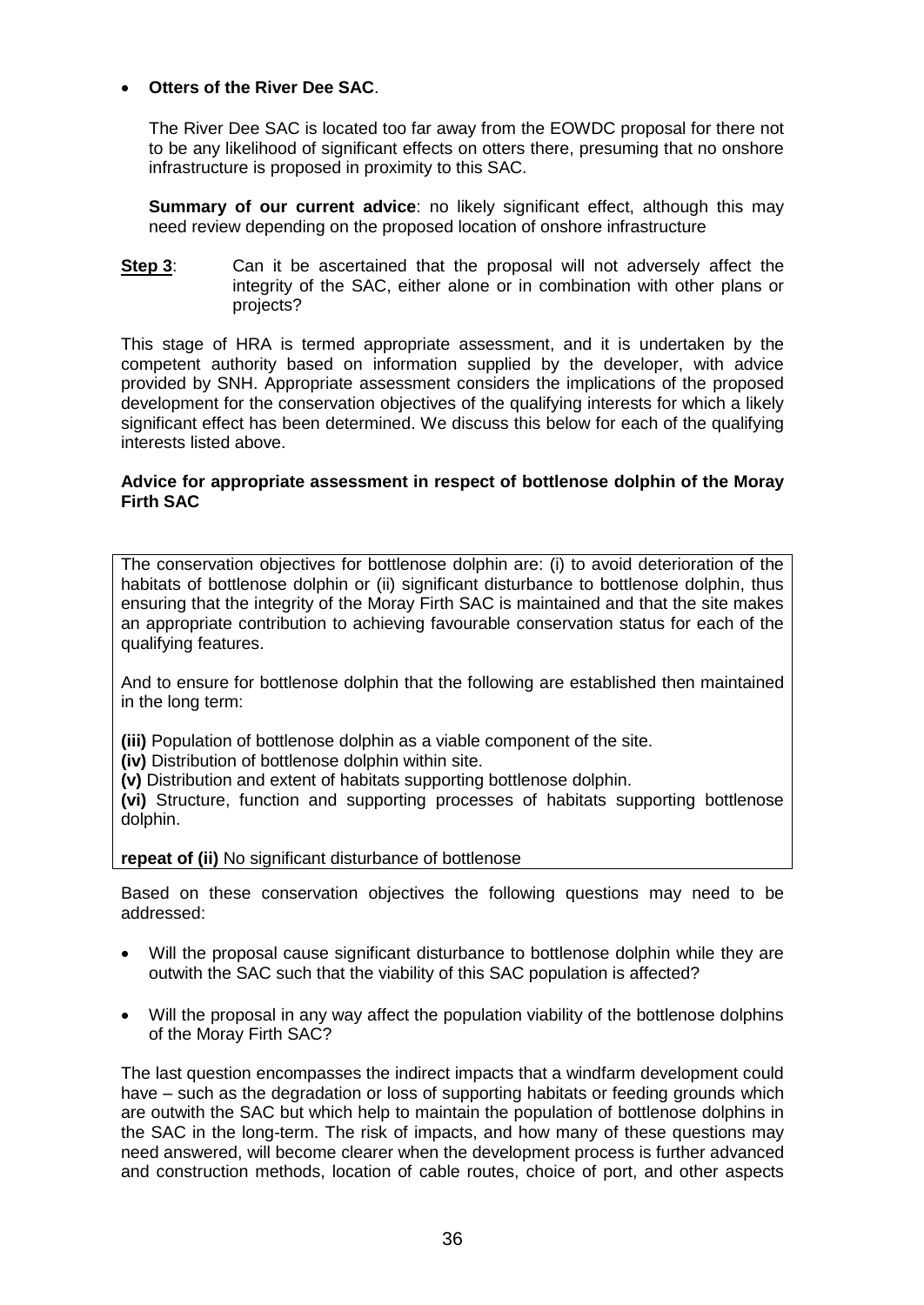are finalised. It is possible that onshore elements of infrastructure will need to be considered as well as those offshore.

We advise that noise impact assessment is likely to be an important part of assessing any direct disturbance to bottlenose dolphin, including their potential displacement from feeding grounds and other supporting habitats. While we consider that the construction phase may give rise greatest risk of disturbance, we do highlight that impacts during the operational phase also need to be considered, as well as any repowering and decommissioning work. It will also be important for the applicant to consider impacts on prey species.

We highlight that cumulative impacts are a key concern and we consider that collaboration between other offshore wind applicants on noise impact assessment is likely to be helpful, along with discussion / co-ordination of mitigation proposals and construction time-tabling.

#### **Ongoing Liaison**

As noted above, SNH will continue to liaise with the west coast developers in respect of this HRA process. It may be helpful for the developers to collaborate in order to address cumulative impacts on common (harbour) seals and their mitigation.

#### **Advice for appropriate assessment in respect of Atlantic salmon & freshwater pearl mussel**

The SAC conservation objectives for Atlantic salmon and freshwater pearl mussel (where appropriate) are: **(i)** to avoid deterioration of the habitats of the qualifying species or **(ii)** significant disturbance to them, thus ensuring that the integrity of the SACs are maintained and that they make an appropriate contribution to achieving favourable conservation status for each species.

And to ensure for each species that the following are maintained in the long term:

**(iii)** Population of the species, including range of genetic types for salmon, as a viable component of the SACs.

**(iv)** Distribution of the species within sites.

**(v)** Distribution and extent of habitats supporting each species.

**(vi)** Structure, function and supporting processes of habitats supporting each species.

**repeat of (ii)** No significant disturbance of the species.

And for freshwater pearl mussel in particular, to ensure that the following are maintained in the long term:

**(vii)** Distribution and viability of freshwater pearl mussel host species

**(viii)** Structure, function and supporting processes of habitats supporting freshwater pearl mussel host species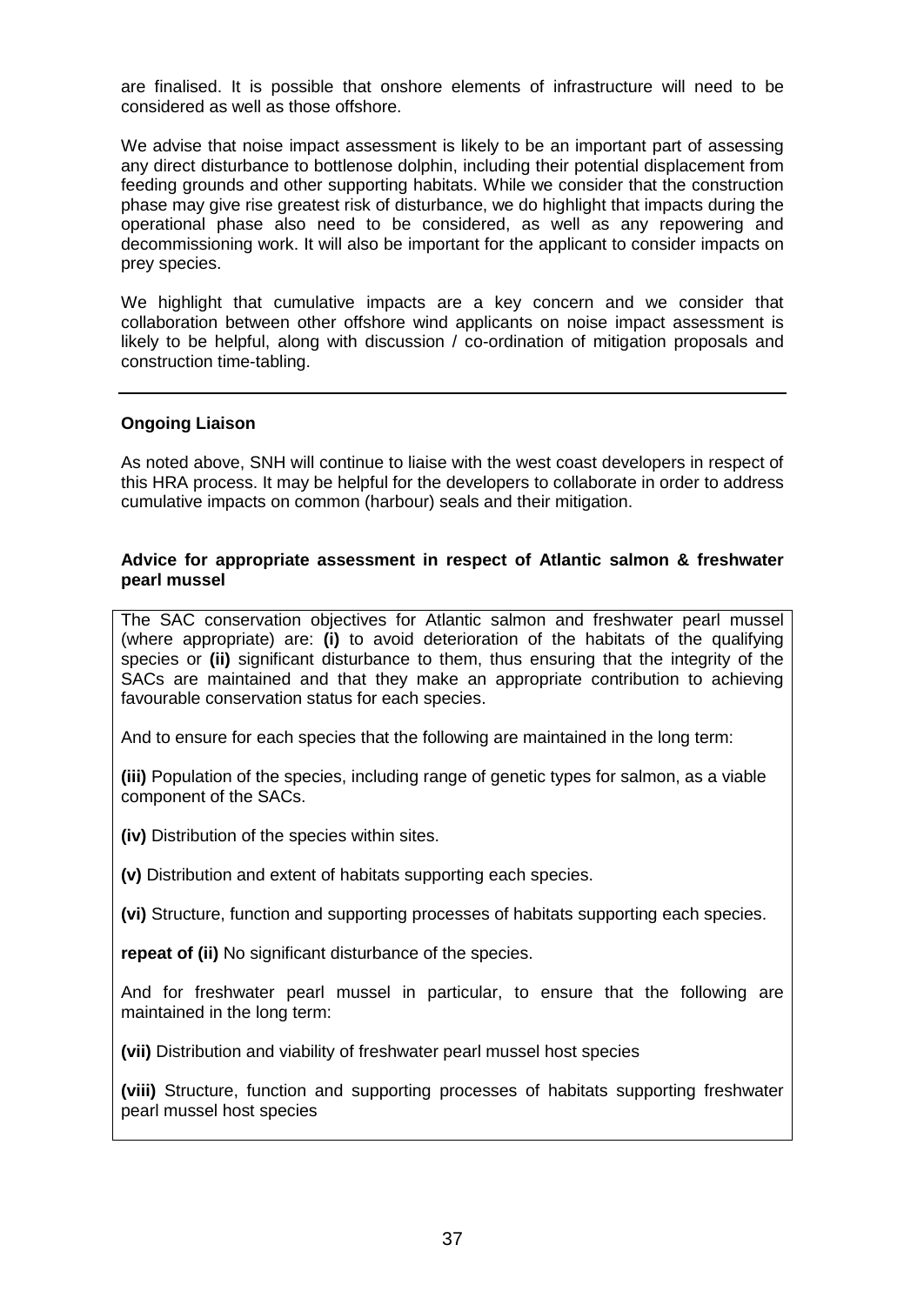In respect of the offshore elements of infrastructure, appropriate assessment will focus on conservation objective (iii) – the population viability of Atlantic salmon – considered for the Rivers Dee and South Esk SACs.

There would not be any impacts to supporting habitats in any freshwater SACs arising from offshore infrastructure, however, the placement of onshore infrastructure – including any road / bridge upgrades – may need further consideration. We will be able to give further advice when the applicant presents more information on this aspect.

So the main impacts to Atlantic salmon would arise when the fish are outwith the freshwater SACs, on migration. An adverse impact on site integrity could arise if individuals are significantly disturbed / their behaviour altered / displaced from their migratory routes such that it affects the population viability of the species. The applicant may also need to consider whether the proposal could in any way act as a barrier to salmon movements, whether it might prevent any salmon from accessing the freshwater SACs, in particular the River Dee SAC.

Noise impact assessment is likely to be a key part of any overall appropriate assessment, and all phases of the development should be considered – construction, operation, repowering and decommissioning.

As discussed above, the applicant also needs to consider the potential (indirect) impacts to freshwater pearl mussel (FWPM) arising from offshore infrastructure. This will be a desk-based appraisal following on from the assessment of impacts to Atlantic salmon. We note that direct impacts to FWPM could arise from the placement of onshore infrastructure if this work takes place close to, or is likely to affect, the River Dee SAC.

#### **Ongoing Liaison**

We will continue to review our advice on HRA as this proposal progresses, and as survey work, modelling and other analyses are undertaken. We will discuss any strategic research needs with Marine Scotland and the Crown Estate, particularly those in respect of Atlantic Salmon.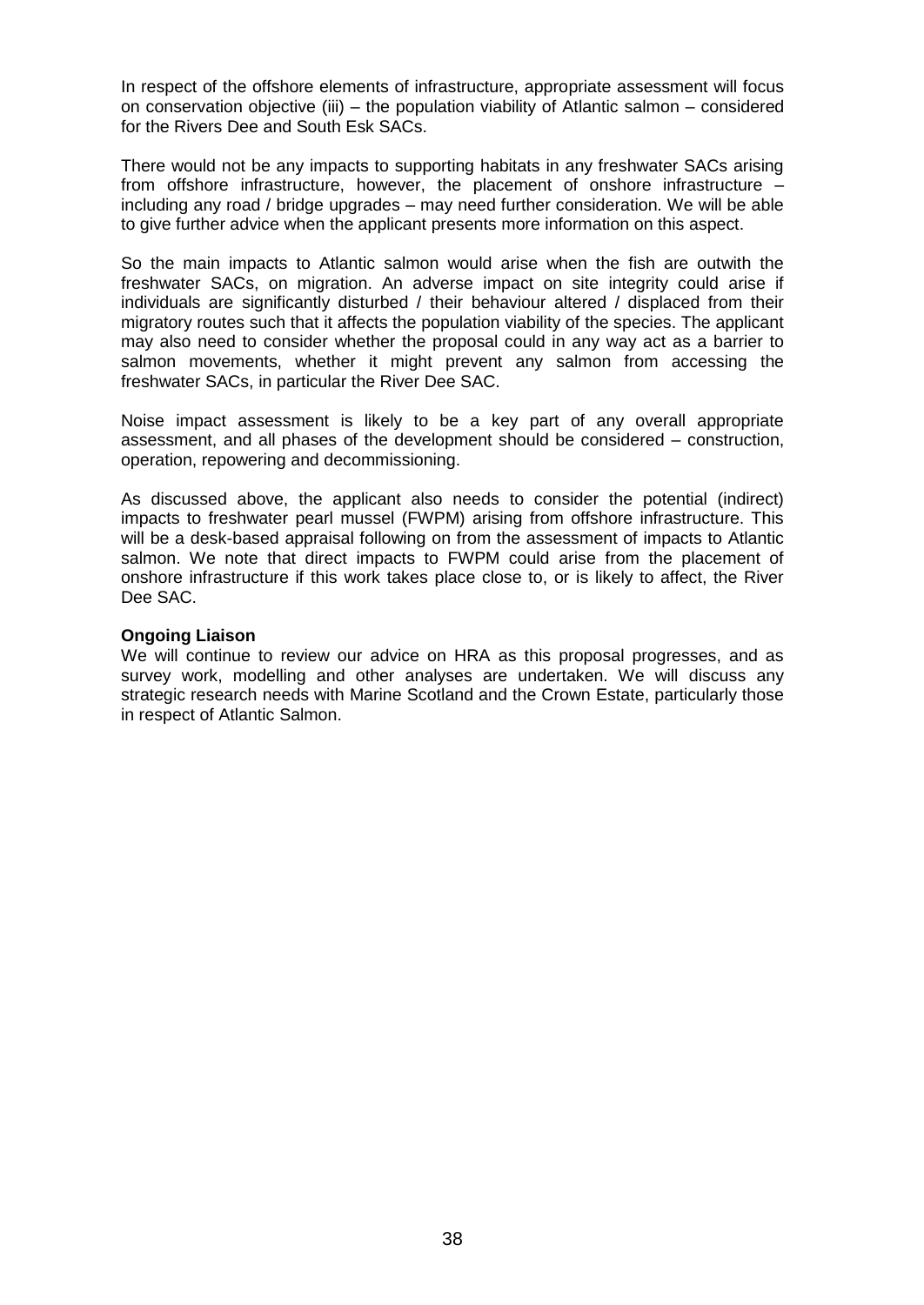# **Local Authority – Aberdeen City Council**

It is unclear what is meant by "onshore deployment facilities" as referred to at para 50. It is noted at para 51 that the report only deals with the offshore elements of the project. It should be noted that separate planning permission will be required for the onshore elements of the project from the relevant planning authority (e.g. substation / transmission lines). Given the integral and essential nature of the onshore elements to the project as a whole, it is recommended that they be considered as part of a robust EIA process for the wider project. This has the benefit of potentially avoiding the need for undertaking a separate EIA, as well as enabling a holistic approach to evaluation of the project impacts. It is recommended that scope of the ES should include consideration of the options for the routing of the cable connection, the location of the substation and related environmental and visual impacts, including the need for mitigation measures such as grounding of cable connections to the grid and provision of landscape measures such as tree planting. You may wish to request a screening opinion regarding the specific onshore elements from the relevant planning authority.

It is suggested that the scope of the ES also be expanded to consider the possible indirect environmental, economic and social benefits of the proposed development to the Aberdeen area resulting from the implementation of a community fund. I would appreciate clarification of what specific mechanism is proposed to ensure that such potential community benefits for the City of Aberdeen may be delivered.

As regards consultees, it is recommended that you include Scottish Enterprise (Grampian), UKOOA and North East Scotland Biological Records Centre (Nesbrec), You may also wish to contact relevant technical specialists within the Council directly (e.g., Aftab Majeed, Environmental Planner; Andrew Gilchrist, Environmental Health and Judith Stones, Archaeologist).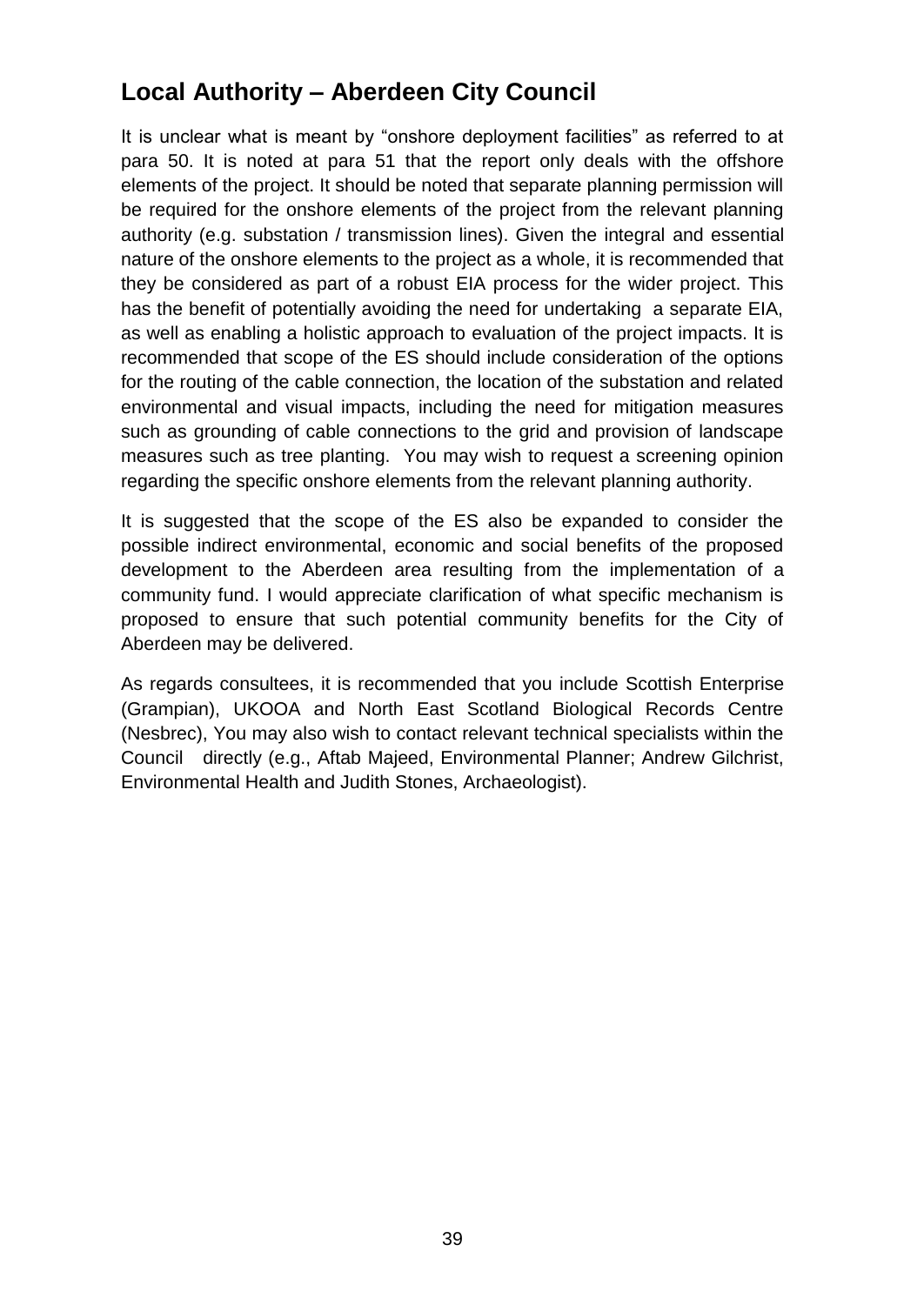# **SEPA**

## **1. Scope of the ES for marine developments**

- 1.1 This project will be developed during a period of fast development of marine policy at national and international levels and this should be addressed with respect to the Marine (Scotland) Act 2010 and Marine Strategy Framework Directive. More information can be found on the Marine Science website at [http://www.scotland.gov.uk/Topics/marine/seamanagement.](http://www.scotland.gov.uk/Topics/marine/seamanagement)
- 1.2 From the information submitted we understand the overall project will include both onshore and offshore components including 11 turbines, foundations, cabling, ocean laboratory, and onshore works including landfall and substation. As such, the development will be subject to a range of different consenting regimes. We would encourage you to consider producing a single ES which covers all aspects of the proposed development. This will enable a full assessment of the potential effects of the development as a whole, rather than assessing certain details of the development individually.

## **2. Site layout and nature of construction for marine developments**

- 2.1 The ES should contain plans giving detailed information on the site layout, including details of all onshore and offshore components such as access tracks, buildings, cabling and marine devices. These plans should be supported by a statement detailing the development, as well as reasons for the choice of site and design of the development. Depending on the types and scale of construction the information below may be required.
- 2.2 Plans should be included in the ES showing the layout of the devices, cabling routes and associated onshore infrastructure.
- 2.3 Background information that will help inform the ES process is available from European Marine Energy Centre (EMEC). The EMEC has produced guidelines to assist developers in considering the range and scale of impacts that may result from the testing of devices. These guidelines are available at [www.emec.org.uk/index.asp.](../../../jamie.burke/Desktop/www.emec.org.uk/index.asp) Generally, if this standard industry quidance is followed for scoping, preparing and undertaking EIA for marine renewables, then we are likely to be satisfied with the standard of assessment.
- 2.4 There may be a need to address the cumulative effects of devices on coastal processes depending upon density and location with respect to existing renewable and coastal developments.
- 2.5 The submission should include information on likely timing and duration of the project, possible long-term locational and/or operational impacts and shortterm construction impacts.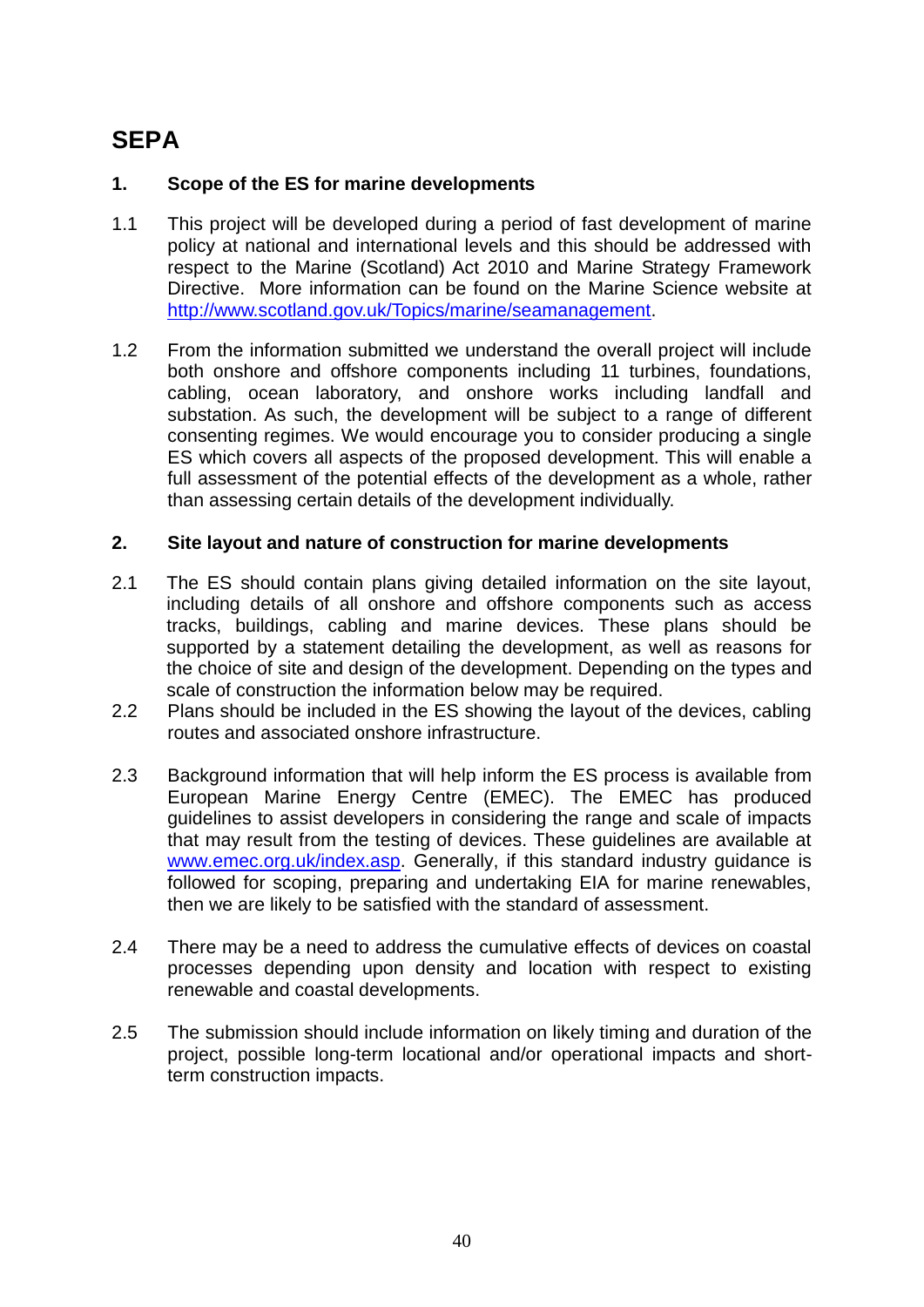## **3. River Basin Management Planning**

- 3.1 Under the Water Environment and Water Services (Scotland) Act 2003, SEPA is responsible for producing and implementing River Basin Management Plans for the Scotland and the Solway Tweed River Basin Districts. River basins comprise all surface waters (including transitional (estuaries) and coastal waters) extending to 3 nautical miles seaward from the Scottish territorial baseline. Any proposed development within these waters must have regard to the requirements of the Water Framework Directive to ensure that all surface water bodies achieve 'Good Ecological Status' and that there is no deterioration in status. The Water Framework Directive requires the consideration of chemical, ecological and hydromorpholgical status. Further information on River Basin Management planning can be found on the SEPA website at [www.sepa.org.uk/water/river\\_basin\\_planning.aspx.](../../../../../Planning%20Support%20Unit/Letter%20Templates/Local%20Settings/Temporary%20Internet%20Files/OLK10/www.sepa.org.uk/water/river_basin_planning.aspx) Information on the current status of Scotland"s surface waters can be found on the water body data sheets on the the River Basin Management Planning Web Mapping Application available on SEPA"s website at [\(http://213.120.228.231/rbmp/\)](http://213.120.228.231/rbmp/).
- 3.2 Under section 4, page 57 (baseline data) we would suggest that inclusion of the data held on 'Cruden Bay to Don Estuary" coastal water body should also be included in the baseline dataset. This water body is currently classified at high ecological status – a full datasheet is available at [apps.sepa.org.uk/rbmp/pdf/200117.pdf.](http://apps.sepa.org.uk/rbmp/pdf/200117.pdf) Any proposed development within these waters must have regard to the requirements of the Water Framework Directive (WFD) to ensure that all surface water bodies achieve "Good Ecological Status (GES)" and that there is no deterioration in status. The WFD requires the consideration of chemical, ecological and hydromorpholgical status. The ecological status of surface water bodies which may be affected by the proposal should also be considered in section 5, alongside the discussion of protected areas for salmon and freshwater pearl mussel. These can be accessed via the interactive map at [www.sepa.org.uk/water/river\\_basin\\_planning.aspx.](http://www.sepa.org.uk/water/river_basin_planning.aspx)
- 3.3 The cumulative assessments should consider the proposals alongside any existing coastal development already present within the water bodies in which landfall locations are being considered. EC guidance defines cumulative impacts as "impacts that result from incremental changes caused by other past, present or reasonably foreseeable actions together with the project" [\(http://ec.europa.eu/environment/eia/eia-studies-and-reports/guidel.pdf\)](http://ec.europa.eu/environment/eia/eia-studies-and-reports/guidel.pdf).
- 3.4 Maps should be included in the ES showing the areas of seabed likely to be affected by the footprint of the turbine bases and cabling, and the area of intertidal zone that is likely to be affected by shoreline infrastructure development. To allow for the RBMP classification to be updated and the assessment of cumulative impacts within these water bodies footprint data for the turbines and cabling components of the development should be provided in the ES.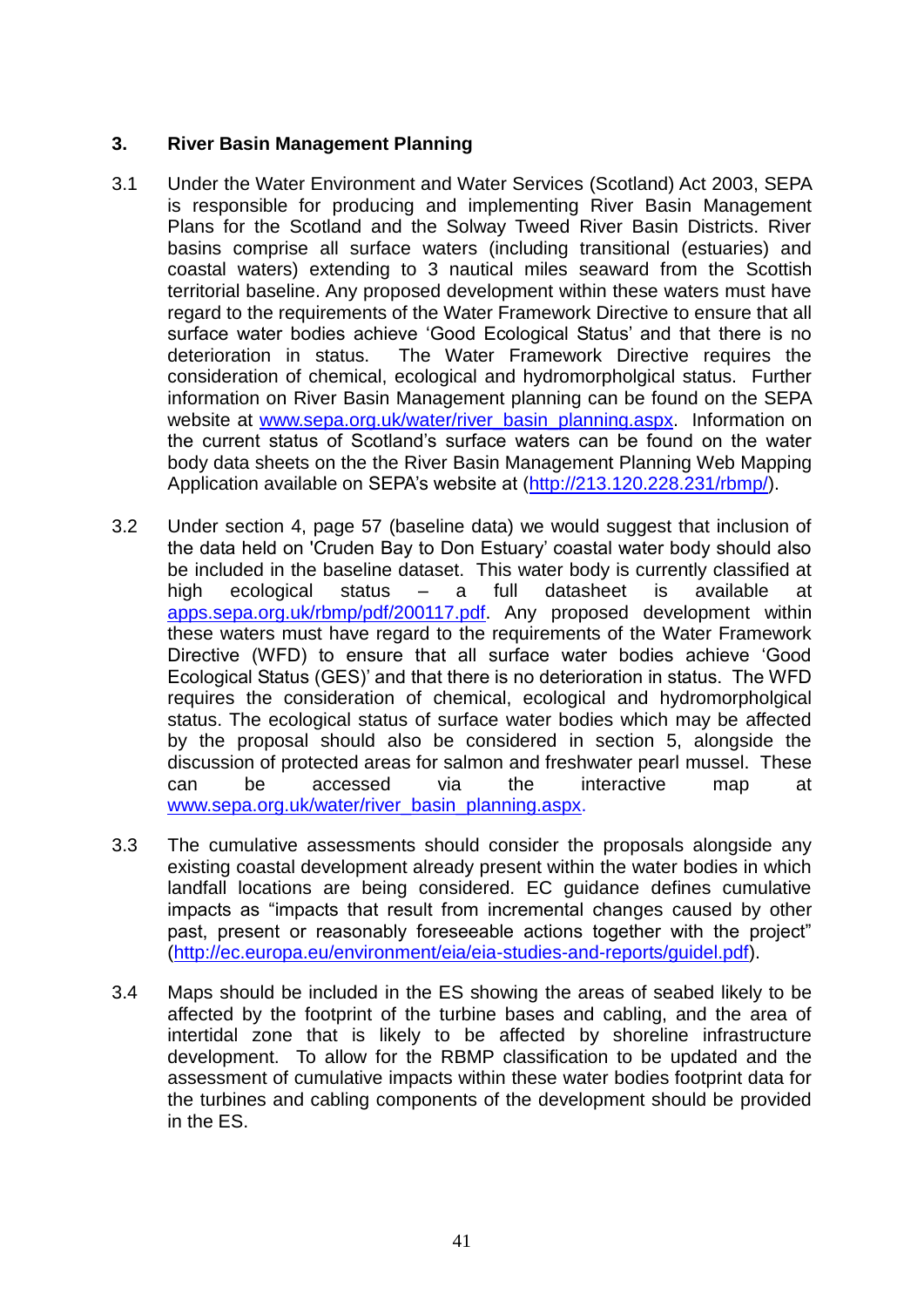## **4. Construction Environmental Management Document (CEMD) and pollution prevention**

- 4.1 One of our key interests in relation to major developments is pollution prevention measures during the periods of construction, operation, maintenance, demolition and restoration. The construction phase includes construction of access roads and any other site infrastructure.
- 4.2 We advise that the applicant, through the EIA process or planning submission, should systematically identify all aspects of site work that might impact upon the environment, potential pollution risks associated with the proposals and identify the principles of preventative measures and mitigation. This will establish a robust Project Environmental Management Process (PEMP) for large scale (eg Major and Environmental Impact Assessment Projects (EIA). A draft Schedule of Mitigation should be produced as part of this process. This should cover all the mitigation measures identified to avoid or minimise environmental effects. Details of the specific issues that we expect to be addressed are available on the Pollution Prevention and Environmental Management section of our [website.](http://www.sepa.org.uk/planning/construction_and_pollution.aspx)
- 4.3 A key issue for us is the timing of works. Therefore, the Schedule of Mitigation should include a timetable of works that takes into account all environmental sensitivities, such as fish spawning, which have been raised by SEPA, SNH or other stakeholders. Timing should also be planned to avoid construction of roads, dewatering of pits and other potentially polluting activities during periods of high rainfall. We can provide useful information such as rainfall and hydrological data through our [Access to Information Team.](http://www.sepa.org.uk/about_us/access_to_information.aspx)
- 4.4 A Construction Environmental Management Document (CEMD) is a key management tool to implement the Schedule of Mitigation. We recommend that the principles of the CEMD are set out in the ES drawing together and outlining all the environmental constraints and commitments, proposed pollution prevention measures and mitigation as identified in the ES.
- 4.5 The CEMD should form the basis of more detailed site specific Construction Environmental Management Plans (CEMPs) which along with detailed method statements may be required by planning condition or, in certain cases, through environmental regulation. This approach provides a useful link between the principles of development which need to be outlined at the early stages of the project and the method statements which are usually produced following award of contract (just before development commences).
- 4.6 We recommend that the detailed CEMD is submitted for approval to the determining authority at least two months prior to the proposed commencement (or relevant phase) of development to order to provide consultees with sufficient time to assess the information. This document should incorporate detailed pollution prevention and mitigation measures for all construction elements potentially capable of giving rise to pollution during all phases of construction, reinstatement after construction and final site decommissioning. This document should also include any site specific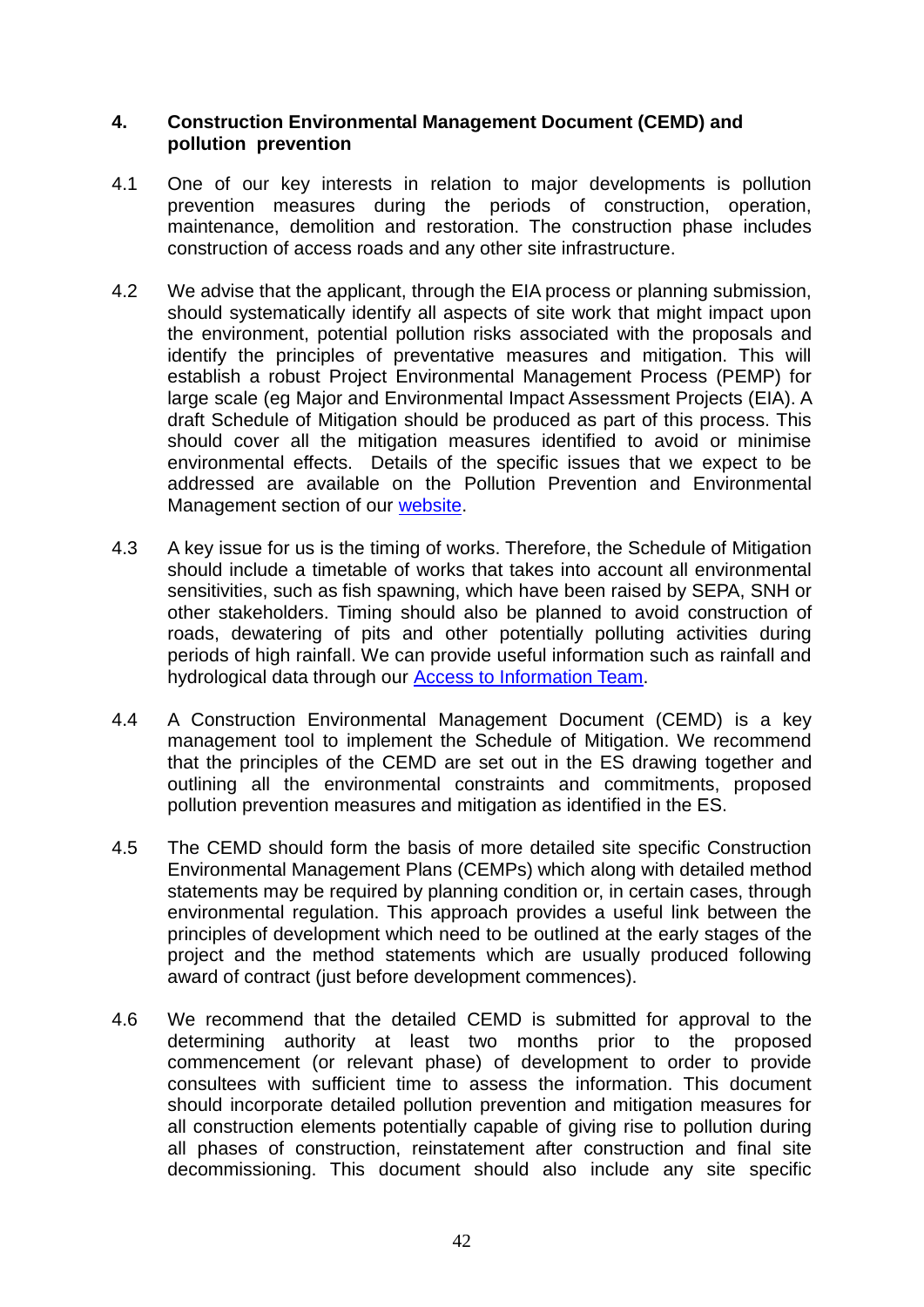CEMPs and Construction Method Statements provided by the contractor as required by the planning authority and statutory consultees. The CEMD and CEMP do not negate the need for various licences and consents, e.g. CAR, if required. The requirements from the obtained licences and consents should be included within the final CEMPs.

## **5. Waste management**

- 5.1 Details of how waste will be minimised at the construction stage should be included in the ES, demonstrating that:
	- Construction practices minimise the use of raw materials and maximise the use of secondary aggregates and recycled or renewable materials;
	- Waste material generated by the proposal is reduced and re-used or recycled where appropriate on site
- 5.2 To do this effectively all waste streams and proposals for their management should be identified. Accordingly, we recommend that a site specific site waste management plan is developed to address these points. This is in accordance with the objectives of Scottish Planning Policy and the [National Waste Plan](http://www.sepa.org.uk/waste/moving_towards_zero_waste/national_waste_plan.aspx) which aim to minimise waste production and reduce reliance on landfill for environmental and economic reasons.
- 5.3 Advice on how to prepare a site waste management plan is available on the [NetRegs website](http://www.netregs-swmp.co.uk/) and from [Envirowise](http://www.envirowise.gov.uk/uk/Our-Services/Publications/GG899-Site-Waste-Management-Plan-SWMP-Regulations-Guide-.html) who also provide free advice on resource efficiency. Further advice on the reuse of demolition and excavation materials is available from the [Waste and Resources Action Programme.](http://www.aggregain.org.uk/) Further quidance can also be found on our [website.](http://www.sepa.org.uk/planning/waste_management.aspx) Information on waste prevention and waste minimisation is available on SEPA"s waste minimisation webpage at [www.sepa.org.uk/waste/resource\\_efficiency.aspx.](http://www.sepa.org.uk/waste/resource_efficiency.aspx)

## **6. Flood risk**

6.1 The onshore components of the development such as the substation may be at risk from coastal flooding. The location of the substation should therefore be assessed for flood risk from all sources in line with Scottish Planning Policy (Paragraphs 196-211). Further information and advice can be sought from the Local Authority technical or engineering services department, [Scottish](http://www.scottishwater.co.uk/portal/page/portal/SWE_PGP_ABOUT_US/SWE_PGE_ABOUT_US/SWE_AU_CONTACT_US) Water and from our [website.](http://www.sepa.org.uk/planning/flood_risk.aspx) Our [Indicative River & Coastal Flood Map \(Scotland\)](http://www.sepa.org.uk/flooding/flood_map.aspx) is also available to view online. If a flood risk is identified then a flood risk assessment (FRA) should be carried out following the guidance set out in the Annex to the [SEPA Planning Authority flood risk protocol.](http://www.sepa.org.uk/flooding/idoc.ashx?docid=%205768590c-8a08-41ee-bad9-47640aa1b08a&version=-1) Our *[Technical flood](http://www.sepa.org.uk/flooding/flood_risk/idoc.ashx?docid=d5f02ffd-d027-4724-9f9f-76fdc7d33aab&version=-1)  [risk guidance for stakeholders](http://www.sepa.org.uk/flooding/flood_risk/idoc.ashx?docid=d5f02ffd-d027-4724-9f9f-76fdc7d33aab&version=-1)* outlines the information we require to be submitted as part of a FRA, and methodologies that may be appropriate for hydrological and hydraulic modelling. Further guidance on assessing flood risk and planning advice can be found at our [website.](http://www.sepa.org.uk/planning.aspx)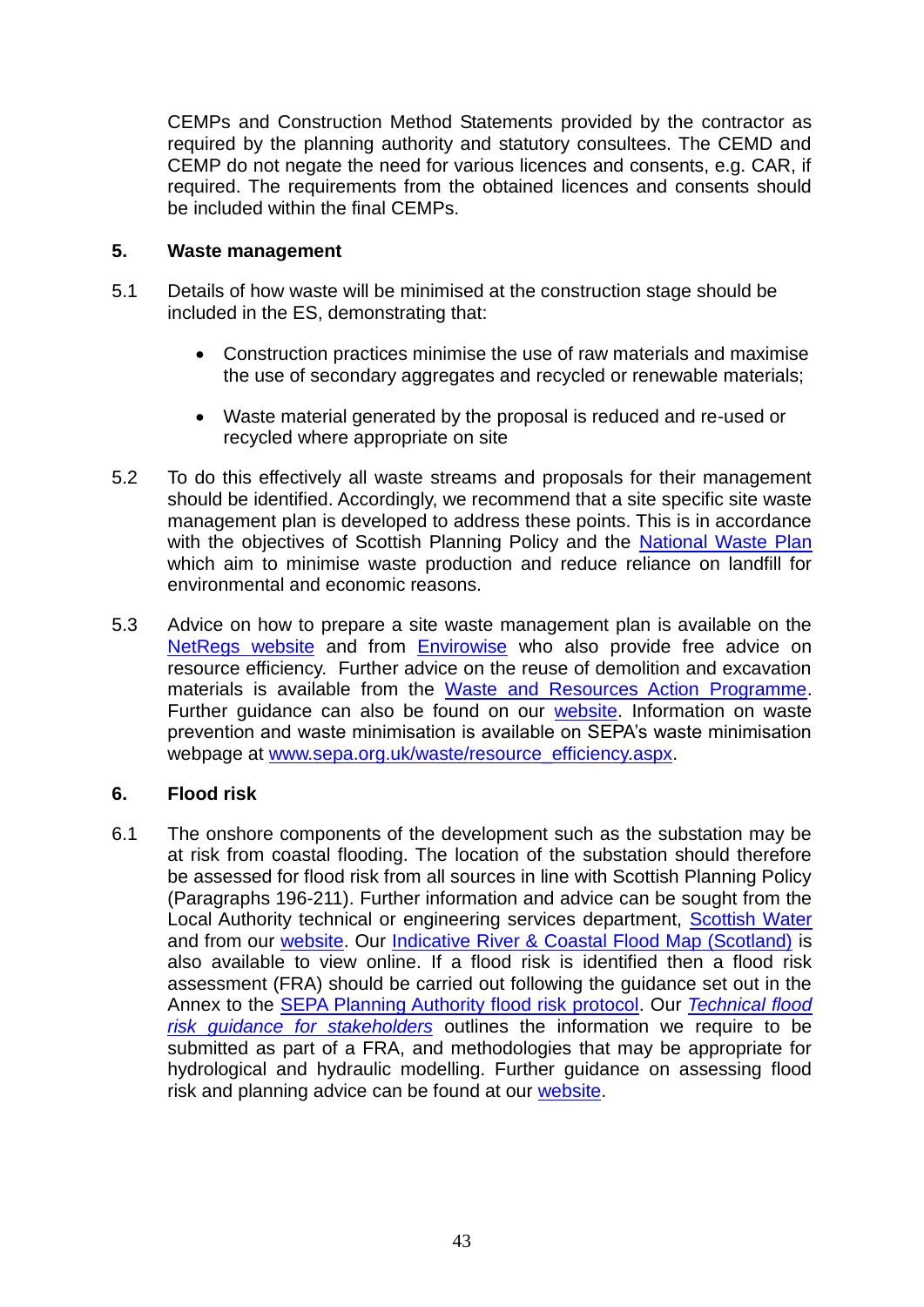# **7. Onshore drainage strategy**

- 7.1 Proposed temporary and long-term foul drainage facilities for workers associated with the onshore component of the development must be described in the ES. Guidance and best practice advice can be found in PPG4 *[Disposal of sewage where no mains drainage is available](http://www.environment-agency.gov.uk/netregs/businesses/62015.aspx)*. We also request the submission of a site drainage strategy, detailing methods for the collection and treatment of all surface water runoff from hard standing areas and roads using sustainable drainage principles, which should be shown on a site plan.
- 7.2 Surface water drainage arrangements associated with the new substation such as any new access roads and buildings should incorporate the attenuation (where appropriate) and treatment principles of sustainable drainage systems (SUDS). The SUDS [treatment train](http://www.sepa.org.uk/water/water_regulation/regimes/pollution_control/suds/suds_explained.aspx) should be followed which uses a logical sequence of SUDS facilities in series allowing run-off to pass through several different SUDS before reaching the receiving waterbody. Further guidance on the design of SUDS systems and appropriate levels of treatment can be found in CIRIA"s C697 manual entitled *[The SUDS Manual](http://www.ciria.org/service/AM/ContentManagerNet/favicon.ico)*. Advice can also be found in the SEPA Guidance Note *[Planning advice on](http://www.sepa.org.uk/customer_information/idoc.ashx?docid=5fd50bc2-4b50-42b7-ae88-fe61608119be&version=-1)  [sustainable drainage systems \(SUDS\)](http://www.sepa.org.uk/customer_information/idoc.ashx?docid=5fd50bc2-4b50-42b7-ae88-fe61608119be&version=-1)*. Please refer to the [SUDS section](http://www.sepa.org.uk/water/water_regulation/regimes/pollution_control/suds.aspx) of our website for details of regulatory requirements for surface water and SUDS.

## **8. Marine ecological interests**

- 8.1 A baseline assessment of existing intertidal and subtidal habitats and species should be submitted. This should include any UK Biodiversity Action Plan habitats and species (eg maerl, sea pens, eel grass, horse mussels). Additional information on the UK Biodiversity Action Plan is available at: [www.ukbap.org.uk/UKPlans.aspx?ID=35.](../../../jamie.burke/Desktop/www.ukbap.org.uk/UKPlans.aspx%3fID=35) Developers will then be able to ascertain if they are required to supplement or quantify the available data with in-field surveys.
- 8.2 We also recommend information be submitted detailing how the development will contribute to sustainable development. Opportunities to enhance marine habitats in line with Water Framework Directive and The Nature Conservation (Scotland) Act 2004 objectives and Scottish Planning Policy guidance should be explored. Examples may include coastal realignment, the incorporation of naturalistic features in the design of shoreline works, or planting with salt tolerant species. These could be used as examples of best practice and demonstration sites under SEPA"s Habitat Enhancement Initiative (HEI).
- 8.3 During the construction phase, it is important that good working practice is adopted and that habitat damage is kept to a minimum and within defined acceptable parameters. These should be controlled through an environmental management plan.
- 8.4 Advice on designated sites and European Protected Species should be sought from SNH. For marine and transitional Special Areas of Conservation (SAC) and Special Protected Areas (SPA), these are WFD Protected Areas.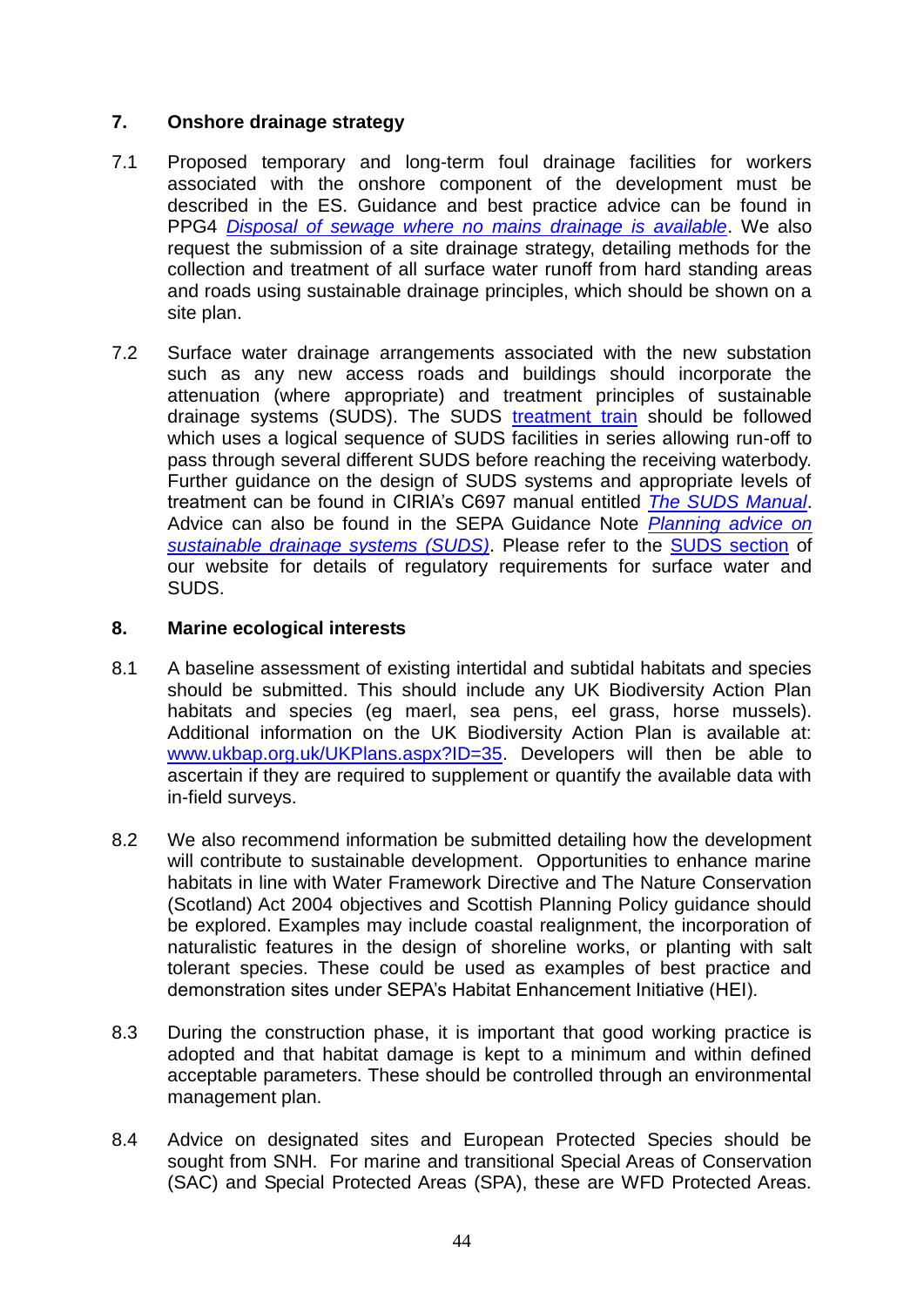Therefore, their objectives are also RBMP objectives. In this case, SNH may contact us for input on the consultation.

# **9. Coastal Processes**

- 9.1 Coastal processes should be assessed as part of the ES. This should include a baseline assessment to identify the coastal and sedimentary processes operating in the area. The baseline assessment should identify the following features and processes in the environment:
	- Sediments (e.g. composition, contaminants and particle size);
	- Hydrodynamics (waves and tidal flows);

 Sedimentary environment (e.g. sediment re-suspension, sediment transport pathways, patterns and rates and sediment deposition);

- Sedimentary structures (e.g. protected banks);
- Typical suspended sediment concentrations.
- 9.2 Developers will then be able to ascertain if they are required to supplement or quantify the available data with in-field surveys and what mitigation measures are required.
- 9.3 With regard to diagram 4.1 in section 4.3.3.2 the hydrodynamic modelling should be robust and should represent reality as best as possible. Model performance should be checked in order to demonstrate accuracy and should include sensitivity analysis or estimate of errors in order to enable confidence levels to be applied to model results.
- 9.4 The magnitude and significance of any changes to the natural processes identified in the baseline assessment should be demonstrated in the ES. It would be helpful to see a series of contour plots showing the magnitude and spatial extent of  $+(ve)$  and  $-(ve)$  changes in current velocities between the "pre development" and "post development" scenarios. The assessment should also identify and quantify the relative importance of high energy low frequency events e.g. storm events, versus low energy high frequency processes. Any changes to the existing processes can then be used to infer the extent of any changes to sediment transport processes and potential impacts on the marine ecology.

## **10. Regulatory advice**

10.1 Details of regulatory requirements and good practice advice for the applicant can be found on our website at [www.sepa.org.uk/planning.aspx.](http://www.sepa.org.uk/planning.aspx) If you are unable to find the advice you need for a specific regulatory matter, please contact a member of the regulatory team in your local SEPA office at:

Inverdee House, Baxter Street, Torry, Aberdeen, AB11 9QA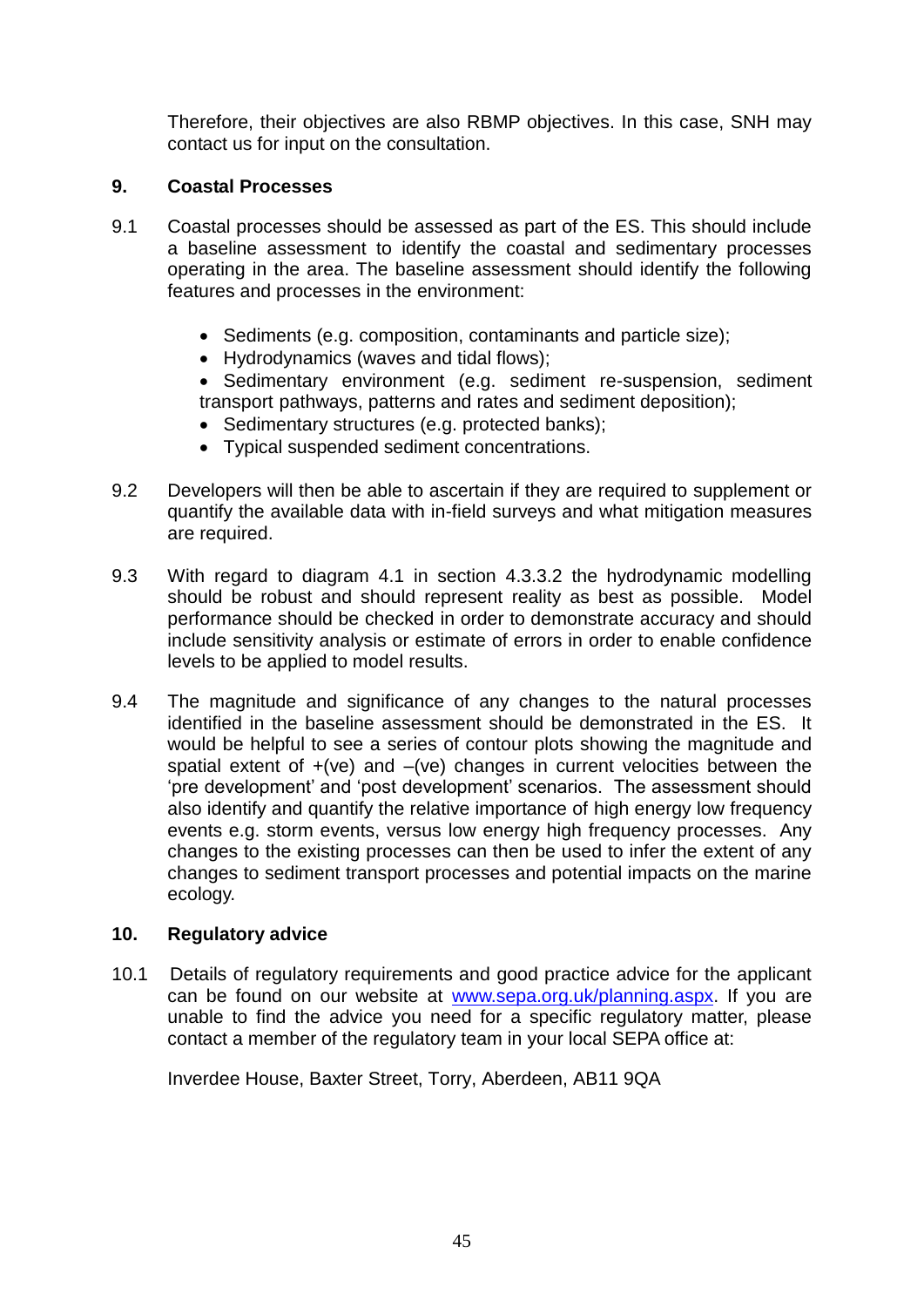# <span id="page-45-0"></span>**Marine Scotland**

Recently, offshore wind has focussed on large scale windfarm sites leased by The Crown Estate for Round 3 and Scottish territorial waters. These will involve the installation of a large number of turbines over several years to ensure the UK and Scottish Governments meet their commitments to generating electricity from renewable sources. Issues associated with cumulative and in combination effects of these developments will arise, MS-LOT wishes to have further discussions with the developers on this issue, at a recent meeting EOWDC indicated that a separate document addressing these matters was being drafted. The scoping document clearly states that the developer will apply for Town and Country planning for the onshore works and will not be incorporating any of the onshore infrastructure works into the EIA for the wind farm.

The definition of the "Rochdale envelope" approach described in Section 3.4.1 is consistent with all large offshore wind developments. This allows developers to describe their projects in a hypothetical manner by fully assessing any impacts associated with all technology that may be considered on the site. However, MS-LOT understands that only one technology described within the EIA will be progressed towards commercial deployment. The EOWDC project is proposing to use more than one type of foundation i.e. there are 6 described in the scoping document. Therefore, the "Rochdale envelope approach" should be applied differently; the assessment should include the interactions and cumulative impacts between each different type of foundation. However, if EOWDC do intend using the same foundation base throughout then the standard approach could be adopted. Due to the description of the "Rochdale envelope" approach described above; points 56 – 58, within the scoping document, cannot be considered without the above assessment. Therefore, indicative layouts should be presented within the EIA. MS-LOT are available to discuss this issue in greater detail.

The same is also true for the actual turbine(s), the EIA can be drafted on a hypothetical machine with a maximum height to the tip of 195m above Lowest Astronomical Tide (LAT), the technology going forward on the site has been described as between 4-10MW, the 4MW has a maximum hub height of 100m and the 10MW turbine has a max hub height of 120m above LAT. The final design will dictate the maximum rotor diameter and an assessment should be carried out on the worst case scenario.

At the meeting on the 13/05/2010 (please refer to the minutes), EOWDC were advised by MS-LOT on the inflexibility of the Section 36 consent and that a generic EIA for the site should be undertaken. Separate assessments for each foundation could then be undertaken and inserted as an appendix when developers sign up to use the site. It was understood, by MS-LOT, at the time of the meeting, that each type of foundation chosen would require a separate consent, thus a single Section 36 consent would not cover the whole installation. MS-LOT has subsequently reviewed both the Section 36 legislation and its position in regard to the proposal set out in the scoping document and are of the opinion that a degree of flexibility might exist when considering the consenting strategy. MS-LOT would like to discuss this matter with you early in the New Year .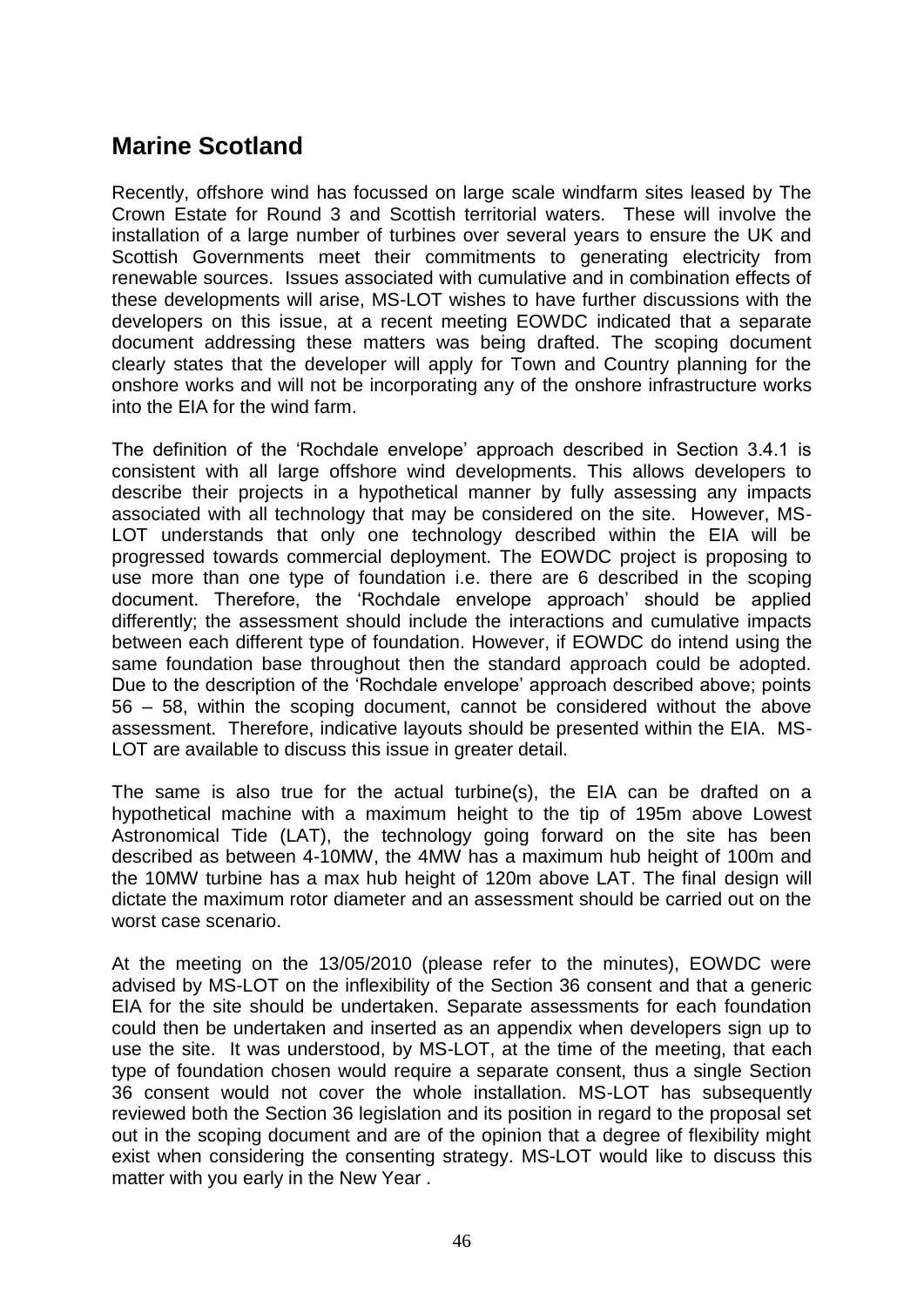## **Inter array cabling**

Installation methodologies must be detailed as the FEPA/Marine licence applications require a list of deposits. Point 74.

## **Construction timelines**

Phase  $1 - 4$  x turbines year 1 (2012) Phase 2 – 7 x turbines year 3 (2014)

MS-LOT requires a further update on the construction timeline and potential funding constraints, a further meeting should be scheduled to discuss the above information. EOWDC should note that mitigation measures for marine mammals will be included in the conditions and at this stage we warn you that a 24hr working window might not be possible as the Marine Mammal Observer onboard will not be able to identify marine mammals in the dark. However, we can discuss this aspect further and we are prepared to be open minded on the outcome of those discussions.

The scoping document highlighted (point 70) that a major turbine service would be required every 12 months. However, MS-LOT are not aware that the proposed technology is fully understood. Therefore please notify MS-LOT if this assessment is based on historical knowledge, and provide references. It was also stated that "gearbox oil changes are required every 5 years", EOWDC will be required to provide method statements and contingency plans for these operations.

## **Section 36A**

We understood that this does not apply in Scottish waters and therefore there are no provisions through section 36 for safety areas around the turbines, however, recent discussions with colleagues indicate that this situation might have changed. We will report back to you as soon as possible.

## **3.2 Marine Licensing**

- MS-LOT will continue to administer all of the consents after April 2011.
- The Environmental Statement (ES) is the section 36 application.

# **Appropriate Assessment (AA)**

In order for the AA to be carried out by the competent authority the installation technologies would have to be known in order to assess the impacts.

## **Marine Scotland Science (MSS)**

The following comments have been received from MSS colleagues.

The Environmental Impact Assessment (EIA) must informatively and clearly identify the key impacts associated with the EOWDC. Within the EIA all useful sources of existing surveys and studies need to be specified.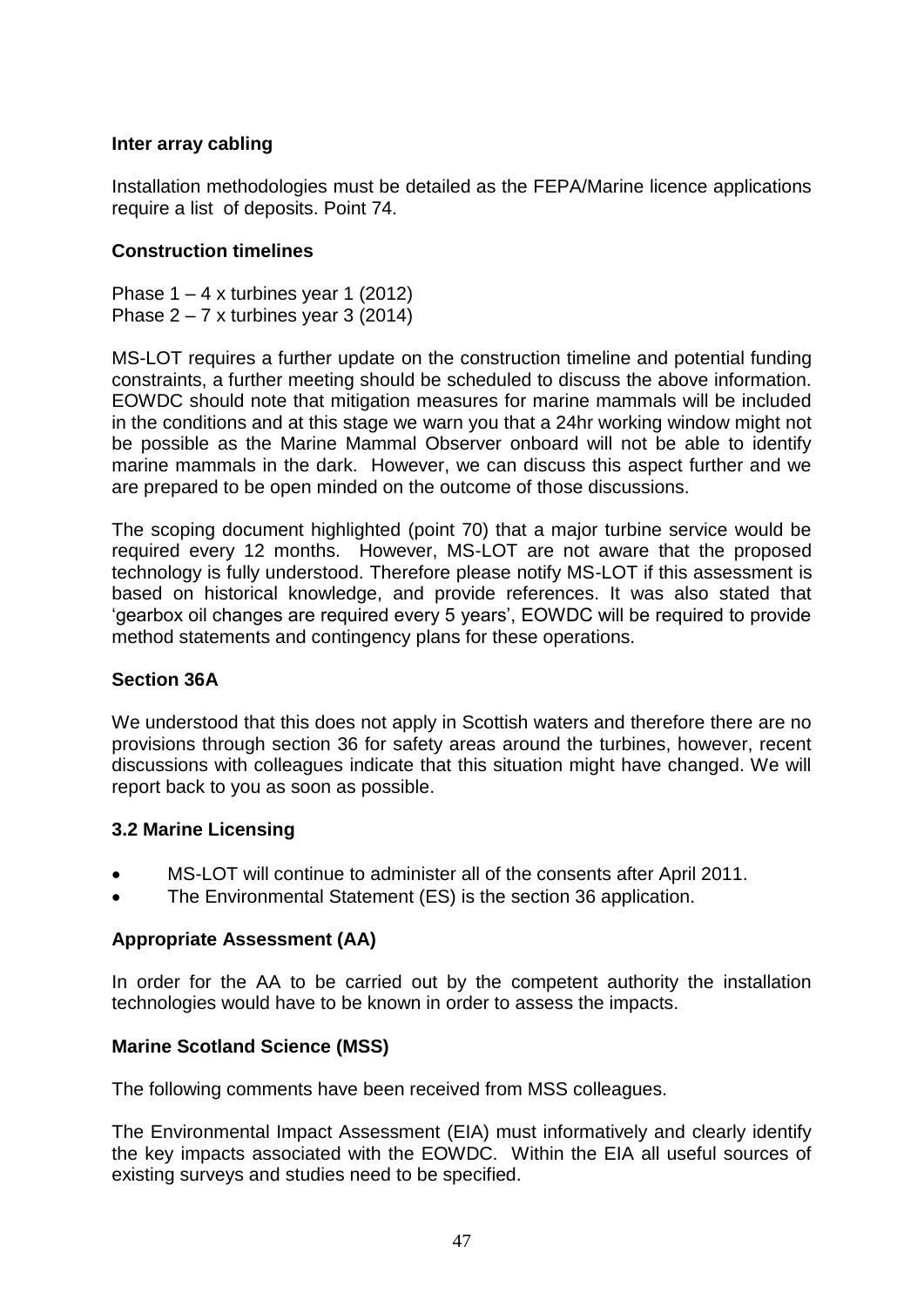## **Proposed survey techniques**

The scoping document appears to have identified the potential key impacts with regard to the development. Useful sources of data from existing surveys and studies have been identified but these may not cover the whole area. However, the proposed combination of video survey and benthic grabs is essential to adequately determine the dominant habitat types and species present in the development area, large epifauna are generally under sampled by grab and trawl sampling.

## **Marine ecology**

The Benthic Habitats Para 216 requires the reference for the biotope names to be inserted. Clarification is required within paragraph 230 as single grabs are now being collected from each position, does this mean that the sampling strategy is now considered randomly stratified; please confirm.

Sedimentary shores on the east coast Para 244: MS-LOT would like to highlight that Collieston beach is bounded by a breakwater/pier and the meiofaunal distributions may reflect this artificial situation. Therefore the sediment and the fauna distributions are localised for this area and may not represent soft sediment shores from the area of interest. Beach profiling to quantify erosion / modification should be considered, and the outcome discussed with MS-LOT prior to any action being taken., The name "*diversicolor*" should be rendered in italics.

## **Coastal processes**

Sedimentation/erosion patterns on Aberdeen Beach are influenced by the presence of coastal structures (near shore rock structures and timber groynes), and beach recharge. Using beach profiles taken by the University of Aberdeen may not be representative of the ongoing processes at the beach near the development site, and MS –LOT are of the opinion that a local survey would give more confidence in the interpretation of current processes and the potential impact of the development on these processes. In case Aberdeen Offshore Wind Farm Ltd has not yet been in contact with Aberdeen University regarding this data, the Aberdeen Beach project is managed by Ms. Amy Taylor and Prof. T. O"Donoghue at the School of Engineering.

Figure 11: The Ythan estuary is not in the area considered for far-field effects. Should there be significant changes in the sediment mobility in the far-field area, then this could have potentially important effects on the sedimentation/erosion patterns of the estuary. Extending the domain in the first instance, could avoid having to do this at a later stage should sediment mobility become an important issue. Again, we request you consider this point and refer to MS-LOT.

## **Construction**

Details of any noise pollution resulting from any construction activity and any associated potential effects on cetaceans/pinnipeds/fish will be required. Noise assessments should take into consideration background noise, including vibration produced from ships" engines, piling hammers and auguring operations during the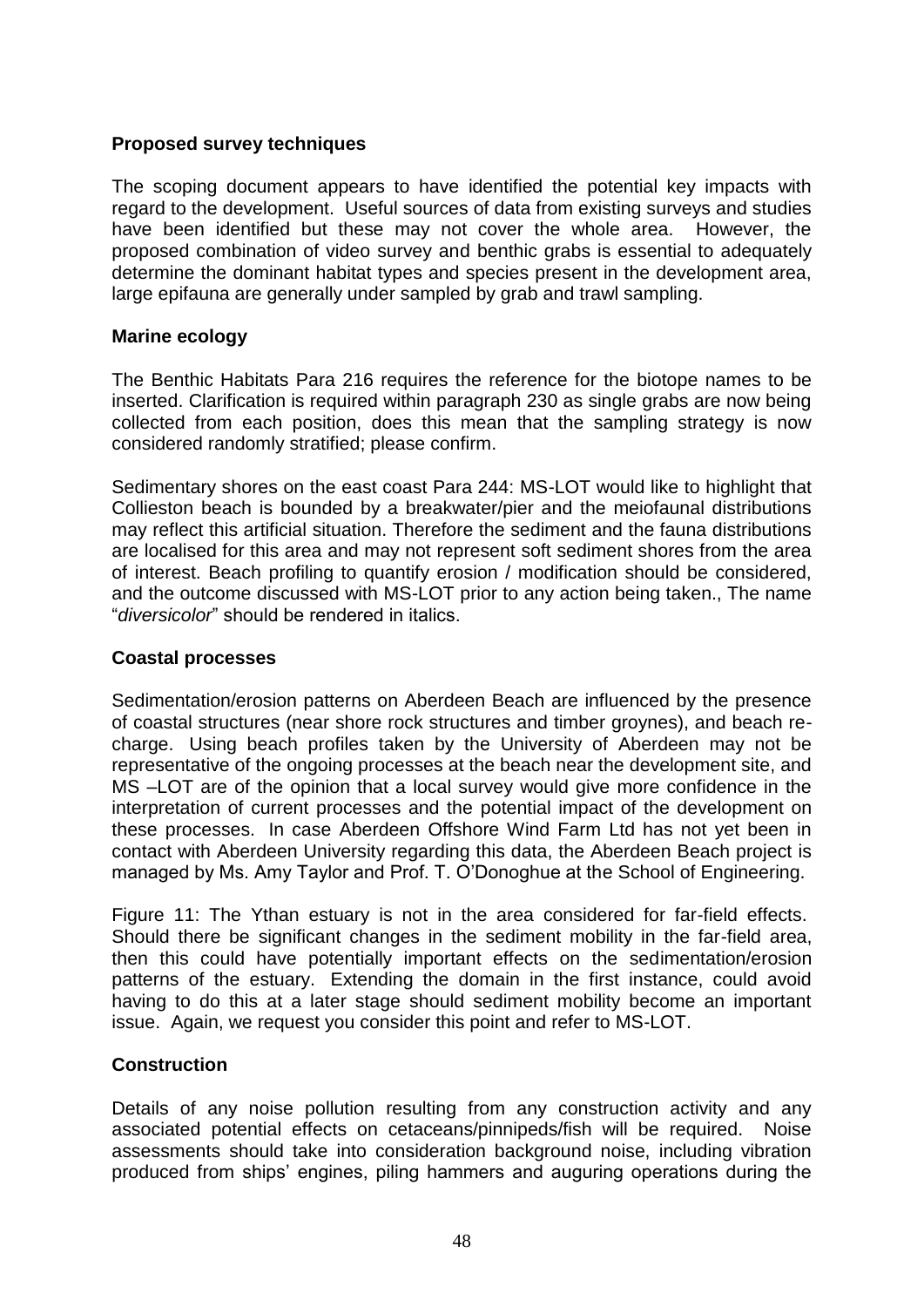construction of turbine foundations. Considerable studies have already been conducted on cetaceans in the Moray Firth area, but the particular cause for concern is the potential additional extensive Round 3 wind farm site to the North of this development.

The proposed development will need to consider, in the first instance through a desk study, potential impacts on migratory fish including salmon (*Salmo salar*), sea trout (*Salmo trutta*), sea lamprey (*Petromyzon marinus*), river lamprey (*Hyperoplus lanceolatus*)and sandeels (*Ammodytes marinus*) during all phases of the project. The potential for offshore renewable projects to impact on migratory fish will vary depending on the design and location of the development in relation to the migration routes of adults and juveniles. Potential impacts may include physical or avoidance reactions at both the individual and population level and there may also be avoidance due to electromagnetic sensitivity at both adult and juvenile stages.

In cases where there is uncertainty over potential impacts it may be necessary for the developer to implement a monitoring strategy to assess the influence on salmonid fish populations. The expected levels of noise production must be identified in the ES and derived by using published literature, decide what impact, if any, this will have on fish movements through the area. Will it result in avoidance of the area and, if so, what does this mean for migrating fish. Please refer to Appendix A and after consideration get in contact to MS-LOT.

## **Inshore fisheries**

From a marine fisheries perspective the following comments are provided on the range of issues and impacts identified. The assessment methodologies are proposed and sources of data identified, indicating any perceived information gaps or inaccuracies.

## **Section 5.3 Fish, shellfish and elasmobranches**

The scoping report adequately identifies fish (commercial and non commercial), shellfish and cephalopod species known to and / or likely to occur in the area and the potential impacts of the development on these species.

Species present include some threatened and/or declining species (on OSPAR list) and UK Biodiversity Action Plan (BAP) priority species. The latter have not however been specifically identified. None of the species are unique to the area. The scoping report includes a recorded observation of a basking shark in the vicinity of the proposed development, basking sharks are protected under Schedule 5 of the Wildlife and Countryside Act thus it is a criminal offence to cause any form of disturbance to them. MS-LOT should be informed if any protected species are recorded on the site.

The report includes some reproductions of spawning and nursery grounds data from the fisheries sensitivity maps (Coull et al 1998). The developers are aware that these represent very broad scale (indicative) distributions and that more detailed and site specific information may be available elsewhere (proposal for desk studies). These maps are in some cases misleading, Nephrops distribution for example is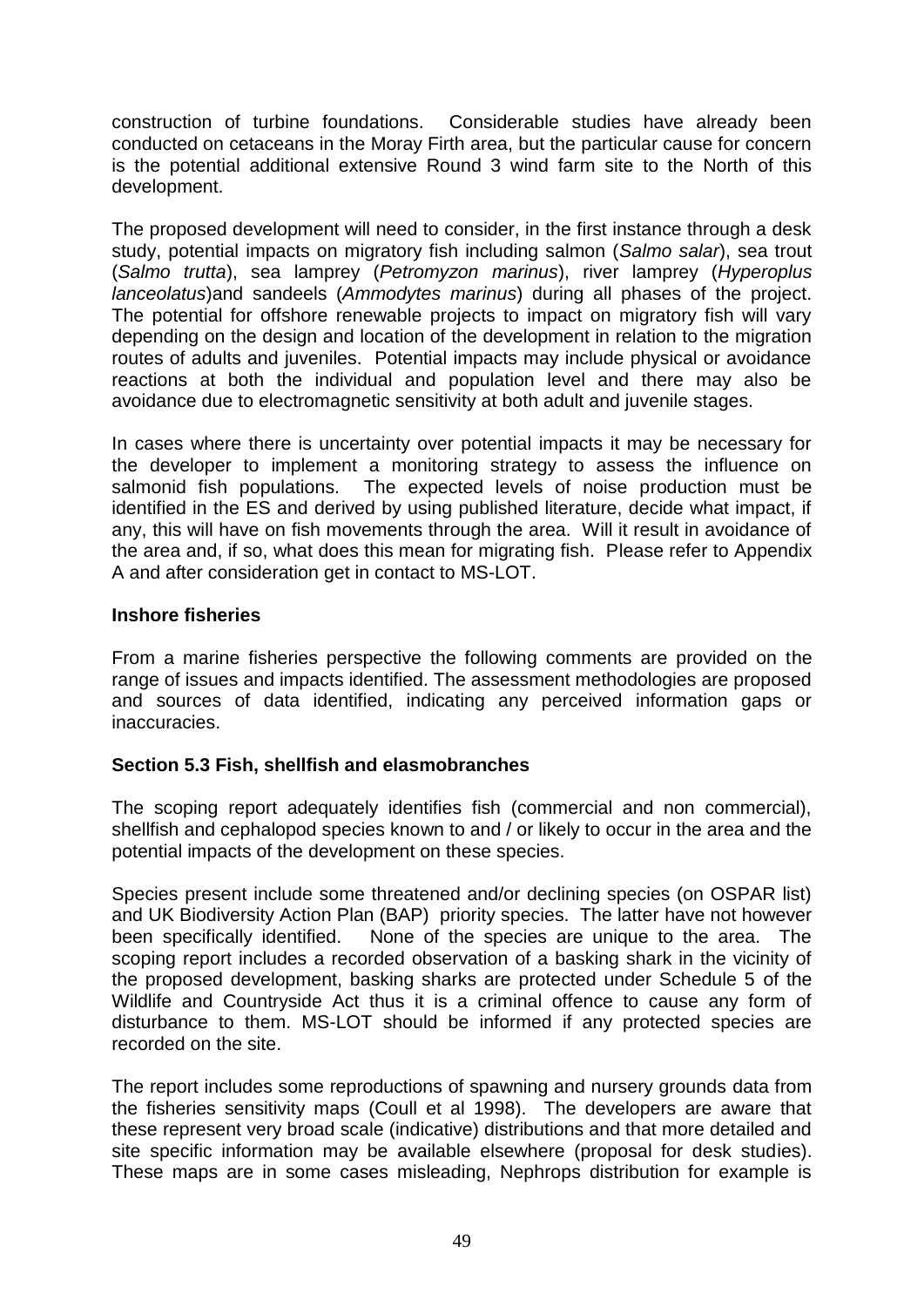limited by suitable (mud) habitat - both juveniles and adults live in burrows in the mud, emerging to feed and breed. MS – LOT is not aware of any specific spawning or nursery grounds within the site.

The colour reproduction of the maps, particularly the colours of the legend compared to the mapped areas make them very difficult to interpret and, in the case of Fig 5.1, render the maps misleading. If they are to be reproduced in the EIA this should be rectified.

In relation to the underwater noise impacts, MS-LOT note that no specific data will be collected on noise effects (associated with piling / installation). MS-LOT concur with the proposal that the current information is adequate for evaluating impacts of the development on fish.

Studies on possible reef effects are proposed, MS-LOT encourages this approach but recommend that it will require robust baseline information. The potential survey methodology plans should identify both mobile and more sedentary species present for all and/or part of the year. The report states there is already an established "baseline" of data. If these data are from historic surveys it may require updating or expanding.

It is indicated in Section 5.8 that potential impact of Electromagnetic Fields (EMF) will be assessed as part of the EIA process using the results of the Cowrie studies referenced. Although this is probably adequate, given the relatively limited extent of this development and lack of others in the vicinity (limited potential for cumulative effects) results of other relevant research should be considered.

## **Section 6.1.4.2 fishing vessels**

Few vessels appear to transit this area and restrictions during the construction phase are unlikely to cause particular problems. Discussion with fishing stakeholders about any action required appears to be reasonable.

An assessment of the cumulative impacts of fishing in association with other marine activities in the area should be addressed as indicated.

## **Section 6.6 commercial fisheries**

Sources of "baseline" information on fishing in the area of the proposed wind array and possible impacts on fishing have been adequately considered in the scoping document. MS-LOT would like to see the updated versions of the earlier reports. MS-LOT concurs that with mitigation residual effects on commercial fishing are likely to be minor / negligible.

MS-LOT note, however, that the area of the proposed development does not coincide with suitable habitat for *Nephrops* - interference with *Nephrops* fishing is therefore unlikely to be a major issue.

Consultation with commercial fishermen has to date been through the Scottish Fishermen"s Federation (SFF). Although this is appropriate, and the SFF should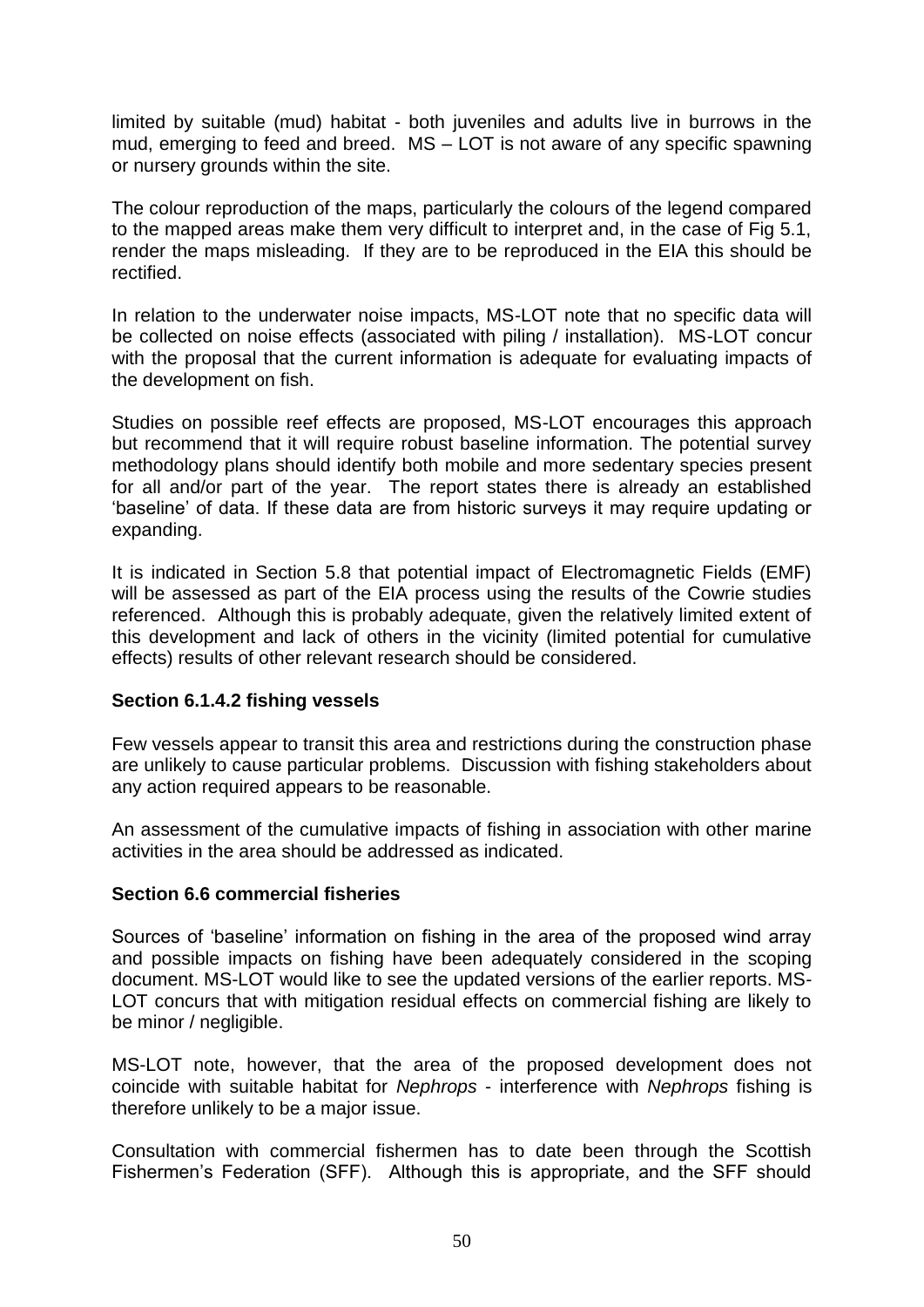continue to be consulted, the developers should be aware that many inshore fishermen in Scotland are non-affiliated i.e. not members of Associations represented by the SFF. Some form of local consultation should therefore be considered.

## **Cumulative and in combination effects**

A cumulative and in combination impact assessment is also a requirement of the Habitats Regulations Appraisal (HRA) with respect to the designated Special Areas of Conservation (SAC) and Special Protection Areas (SPA) which may be affected. As a result, the cumulative and in combination assessment of impacts on the marine mammals and seabirds of the Moray Firth"s European designated sites will be an important consideration within the EIA process. Other cumulative effects, which consider the impacts arising from the proposed EOWDC wind farm in the context of other non wind farm developments (e.g. oil and gas operations) and activities (e.g. the shipping and fishing industries) will also be considered in the course of the EIA. MS-LOT await a document that addresses these aspects and, once it has been reviewed, may wish to update this advice.

### **Cable route and layout**

Marine Scotland would like to emphasise that all developers are required to include maps, "baseline" data and any details associated with the cable route within their ES as it is incorporated into the overall footprint of the works.

Throughout the document there is reference to Fisheries Research Services (FRS), Marine Scotland, and the Scottish Fisheries Protection Agency (SFPA) as data sources for all "baseline" assessments. Developers should be aware that as of April 1 2009 - FRS became Marine Scotland Science, SFPA became Marine Scotland Compliance and that Marine Scotland is a Directorate (not an Executive agency) of Scottish Government.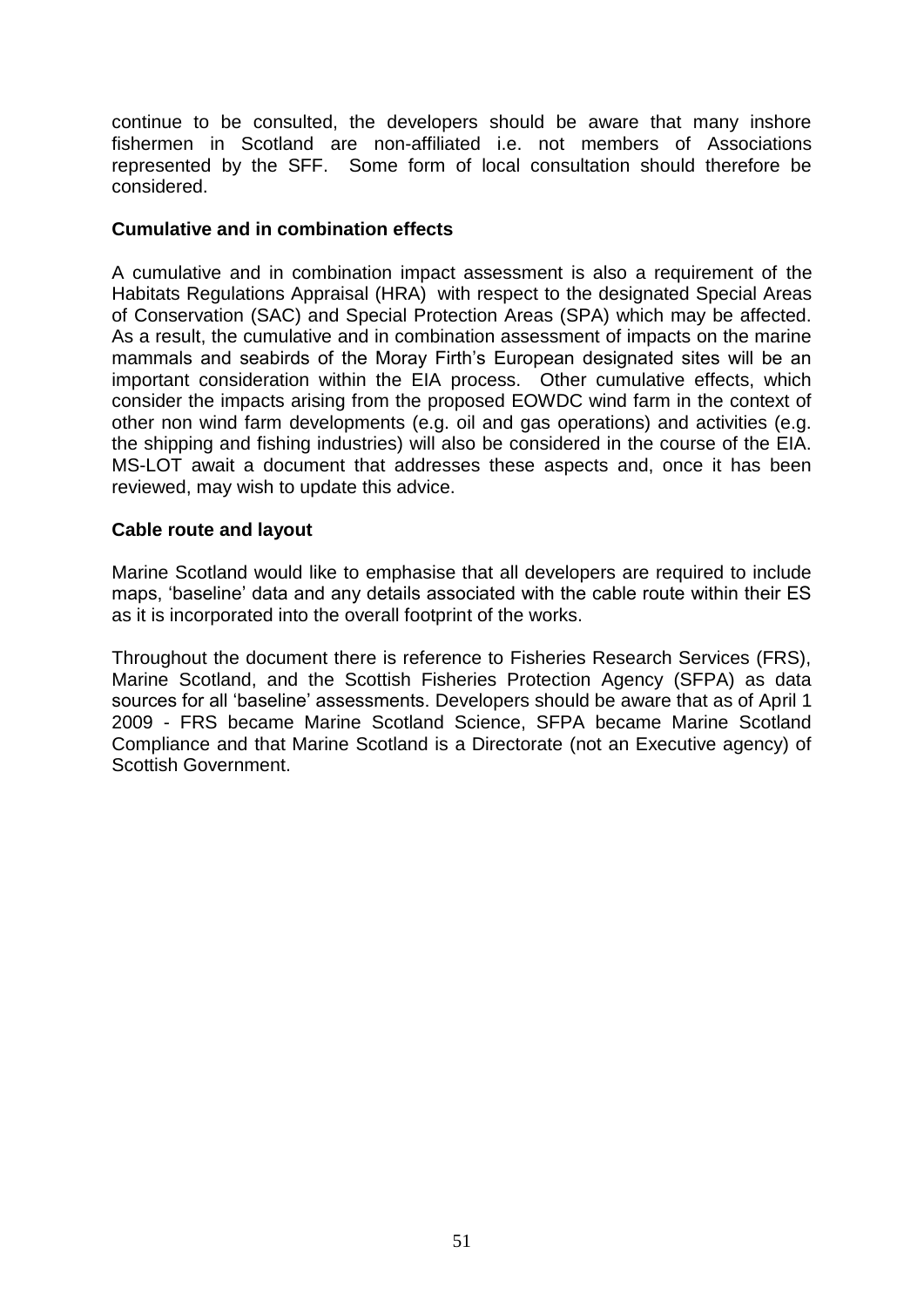# **Appendix A**

# **Scoping comments in relation to information requirements on diadromous fish of freshwater fisheries interest**

Offshore renewable developments have the potential to directly and indirectly impact diadromous fish of freshwater fisheries interest including Atlantic salmon, anadromous brown trout (sea trout) and European eel. These species use the coastal areas around Scotland for feeding and migration and are of high economic and / or conservation value. As such they should be considered during the EIA process. Developers should also note that offshore renewable projects have the potential to impact on fish populations at substantial distances from the development site.

In the case of Atlantic salmon information will be required to assess whether there is likely to be any significant effect of developments on rivers which are classified as Special Areas of Conservation (SAC"s) for Atlantic salmon under the Habitats Directive. Where there is the potential for significant impact then sufficient information will be required to allow Marine Scotland to carry out an Appropriate Assessment.

In order that Marine Scotland is able to assess the potential impacts of marine renewable devices on diadromous fish and meet legislative requirements the developer should consider the site location (including proximity to sensitive areas), type of device, and the design of any array plus installation methodology. Specifically we request that developers provide information in the following areas:

**1.** Identify use of the proposed development area by diadromous fish (salmon, sea trout and eels)

- *a.* Which species use the area? Is this for feeding or migration?
- *b.* At what times of year are the areas used?
- *c.* In the case of salmon and sea trout what is the origin / destination of fish using the area?
- **2.** Identify the behaviour of fish in the area
- *a.* What swimming depths do the fish utilise
- *b.* Is there a tendency to swim on or offshore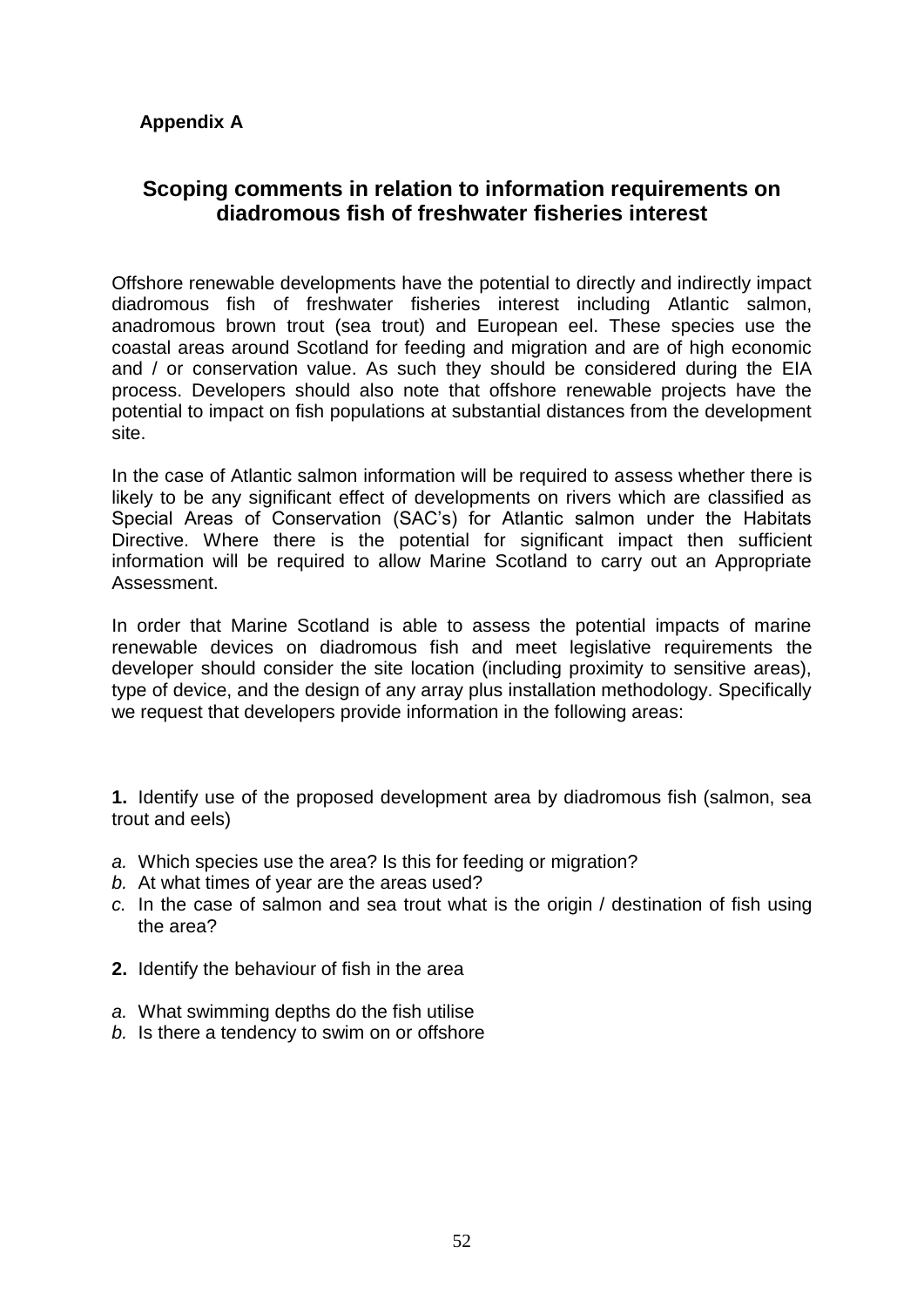**3.** Assess the potential impacts of deployed devices on diadromous fish during deployment, operation and decommissioning phases. Potential impacts could include:

- *a.* Strike
- *b.* Avoidance (including exclusion from particular rivers and subsequent impacts on local populations)
- *c.* Disorientation that could potentially affect behaviour, susceptibility to predation or by-catch, or ability to locate normal feeding grounds or river of origin
- *d.* Delayed migration
- **4.** Consider the potential for cumulative impacts if there are multiple deployments in an area.
- **5.** Assess 1-4 above to determine likely risk.
- *a.* If there are insufficient data to determine use of the development area, these should be obtained
- *b.* If there are insufficient data on the origin / destination of fish using the area then these should be obtained
- *c.* Where it is not possible to obtain site specific data, the developer should make a convincing argument why this is the case and apply appropriate expert judgement based on published information.
- **6.** If there is any remaining doubt as to the potential impacts of a particular development, then the developer should recommend a scientifically robust monitoring strategy to assess any impacts either on stocks as a whole, or on particular rivers as necessary.

Marine Scotland Science has just completed a review of migratory routes for Atlantic salmon, sea trout and eels relevant to Scotland, which should be available in 2011. This will assist the developers in identifying what pre-existing information is available and what supplementary site specific data will be required.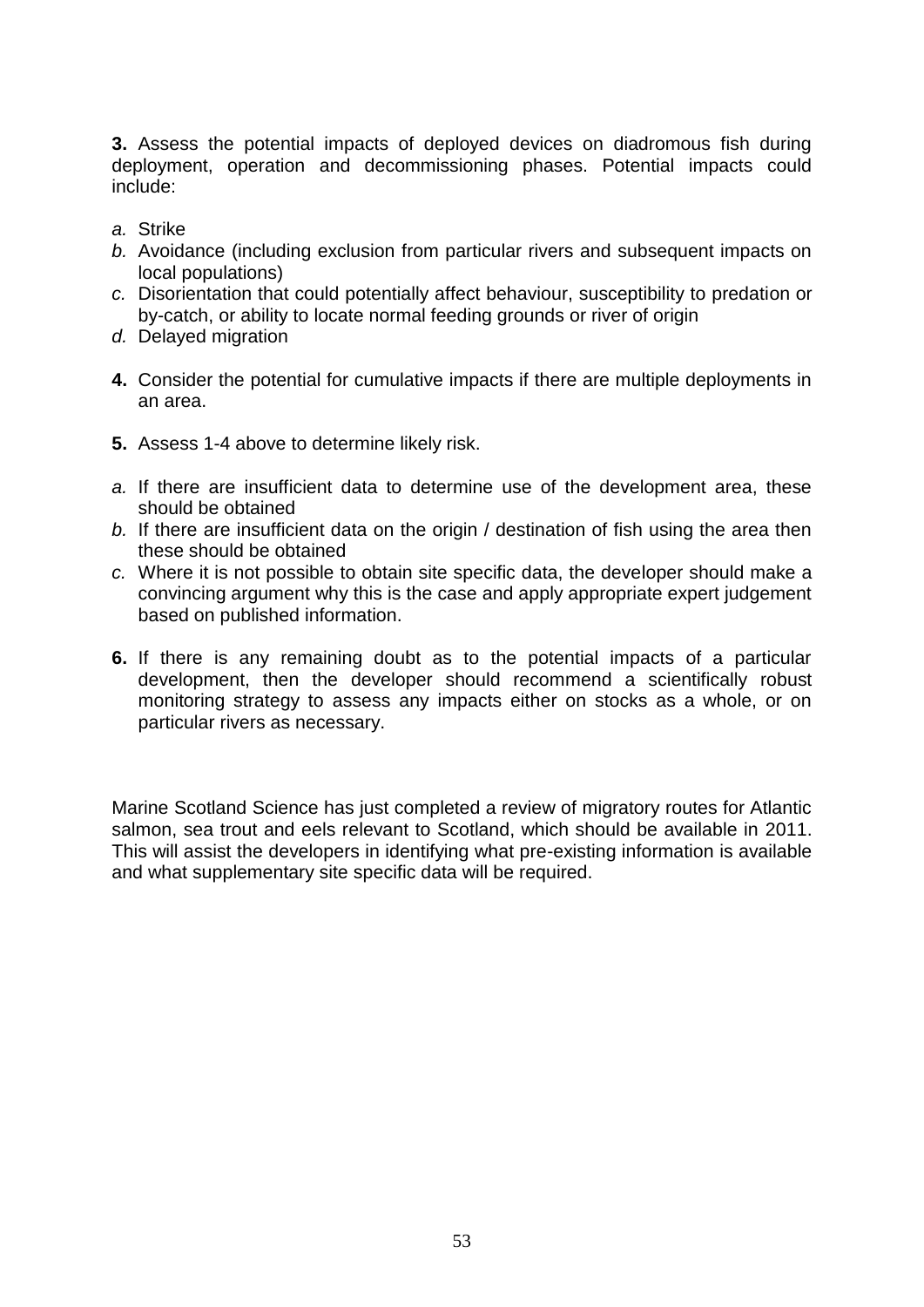# **Ministry Of Defence**

The scheme outlined involves the construction of 11 free standing wind turbines with associated infra-structure. The turbines are expected to be 195 metres to blade tip above ground level.

The principal safeguarding concern of the MOD with respect to the development of wind turbines relates to their potential to create a physical obstruction to air traffic movements and cause interference to Air Traffic Control and Air Defence radar installations.

Consultation by the developer at the pre-planning stage has identified the following concerns:

### Air Defence (AD) radar

The turbines will be 26 km from; in line of sight to; and will cause unacceptable interference to the AD radar at Buchan. Following trials carried out in 2005, it has been concluded that wind turbines can affect the probability of detection of aircraft flying over or in the vicinity of wind turbines. Due to this, the RAF would be unable to provide a full air surveillance service in the area of the proposed wind farm.

Accordingly the applicant should take account of MOD aviation and radar operations in completing the EIA particularly in identifying a suitable site for development and the dimensions of the turbines that are to be installed.

It should be noted that this response is based on current levels of wind farm development in the area. If additional wind farms are consented or built prior to this development being submitted for planning consent, our position may change.

Defence Estates Safeguarding wishes to be consulted and notified of the progression of planning applications and submissions relating to this proposal to verify that it will not adversely affect defence interests.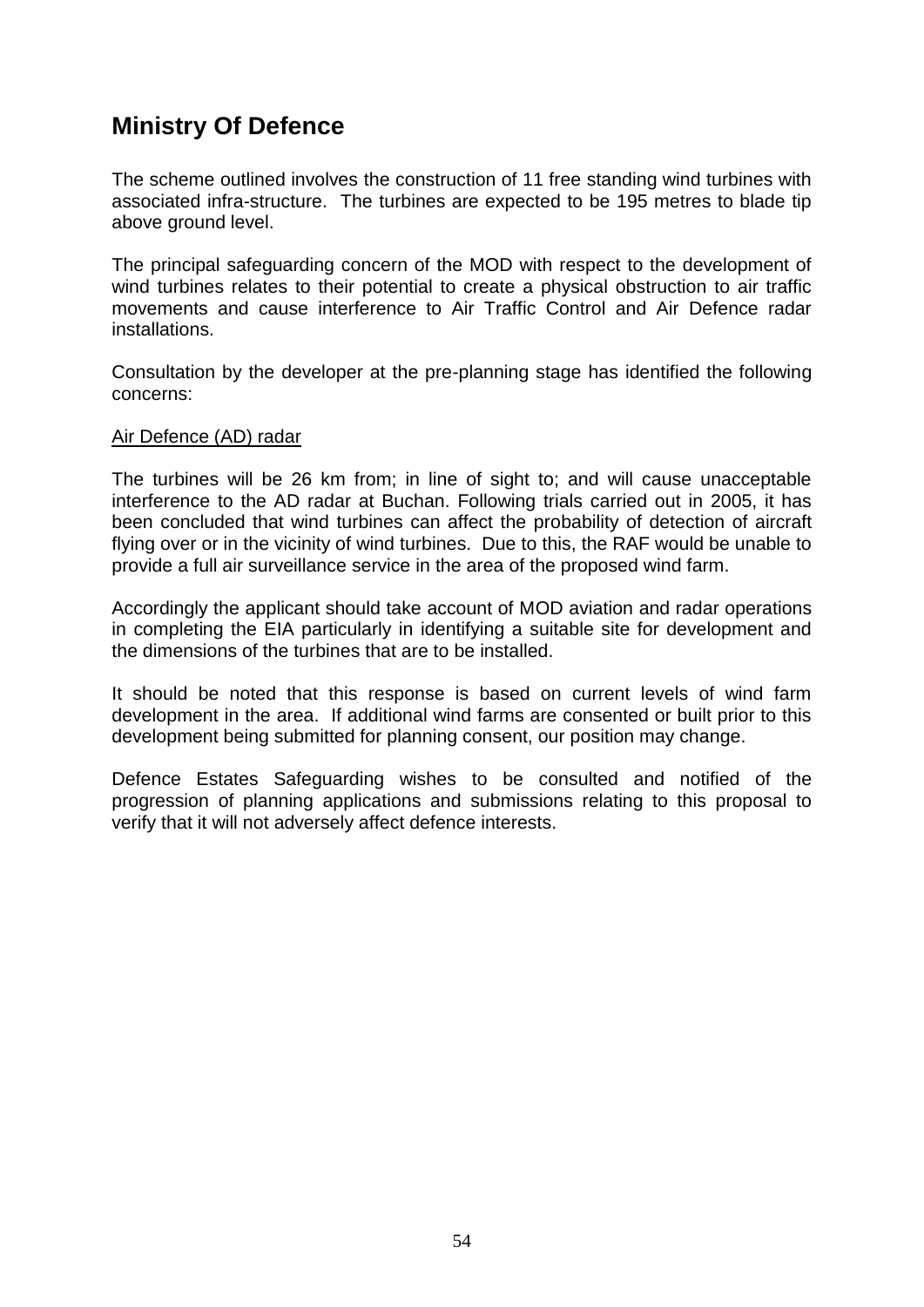# **Health and Safety Executive**

Environmental Impact Assessments are concerned with projects which are likely to have significant effects on the environment. HSE's principal concerns are the health and safety of people affected by work activities. HSE cannot usefully comment on what information should be included in the environmental statement of the proposed development. However, the environmental statements should not include measures which would conflict with the requirements of the Health and Safety at Work etc Act 1974 and its relevant statutory provisions.

# **RYA Scotland**

In the case of Aberdeen Bay, recreational sailing should be considered under both "Shipping and navigation" and "Recreation and tourism". The approaches to the port of Aberdeen harbour can be very busy with vessels entering and leaving. Many recreational vessels follow an inshore route from the Forth to Peterhead and vice versa, often at night to take advantage of a favourable tidal flow. Only some recreational vessels are equipped with radar and AIS and great care is needed to avoid commercial vessels entering or leaving Aberdeen. Although some recreational vessels will choose to sail further offshore to avoid the development, effective marking and lighting will be essential and needs to be considered from the point of view of recreational craft as well as much larger commercial vessels. There is a further danger of squeezing recreational craft between the commercial shipping routes and the development.

Position on offshore Energy developments attached to email.

# **Marine Safety Forum**

Whilst we are happy with the proposed locations of the wind turbines as agreed with the developer we must comment on the route proposed for the power cabling. The developers must re-route the electricity supply cables to shore well clear of the anchorage. These would present a very great marine hazard if routed as proposed even if trenched.

The Health and Safety Executive have performed studies on pipeline and cable vulnerability which will support our concerns. A vessel (which is legally entitled to use this government approved anchorage) could drag it's anchor in severe weather which in turn could foul and damage the electricity cables putting the vessel, her crew and wind deployment centre in danger.

If the cables were routed directly to shore northward of the anchorage boundaries and then southwards inshore of the western limits to the anchorage boundary then this would not pose a significant risk. We would also like to stress that it is imperative that the proposed eleven turbines are actually located as shown in the plan so as not to impinge on the safety of marine navigation any more than agreed and absolutely necessary. Any future expansions are to be only to the north and not eastwards towards the shipping lanes or southwards into the anchorage area.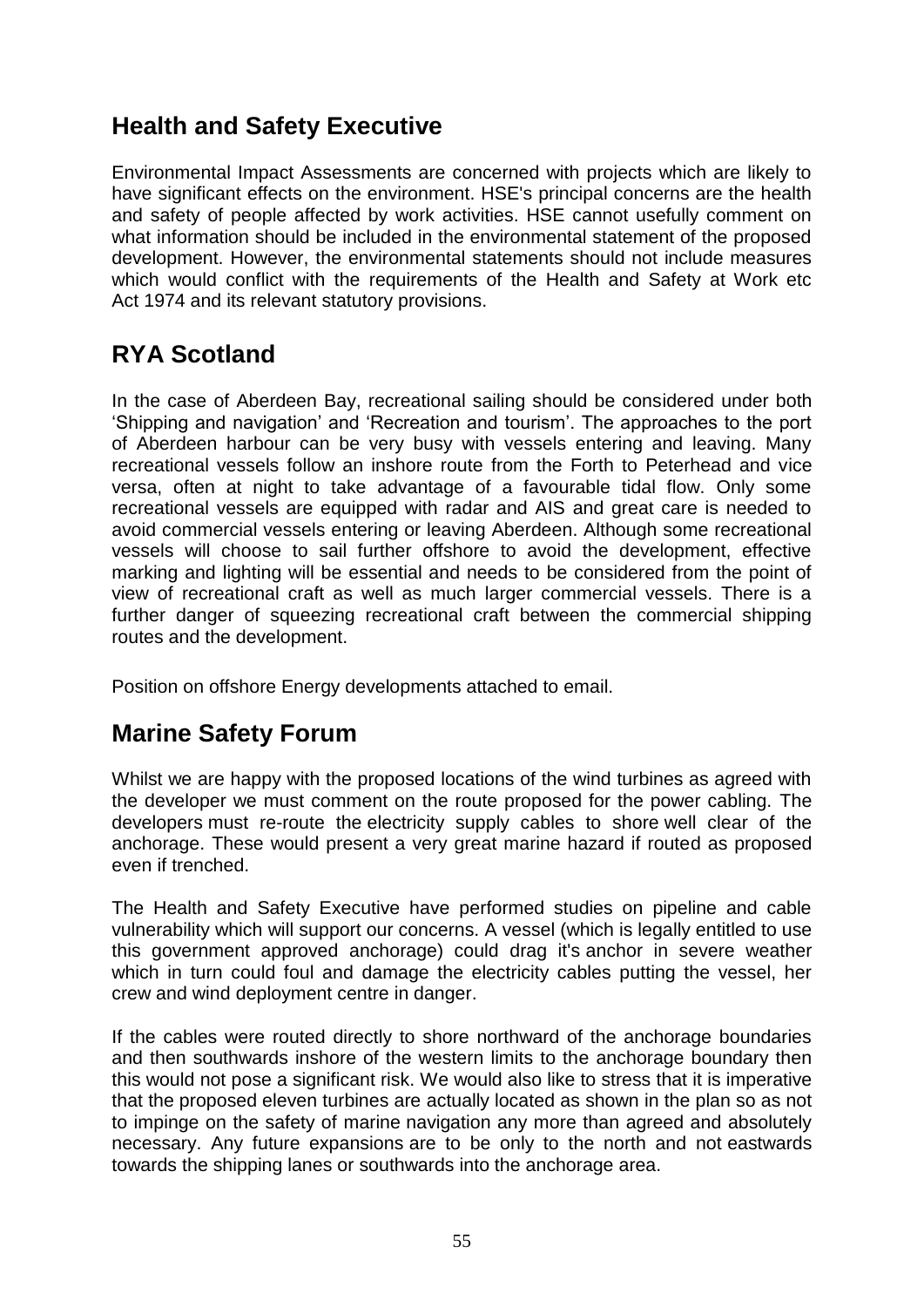# **Northern Lighthouse Board**

With regard to the consultation and the scope of assessment, we would only comment on that part relating to Shipping and Navigational Safety contained within several sections of the consultation document. Notice(s) to Mariners, Radio Navigation Warning and publication in appropriate bulletins will be required stating the nature and timescale of any works carried out in the marine environment relating to this project.

We would advise that any final marking and lighting recommendations will be made in a formal response through the Coast Protection Act 1949: Section 34 consultation process, and will be based on IALA Recommendation O-139. All navigational marking and lighting of the site or its associated marine infrastructure will require the Statutory Sanction of the Northern Lighthouse Board prior to deployment.

We would require the Navigational Risk Assessment to be in accordance with the information given at section 6.1.3 and in line with the requirement of MCA Marine Guidance Notice 371. This should cover all aspects of the site (including cable routes) during construction, operation, maintenance and de-commissioning phases of the project. We welcome the use of a local workshop to ensure all shipping and port interests are consulted.

We can advise that we have noted the charted anchorage and would require the area to be considered within the navigational Risk Assessment already requested above.

# **Chamber of Shipping**

The cable route should remain well clear of the designated anchorage in close proximity. We would also like to state that the developers must ensure that there should be no material change either to the proposed location or the number of the wind turbines as stated on the plan.

# **BT Network Radio Protection**

We have studied this wind farm proposal with respect to EMC and related problems to BT point-to-point microwave radio links.

The conclusion is that, the Wind farm Project indicated should not cause interference to BT"s current and presently planned radio networks.

Therefore BT will not be providing comments on the report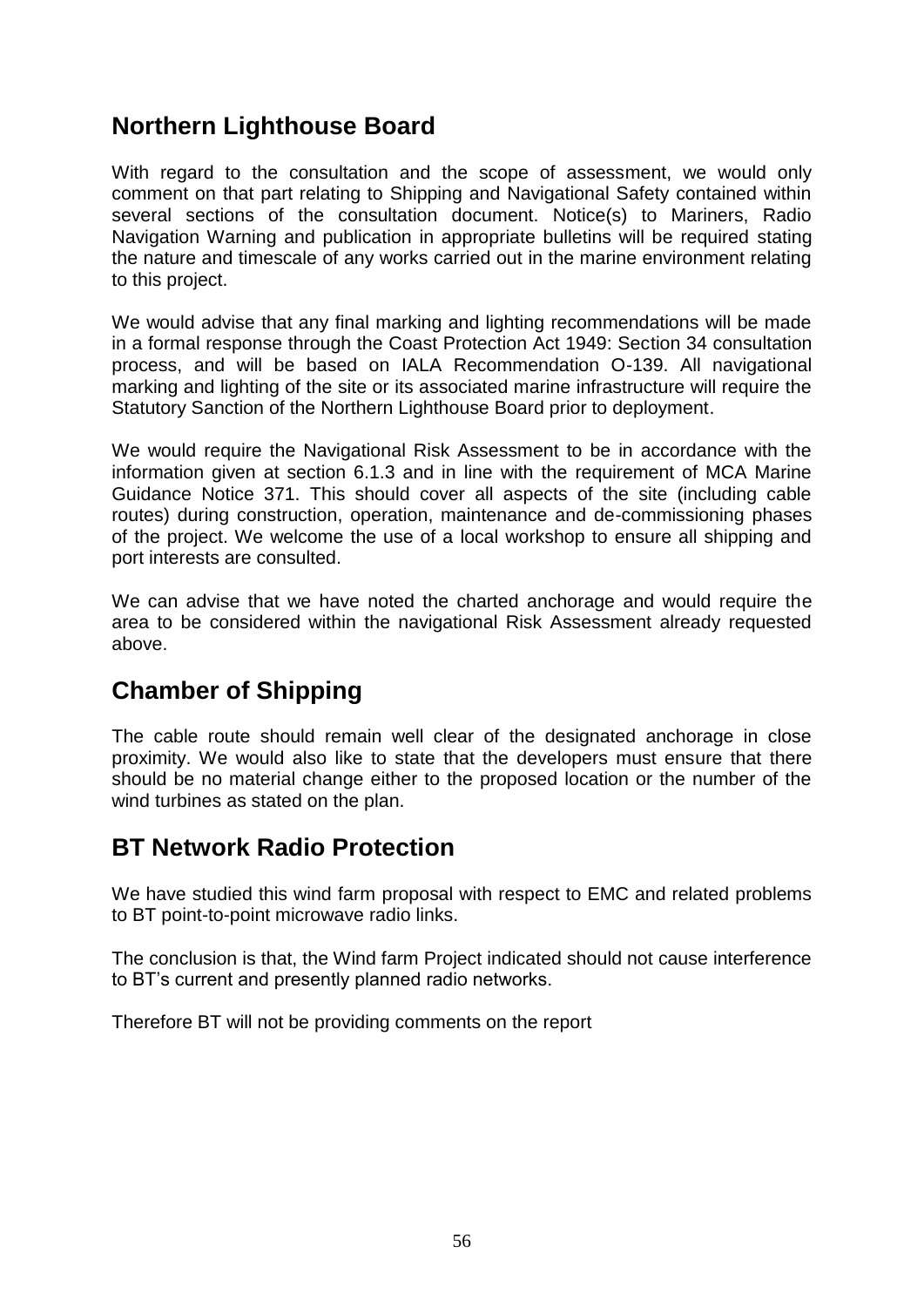# **Association of Salmon Fishery Boards**

The proposed developments should be conducted in full consultation with the local District Salmon Fishery Boards and Fishery Trusts for these rivers. The boards hold various statutory powers and duties and they will have an interest in the potential effects of offshore installations on migratory salmonids in their marine phase, both during construction and during subsequent operation. The Trusts may have a particular interest in assessing potential impacts and monitoring the interactions between fish and developments such as these. Given that the Dee has SAC status (salmon are a qualifying species), there is a particular need to consider any actions which might impact on this status, even if they are beyond the jurisdictional boundary of the SAC.

We would like to record our own concerns that such developments will have considerable implications and these very often can be conducted without proper regard or understanding of the potential impacts on the fish species and their habitat. Some of the issues and questions we would raise on behalf of our members are itemised below:

# **Effects arising from construction**

- What effect would the construction processes have on fish?
- Physiological and behavioural effects of underwater noise and vibration resulting from construction operations
- Direct effects on fish of water quality changes through suspension of sediment in the water column disturbed during construction
- Indirect effects of water quality changes through effects on food sources available to salmon and sea trout
- Will the effects of noise and mechanical disruption be assessed prior to construction and would on-going monitoring be put in place if the project is approved and completed?

# **Operational Effects**

- Physiological and behavioural effects of underwater noise and vibration resulting from turbine operation
- Are there likely to be electrical or magnetic fields associated with the installation and operation and will these have a discernable effect on salmon?
- Indirect effects on fish of permanent changes in habitat
- Whilst salmon use the Firth as a migration route and are unlikely to remain there for lengthy periods, the habits of sea trout are rather different and this species will use the firth more extensively as a feeding area before migration into freshwater systems. Accordingly there may be a risk of more prolonged interaction with sea trout in relation to the turbines.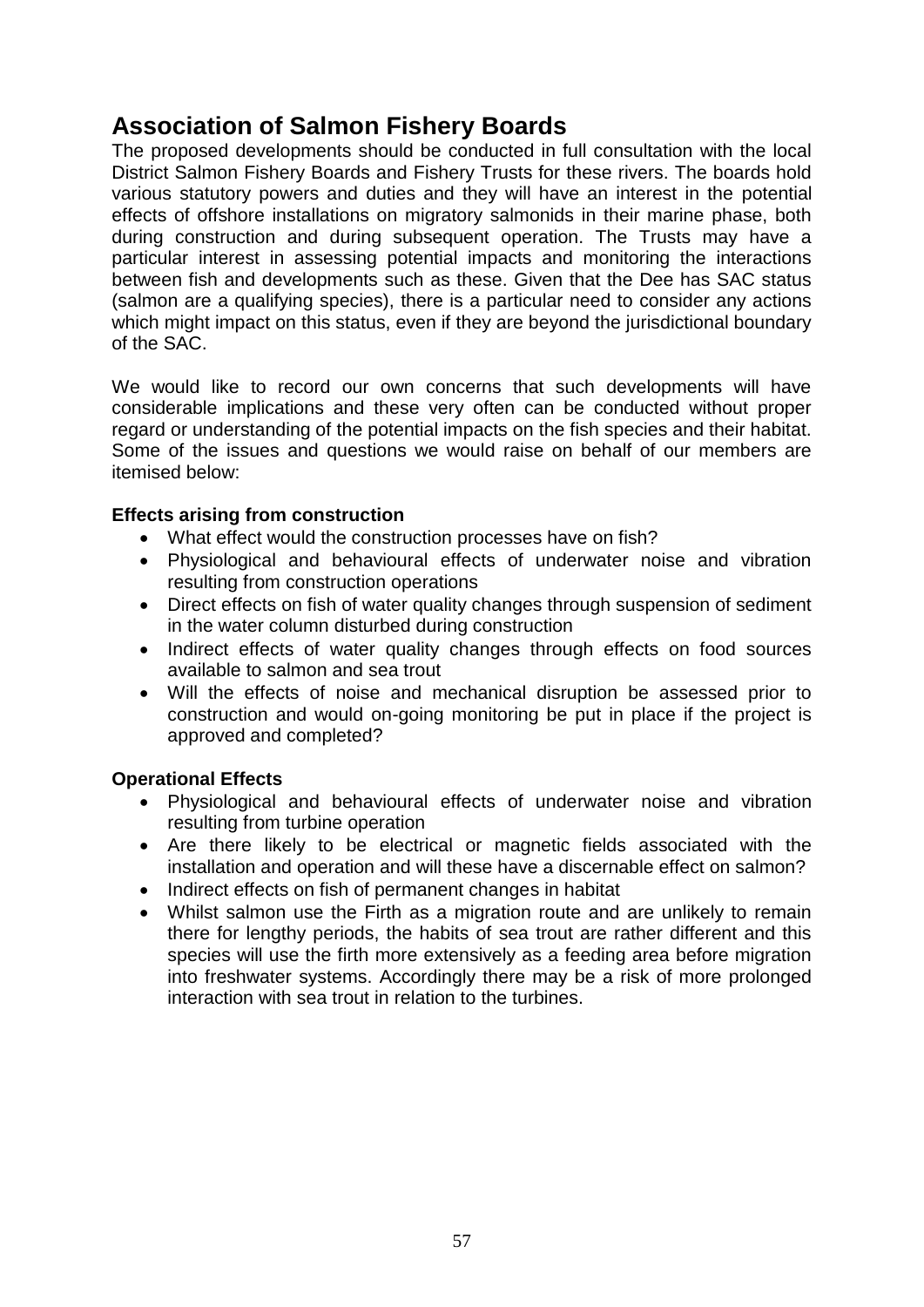# **Civil Aviation Authority - Airspace**

As alluded to with the documentation provided, like any wind turbine development, the proposed subject development has the potential to impact upon aviation-related operations; the Department for Trade and Industry (DTI – now the Department for Energy and Climate Change)-sponsored document "Wind Energy and Aviation Interests' and Civil Air Publication 764 refer. The related need to establish the scale of the potential impact of the European Offshore Wind Deployment Centre development is evident.

Having reviewed the SR and in particular the site in question, I can advise that the development might have a potential impact upon operations associated with Aberdeen Airport and note that the SR indicates ongoing consultation. All parties should be aware that aerodrome safeguarding responsibility rests with the aerodrome licensee. Any related Environmental Statement, or equivalent, would be expected to acknowledge and quantify any potential impact upon the Airport-related operations and, where applicable, detail appropriate mitigation.

Similarly, as will all wind turbine developments of this scale, the Environmental Statement will need to detail the associated viewpoints of both NATS and Ministry of Defence (MoD). To that end, I note the SR also details the ongoing consultation with these organisations and the outcomes of these and any associated mitigations as agreed should be reported in the Environmental Statement.

Not highlighted in the Scoping Report is the issue of Aviation Warning Lighting. The subject wind farm will fall under the requirements of Air Navigation Order 2009 Article 220 and this will need to be acknowledged in the Environmental Statement. Given the intensity of helicopter operations in the area, I consider this to be a significant area.

With respect to Landfall, the Environmental Statement may need to address the impact on aviation of power line routeing between Landfall and the onshore substation(s) if the power lines are a significant height above ground.

Additionally, if more generically, all parties should be aware that:

• International aviation regulatory documentation requires that the rotor blades, nacelle and upper 2/3 of the supporting mast of wind turbines that are deemed to be an aviation obstruction should be painted white, unless otherwise indicated by an aeronautical study. It follows that the CAA advice on the colour of wind turbines would align with these international criteria.

There is a civil aviation requirement in the UK for all structures over 300 feet high to be charted on aviation maps. Should this development progress and the 300 feet height be breached the developers will need to provide details of the development to the Defence Geographic Agency.

The number of pre-planning enquiries associated with windfarm developments has been significant. It is possible that the proliferation of wind turbines in any particular area might potentially result in difficulties for aviation that a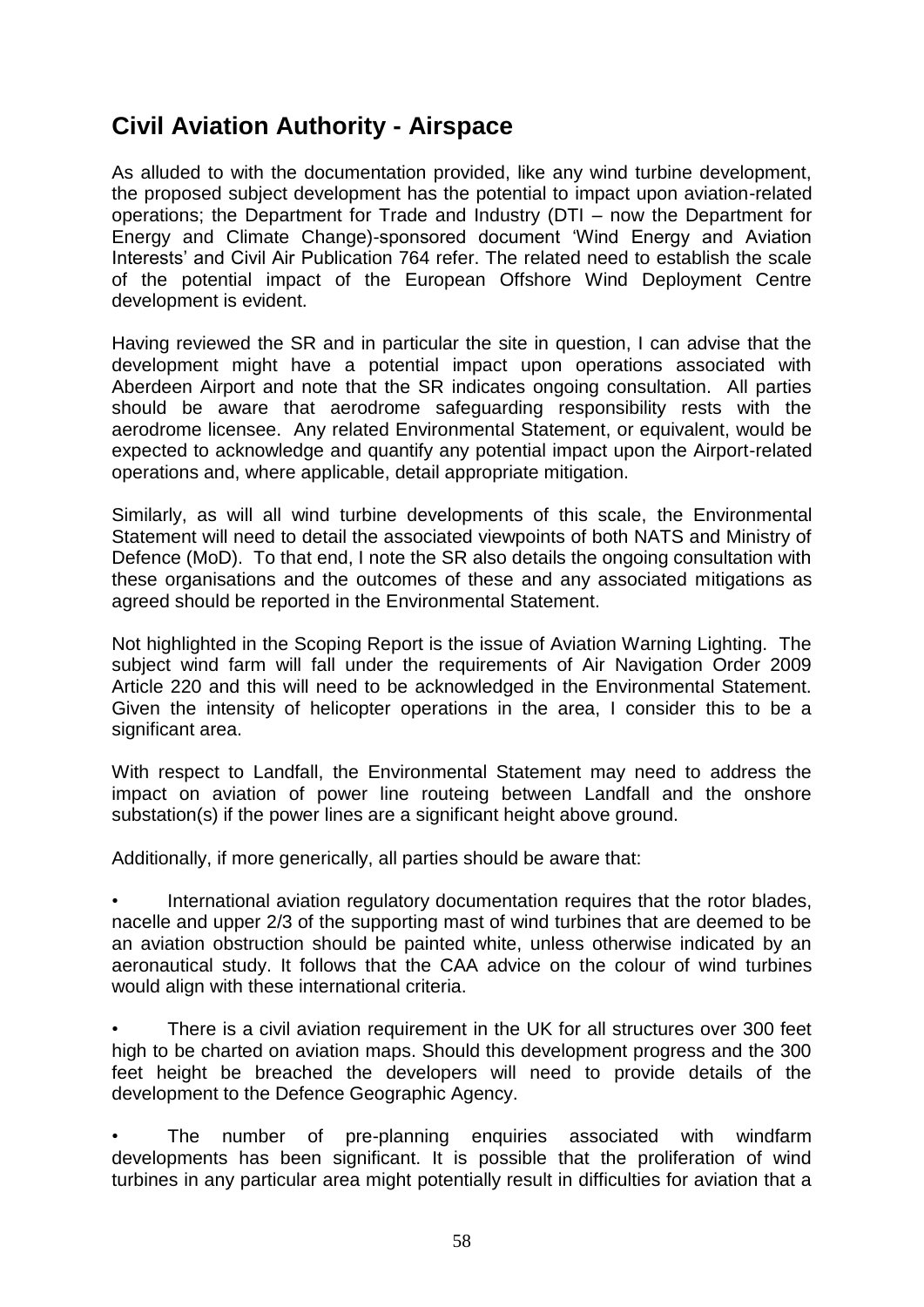single development would not have generated. It is, therefore, not necessarily the case that, because a generic area was not objected to by the aviation industry, future, similarly located potential developments would receive the same positive response. There is a CAA perceived requirement for a co-ordinated regional wind turbine development plan, aimed at meeting renewable energy priorities, whilst addressing aviation concerns and minimising such proliferation issues. Indeed, this may be an area where the centre may be able to provide some research.

Any associated Environmental Statement should mention and, where applicable, address the issues highlighted above.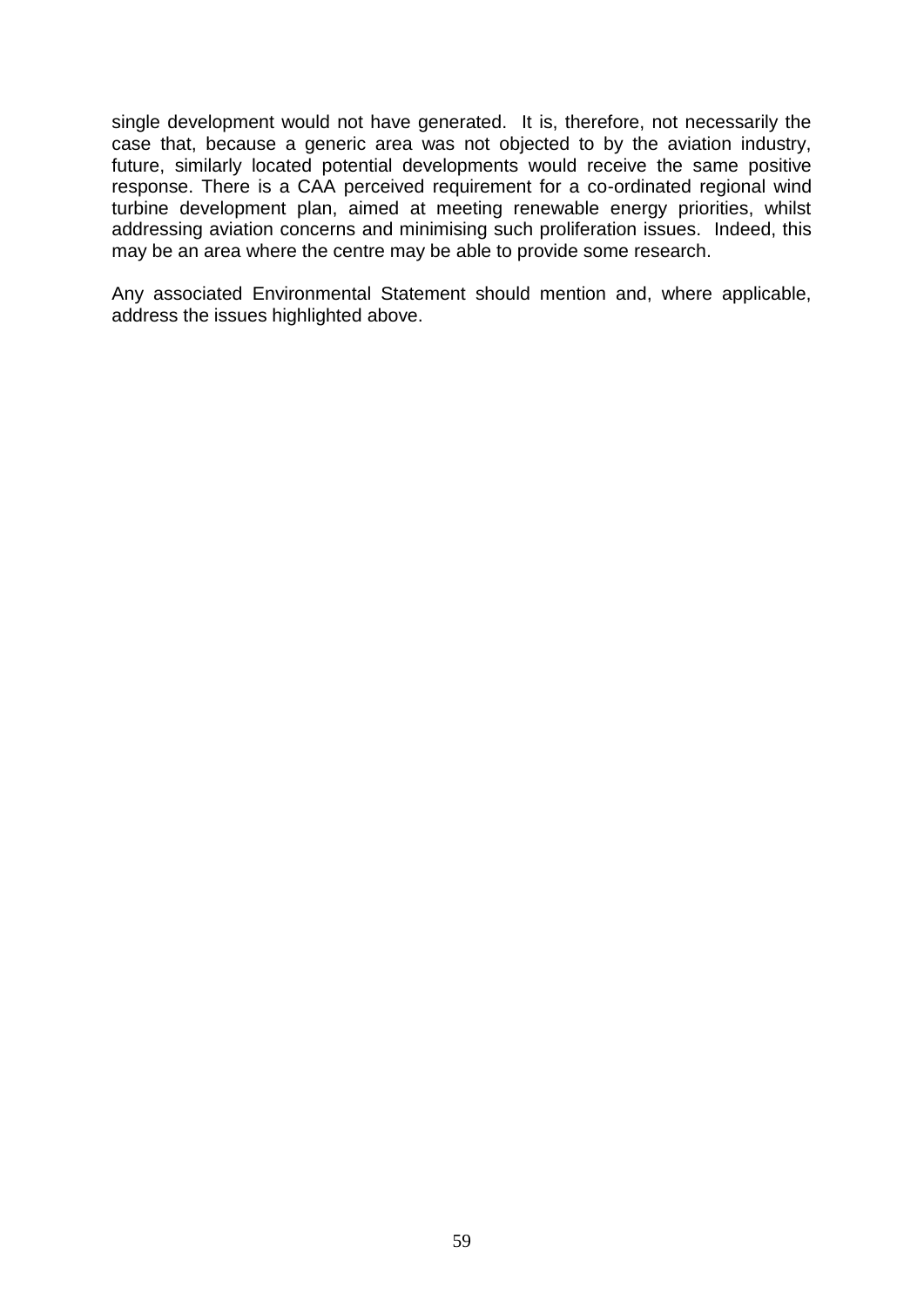# **Maritime and Coastguard Agency**

The Environmental Statement should supply detail on the possible the impact on navigational issues for both commercial and recreational craft, viz.

Collision Risk Navigational Safety Visual intrusion and noise Risk Management and Emergency response Marking and lighting of site and information to mariners Effect on small craft navigational and communication equipment The risk to drifting recreational craft in adverse weather or tidal conditions The likely squeeze of small craft into the routes of larger commercial vessels.

Particular reference will need to be made to the impact of the marine traffic associated with the wind farm throughout the lifetime of the project.

A Navigational Risk Assessment will need to be submitted in accordance with MGN 371 (and 372) and the DTI/DfT/MCA Methodology for Assessing Wind farms.

Attention should be paid to cabling routes and burial depth and subject to the traffic volumes an anchor penetration study may be necessary. Any proposed cable route should avoid the recently established anchorage area to the south of the proposal. Close liaison with Aberdeen Harbour Board, and other users, should be maintained.

Reference should be made to any Marine Environmental High Risk Areas (MEHRAS) established on adjacent coastlines.

The Offshore Ocean Laboratory will be required to be marked in accordance with the UK Standard Marking Schedule for Offshore Installations as required by the Northern Lighthouse Board

Any application for the establishment of safety zones during the construction stage will need to be submitted in accordance with the DTI Guidance.

Casualty information from the MAIB and RNLI would also be a good data source, in establishing the risk profile for the area.

Given that the capacity of the individual wind turbine generators have not been decided the principles of the Rochdale envelope should be used in the EIA.

The MCA Shipping Route template distances are based on risks having been identified As Low As Reasonably Practical (ALARP) and evidence to demonstrate this will be expected in the Navigational Risk Assessment.

Developers need to be aware that the radar effects of OWF on ship's radars are an important issue and subject to further discussion within the radar sub group of NOREL The radar effects will need to be assessed on a site specific basis taking into consideration previous reports on the subject available on the MCA website at: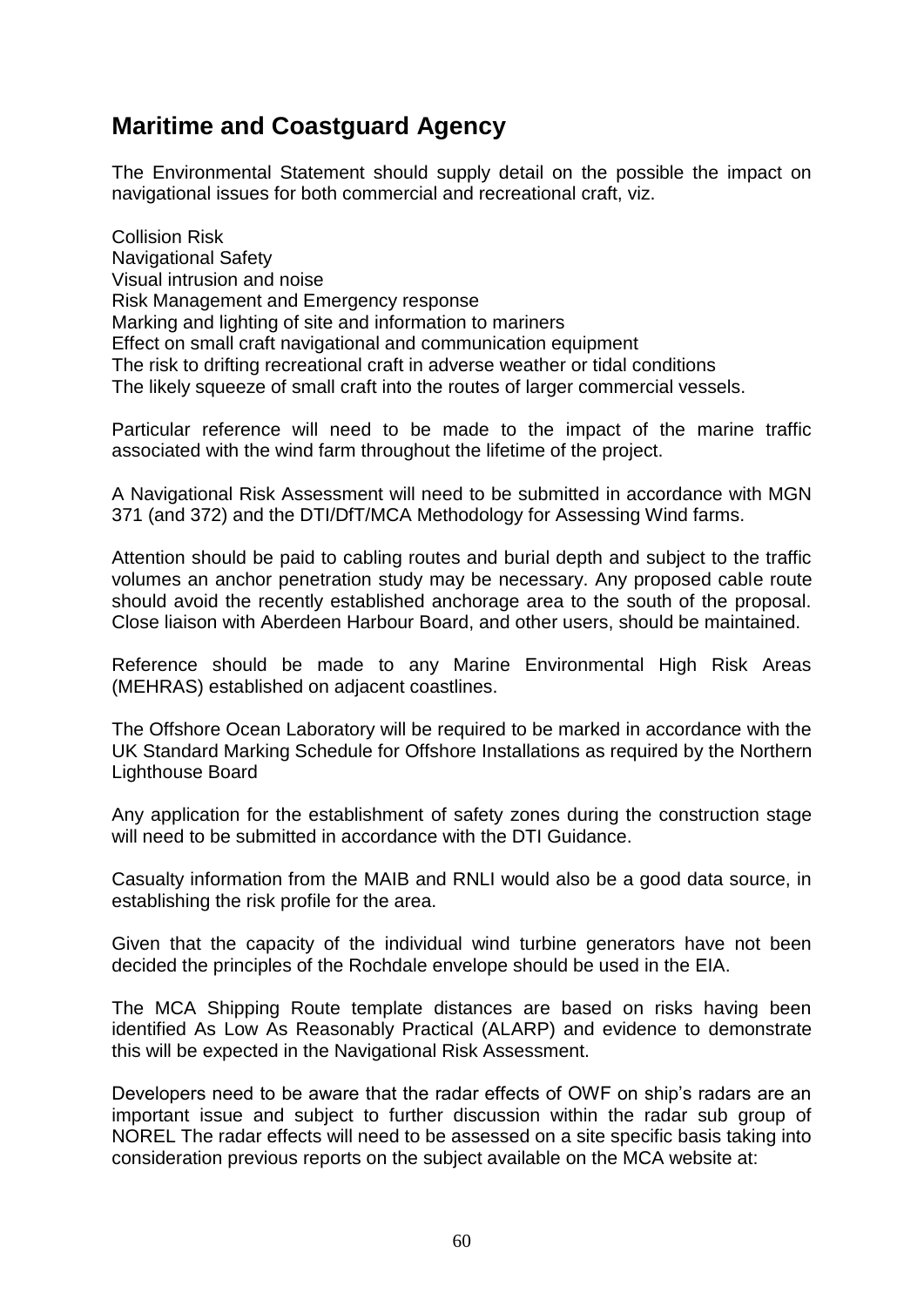[http://www.mcga.gov.uk/c4mca/mcga07-home/shipsandcargoes/mcga](http://www.mcga.gov.uk/c4mca/mcga07-home/shipsandcargoes/mcga-shipsregsandguidance/mcga-windfarms/offshore-renewable_energy_installations.htm)[shipsregsandguidance/mcga-windfarms/offshore](http://www.mcga.gov.uk/c4mca/mcga07-home/shipsandcargoes/mcga-shipsregsandguidance/mcga-windfarms/offshore-renewable_energy_installations.htm)[renewable\\_energy\\_installations.htm](http://www.mcga.gov.uk/c4mca/mcga07-home/shipsandcargoes/mcga-shipsregsandguidance/mcga-windfarms/offshore-renewable_energy_installations.htm)

# **Joint Radio Company**

JRC analyses proposals for wind farms on behalf of the UK Fuel & Power Industry. This is to assess their potential to interfere with radio systems operated by utility companies in support of their regulatory operational requirements.

In the case of this proposed wind energy development, JRC does not foresee any potential problems based on known interference scenarios and the data you have provided. However, if any details of the wind farm change, particularly the disposition or scale of any turbine(s), it will be necessary to re-evaluate the proposal.

In making this judgement, JRC has used its best endeavours with the available data, although we recognise that there may be effects which are as yet unknown or inadequately predicted. JRC cannot therefore be held liable if subsequently problems arise that we have not predicted.

It should be noted that this clearance pertains only to the date of its issue. As the use of the spectrum is dynamic, the use of the band is changing on an ongoing basis and consequently, you are advised to seek re-coordination prior to submitting a planning application, as this will negate the possibility of an objection being raised at that time as a consequence of any links assigned between your enquiry and the finalisation of your project.

# **RSPB**

It has always been our contention that there is a high degree of use of the Aberdeen Bay area by many species of bird, including in particular Red-throated Diver. The numbers of this species found so far exceed the revised GB 1% threshold and we believe that at times numbers could be much higher than have been found by the limited sampling offshore so far. Use of the area by some gull species and by auks and Gannets is also high, and the importance of the concentration of moulting and feeding Common Scoters and Eiders close to the shore is also clear. Some of these birds are associated with designated European Protected Sites nearby and further afield. The information presented to date in the Scoping Report and earlier documents supports this assessment. Accordingly, there are numerous important issues to address.

# **Important issues that should be fully considered in the ES**

1. Impact on qualifying interests of existing and potential Special Protection Areas, including distant sites such as Bass Rock and Troup Head.

Aberdeen Bay is under consideration as an SPA for inshore waterbirds. Aberdeen Bay meets stage 1.1 of the UK SPA site selection guidelines for concentrations of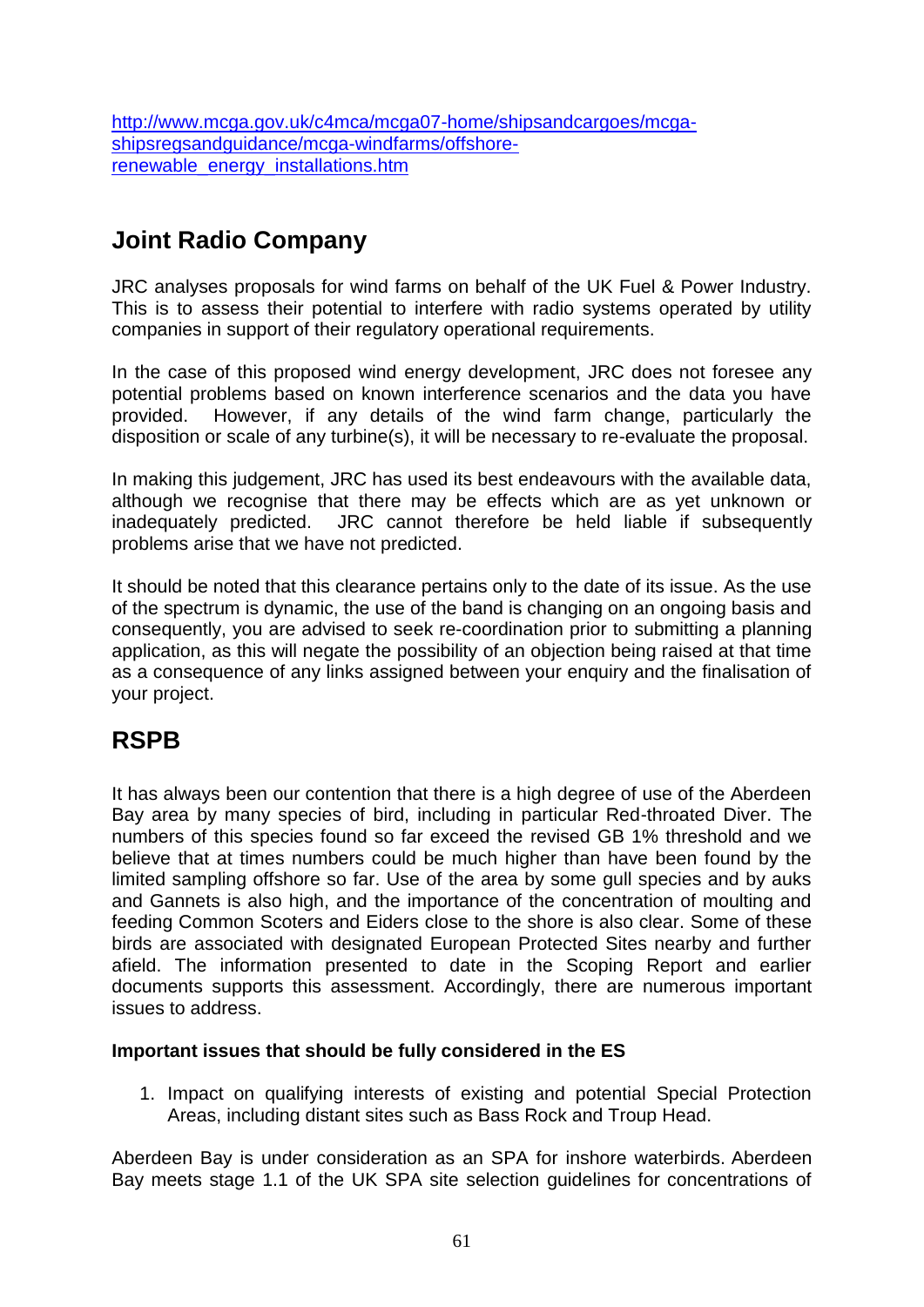Red-throated Diver (in spring and autumn). If Aberdeen Bay was to be classified as an SPA, other species may be included, such as Eider, Common Scoter and possibly Velvet Scoter.

The need for **Appropriate Assessment** is referred to in Section 5.9.2. Information presented in the Environmental Statement will be used by the Competent Authority in the Appropriate Assessment. This relates to all SPAs and SACs likely to be affected by the development.

2. Determination of bird use of the area: Vantage Point Surveys

We note that no more of these are planned. See our comments below about further data sources. We also recommended previously that it would be useful to position observers on boats moored further out from shore, in the general zone likely to be occupied by the wind turbines and urge that this should be done. Figure 7 shows clearly that the only regular survey technique covering the revised wind farm envelope reliably would be boat surveys. Stationing observers on moored vessels, through some suitable arrangement, would add much useful information. This would be particularly useful for the April/May period in 2011, since this is a time when Redthroated Divers peak in numbers.

3. Determination of bird use of the area: Boat-based Surveys

We accept the revised method, and the further extension to these for at least 12 further months from August 2010 is noted. This information, coupled with earlier surveys, should produce enough baseline information for minimum level of assessment. However, we are still concerned that an application is likely to be made before a full two years of boat-based survey information has been collected. This is not good practice considering the length of time that has elapsed since the initial surveys in 2007-2008; useful data could have been gathered in the interim.

4. Determination of bird use of the area: Radar Surveys

We note the recent further survey period in April 2010. It is clear from previous deployments of radar that a very large number of birds of many species use the bay or fly through it at all times of year, in all weather conditions and throughout the 24 hour period. This activity is concentrated in the near shore area. Previous survey periods have provided only a snapshot of the year and sampled only a proportion of the possible conditions that can be encountered offshore. It is important that there should not be over-reliance on conclusions from limited periods of radar deployment; key movement periods and weather conditions may not be sampled, and records indicate that episodic large movements and short-term usage patterns are characteristic of this offshore environment. We recommend that consideration be given to further deployment to cover periods not yet sampled.

5. Predicted impacts (5.4.4.336)

Since a subjective extrapolation method is being proposed for birds recorded in low densities, it is important to provide further contextual information for this exercise from other North-East Scotland bird data sources (see below).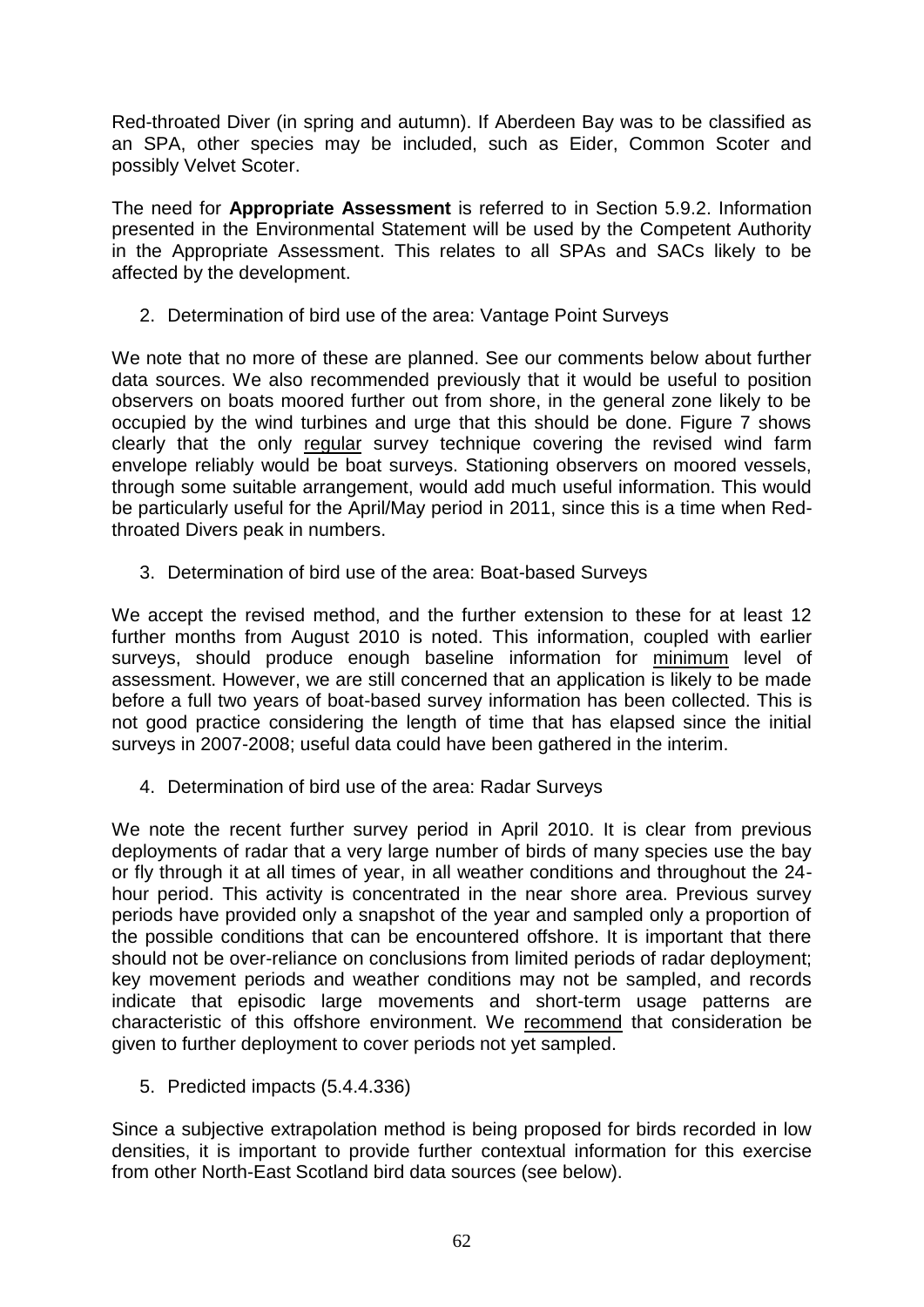# *5.1 Assessment of potential disturbance and displacement*

One key issue here is that many of the sea ducks present in summer are moulting and this will influence their behaviour and needs to be taken into account.

## *5.2 Assessment of potential collision risk*

Gannet is a key species for inclusion in collision risk modelling as its flight height is more likely to bring it within the area swept by rotors.

*5.3 Assessment of impact of changed hydrodynamic regime* on coastal and benthic processes and consequent impact **on location and nature of food sources for offshore birds**. This is touched on in Sections 4.5.1.190 and 5.1.3 and in a slightly different context [reef effect] in 5.1.7.1. It should be explicitly included in the scope of assessment for shellfish and other marine invertebrates in Section 5.3.3 and the assessment proposed in 5.4.4.341 should take account of this, away from the windfarm envelope. We are concerned here about loss of potential feeding resources linked to the seabed, especially for moulting birds. Also of course, there could be changes that increase food availability. Species to consider in particular here are: Red-throated Diver, Common Eider, Common Scoter, Velvet Scoter, all Gull, Tern and Auk species

## *5.4 Assessment of cumulative and in-combination impacts*

All available data sources should be used, including those relevant to the sites proposed offshore from the Angus coast to the south, and the possible floating turbines off Peterhead (to be developed by StatOil).

6. Information sources for birds

These should include all recent records held in the North-East Scotland Bird records database, up to 2010 and 2011. These will include numerous counts of sea duck closer inshore than boat transects can cover, and deal with the period for which there will be no further shore-based vantage point watches by the developer.

7. Mitigation

There appears to be no section on this in the Scoping Report relevant to birds. (It is mentioned in passing in Section 5.4.3.2.318). A full consideration of potential mitigation of adverse effects on birds should be included in the Environmental Statement.

8. Issues to be addressed by the proposed Centre

We welcome the proposed Ocean Laboratory and the intent to use this to monitor environmental issues. Such monitoring should certainly include ornithological aspects, as acknowledged in Section 5.4.6. There are considerable opportunities to treat the environmental aspects of offshore wind development on an equal footing with the technical and engineering aspects. We recommend strongly that if the centre goes ahead, these environmental aspects should be incorporated as core business. A detailed plan should be produced for the development of research and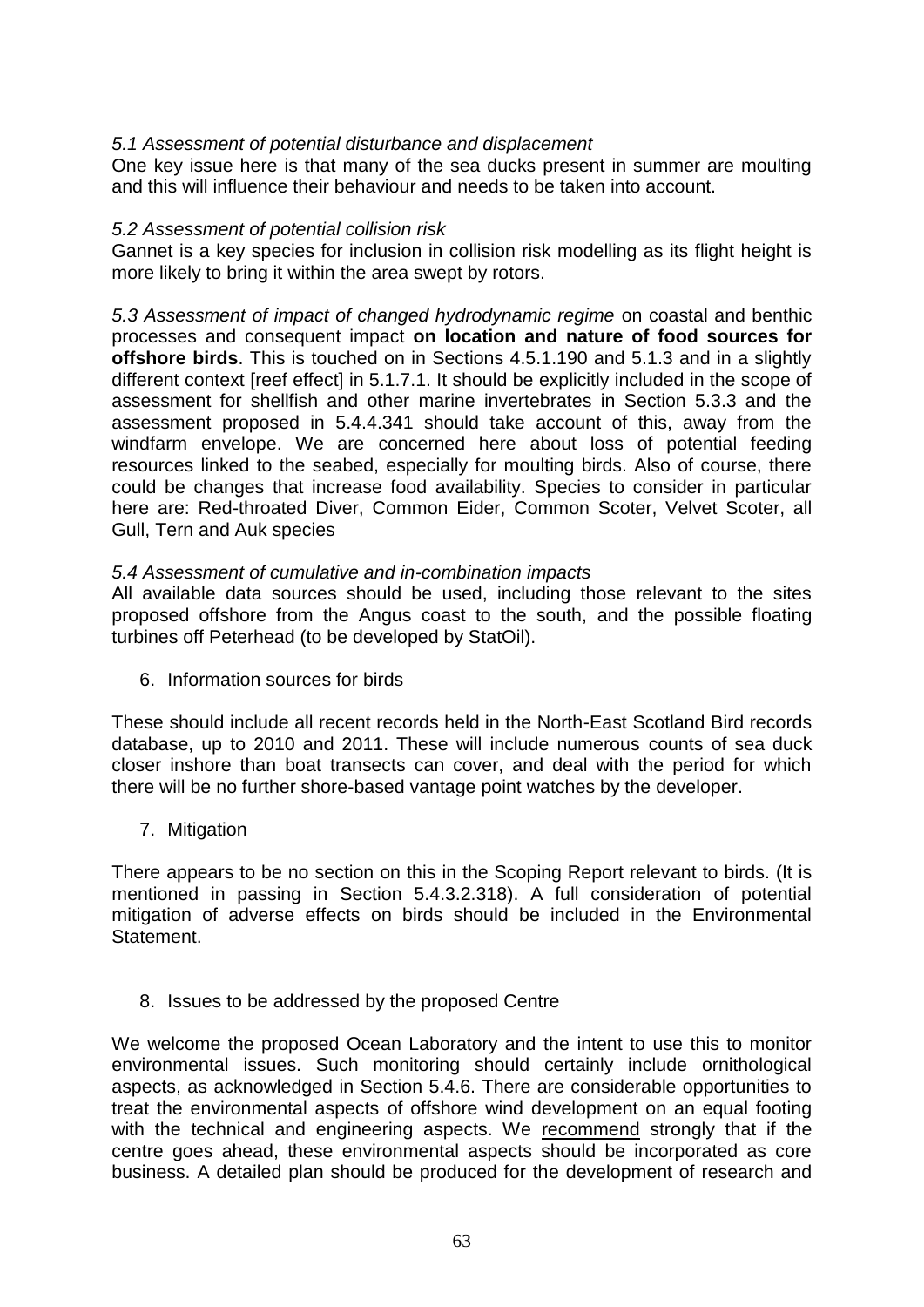monitoring techniques for all environmental aspects of any test centre developments (including an allocation of the European financial award). RSPB Scotland would be prepared to work with AOWFL and others in taking forward ornithological monitoring and research in connection with a test centre.

If these issues were fully addressed, not only would it allow the potential environmental impacts of the Aberdeen Bay proposal to be assessed properly, but it would also lend credibility to a project which intends to be an international exemplar of good practice for offshore wind development.

# **Aberdeen Harbour Board**

Aberdeen Harbour Board welcomes the development of the European Offshore Wind Deployment Centre off Black Dog and is very interested in becoming involved in providing quayside and other facilities for the Centre"s development and ongoing operational phase.

There are, however, several concerns regarding the proposal outlined in the scoping report and these are listed below:

1. Due to the high level of shipping activity both using Aberdeen Harbour and passing traffic it is essential that the location of the EOWDC does not change from that proposed. For the same reason no additional turbines or other structures should be added outside the currently proposed footprint in the future unless it is to the north.

2. The proposed cable run connecting the EOWDC to the shore currently passes through the Maritime and Coastguard Agency designated anchorage. This area is in frequent use and cannot safely be reduced in size. An alternative route for the cables should be located at a safe distance from the anchorage allowing for the possibility of a vessel dragging anchor.

3. Has sufficient information been obtained to establish the route and installation of the electricity cables in respect of the highly mobile seabed which can be subject to re-suspension throughout the tidal cycle or under stormy conditions?

4. Has modelling and monitoring been done on the impact of the turbines on the dynamic seabed? Scour and erosion are possible around the base of the turbine and if this were to increase the material in suspension it could impact on the dredging regime at Aberdeen Harbour and the beach profile of Aberdeen beach.

# **Transport Scotland**

The proposed development represents an intensification of the use of this site however the percentage increase in traffic on the trunk road is such that the proposed development is likely to cause minimal environmental impact on the trunk road network. On this basis TRNMD have no comment to make.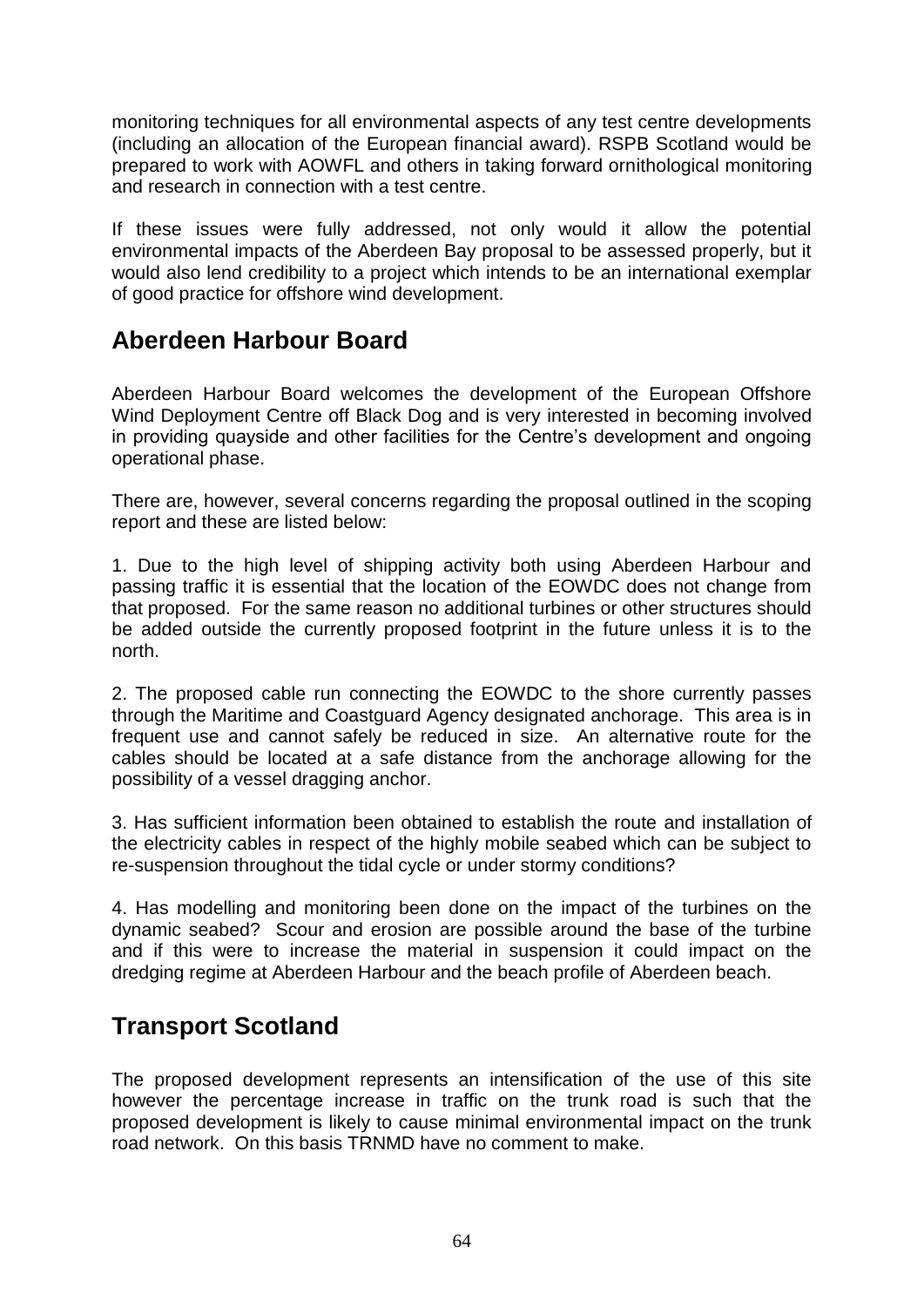# **Historic Scotland**

Information on the location of all scheduled monuments, listed buildings, gardens and designed landscapes and designated wreck sites can be obtained from www.PASTMAP.org.uk. This is a free, interactive website produced jointly by Historic Scotland and the Royal Commission on the Ancient and Historical Monuments of Scotland which allows anyone with internet access to display and search data on Scotland"s historic environment.

The proposed Development

I understand that the proposed offshore elements of the development consists of the following:

- 11 offshore wind turbines and their associated foundations
- Subsea cables between the turbines;
- An export cable for connection to the transmission network;
- An Ocean Laboratory.

The proposed onshore elements of the proposal consists of:

- Onshore deployment facilities
- Onshore substation;
- The landfall connection between offshorw export cable and onshore cable.

The scoping comments below relate to the potential impacts of the offshore aspects of the scheme only (excluding the proposed Ocean Laboratory).

# **Marine Assets - Potential Impacts**

In relation to the submitted search area of the proposed offshore wind farm, I can confirm that there are no designations within our statutory remit located within this identified area. I can also confirm that there are no such designations within the immediate vicinity of the proposed wind farm search area.

I note that the scoping report identifies that there are certain undesignated wrecks within the survey area and that there is a potential for former terrestrial prehistoric archaeology within the subsea survey area. I welcome the proposed approach in terms of incorporating archaeological assessment and input to the geotechnical data and geophysical surveys which shall be undertaken. This is consistent with guidelines set down in "Historic Environment Guidance for the Offshore Renewable Energy Sector" (Cowrie 2007). The relevant Council Archaeology Services may also wish to comment.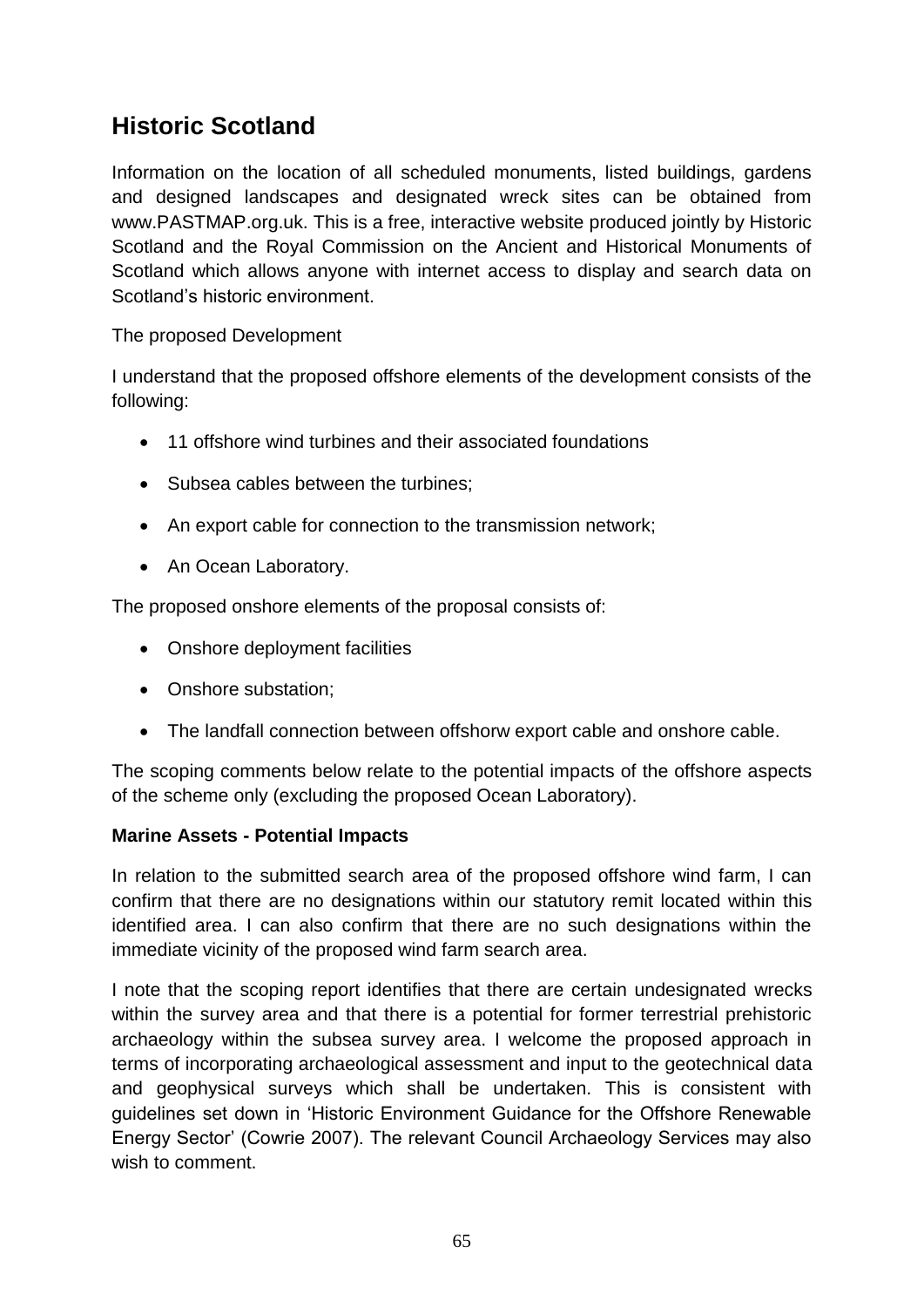It would be very helpful if the results of all archaeological assessments could be archived through the Royal Commission on the Ancient and Historical Monuments of Scotland.

# **Terrestrial Assets - Potential Direct Impacts**

I understand that the potential direct impacts on terrestrial assets shall be addressed separately. We shall provide further comments at this stage.

# **Terrestrial Assets - Impact on Setting**

In relation to the search area of the proposed offshore wind farm, I can confirm that there are terrestrial assets with a seascape setting, which may be subject to an indirect impact as a result of the proposed offshore turbines. I note that viewpoints are proposed to be taken from Dunnottar Castle (Index no.986) and Torry Battery, battery 130m ESE of Old South Breakwater (Index no. 9215). I would also recommend visualisations to be taken from Hare Cairn, cairn 600m W of Keir (Index no. 3277), Forvie Church and deserted village (site of) (Index no. 7644) and Straloch designed landscape.

I understand that the potential indirect impacts of the proposed onshore works shall be assessed separately. We shall provide further comments at this stage.

# **Cumulative Impact**

We welcome the proposed cumulative assessment and would refer you to the appropriate industry guidance on this matter; Cowrie 2008, "Guidance for assessment of Cumulative Impacts on the Historic Environment from Offshore Renewable Energy'.

This can be sourced at: http://www.offshorewindfarms.co.uk/Assets/4Archaeological%20guidance%20final% 20version.pdf )

# **Our Views on the Principle of this Proposal**

Without prejudice and on the basis of the information supplied, we can indicate that while it may be possible to accommodate a wind farm development in this location, there are certain aspects of the proposal which we would require to be assessed. In particular, this relates to the potential impacts on the setting of the assets referred to above.

In terms of assessing marine archaeology, subject to the comments provided above, in our view the proposed methodology for baseline surveys, assessment of impacts and mitigation is considered acceptable.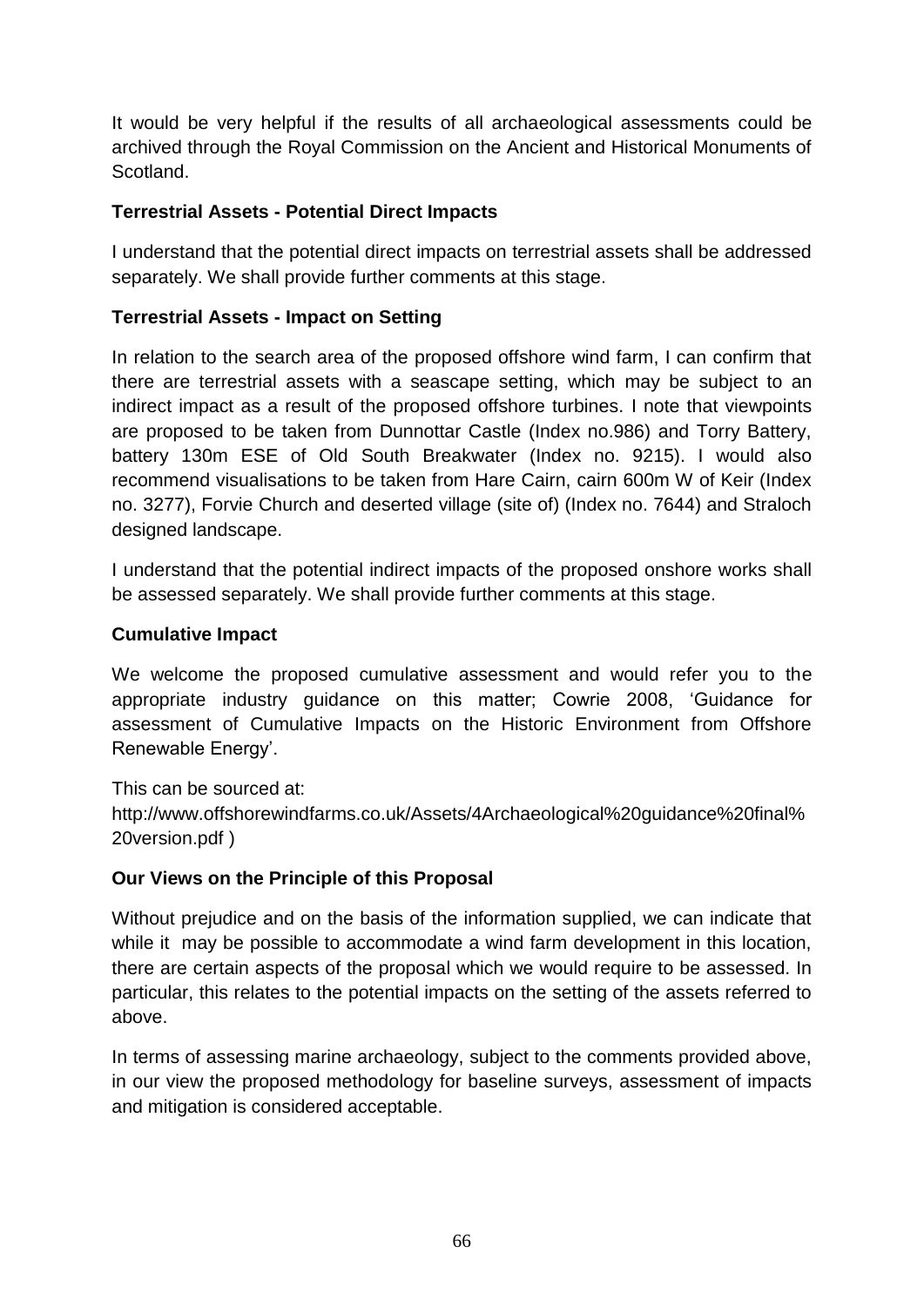In terms of assessing the potential impacts on marine archaeology, subject to the comments provided above, in our view the proposed methodology for baseline surveys, assessment of potential impacts and mitigation is considered acceptable.

The relevant Council archaeological and conservation service will be able to provide information and advice on unscheduled archaeology and category B and C(S) listed buildings.

Please refer to the advice contained in our technical guidance note on setting. This documents is available at:

http://www.historic-scotland.gov.uk/managing-change-consultation-setting.pdf

# **Ports and Harbours**

The application must include a full Navigation Risk Assessment in line with MGN 371. Having cables running through an anchorage area would appear to be a risky idea and they would need to be buried to a suitable depth to prevent damage.